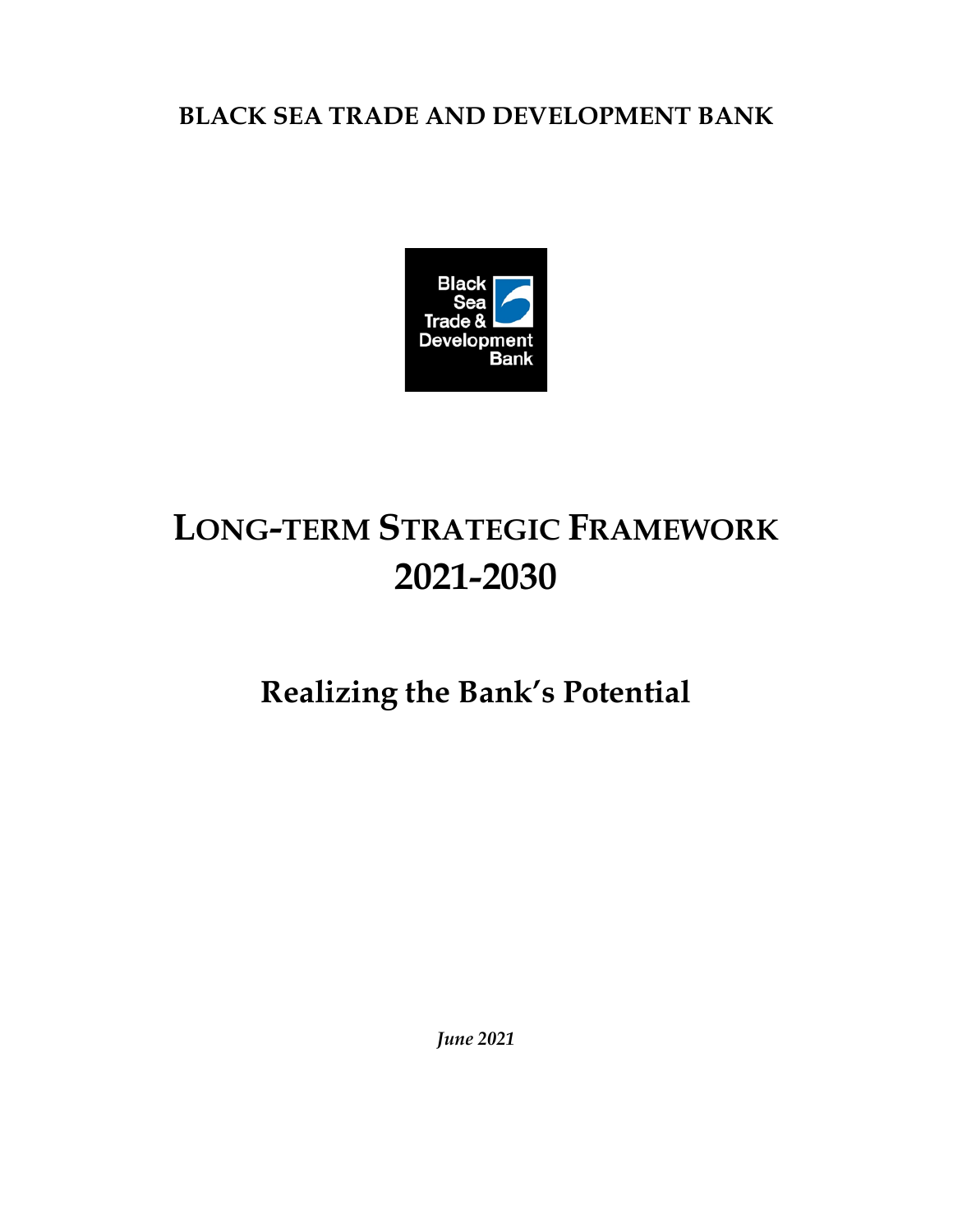# LONG TERM STRATEGIC FRAMEWORK 2021-2030 REALIZING THE BANK'S POTENTIAL

### **TABLE OF CONTENTS**

| PART I-                                                                             |  |
|-------------------------------------------------------------------------------------|--|
| А.                                                                                  |  |
| В.                                                                                  |  |
|                                                                                     |  |
|                                                                                     |  |
|                                                                                     |  |
| C.                                                                                  |  |
| D.                                                                                  |  |
| Sustainable Development Goals and Multilateral Development Banks  10<br>Ε.          |  |
| PART II-                                                                            |  |
|                                                                                     |  |
| i.                                                                                  |  |
| ii.                                                                                 |  |
| AN UPDATED BUSINESS MODEL FOR HIGHER VALUE ADDED  15<br>PART III-                   |  |
| А.                                                                                  |  |
|                                                                                     |  |
|                                                                                     |  |
|                                                                                     |  |
|                                                                                     |  |
| Diversity Ensures Prudence and Permits Growth in a Balanced Manner  17<br><b>B.</b> |  |
| Specialization Will be Considered in High Priority Circumstances  17<br>C.          |  |
|                                                                                     |  |
| Е.                                                                                  |  |
| STRATEGIC CONSIDERATIONS FOR THE NEXT DECADE  19<br>PART IV-                        |  |
| А.                                                                                  |  |
| В.                                                                                  |  |
| i.                                                                                  |  |
| ii.                                                                                 |  |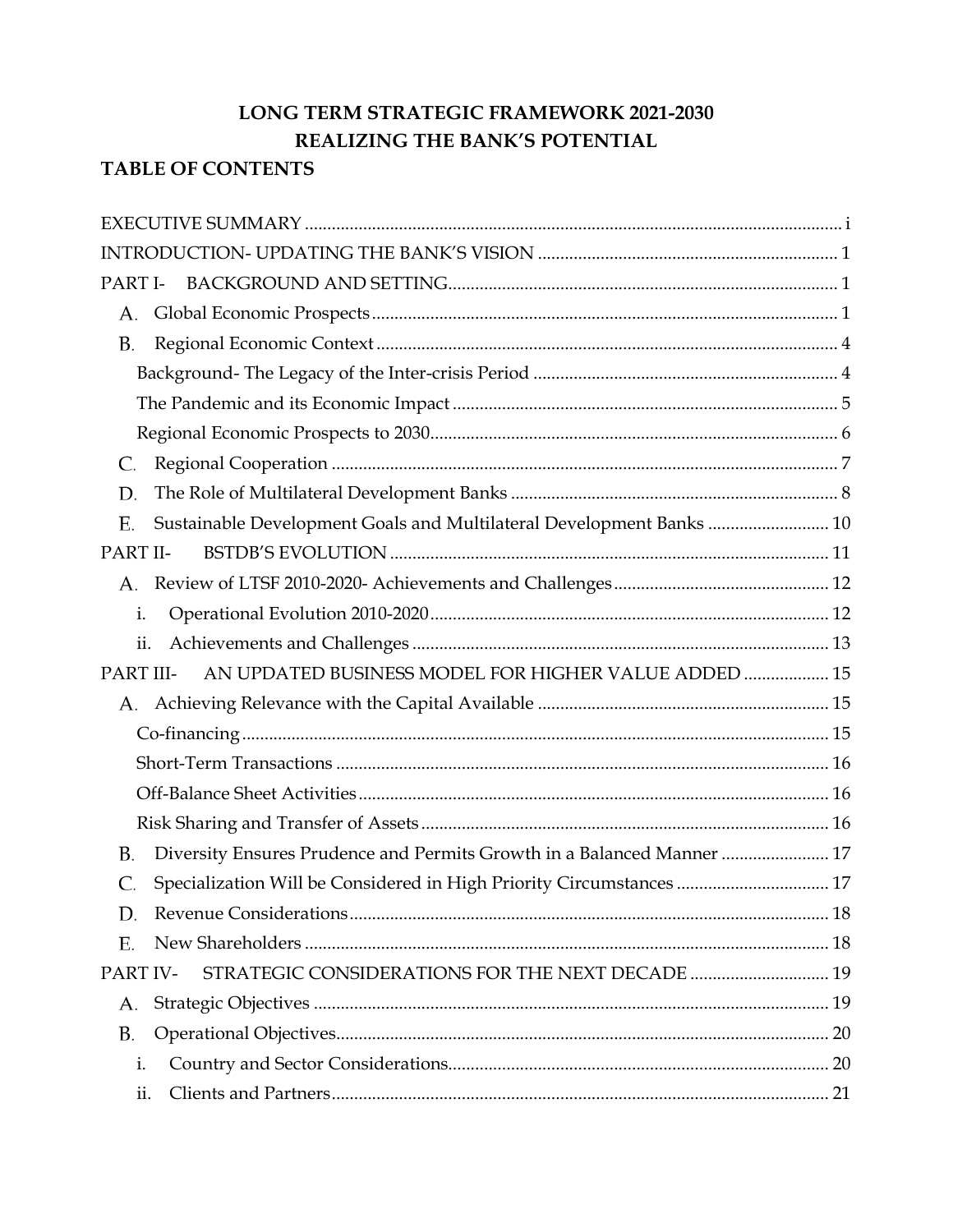| iii.                                                           |  |
|----------------------------------------------------------------|--|
|                                                                |  |
|                                                                |  |
|                                                                |  |
|                                                                |  |
|                                                                |  |
| C.                                                             |  |
| $\mathbf{i}$ .                                                 |  |
|                                                                |  |
|                                                                |  |
| ii.                                                            |  |
|                                                                |  |
|                                                                |  |
|                                                                |  |
| iii.                                                           |  |
|                                                                |  |
|                                                                |  |
| D.                                                             |  |
|                                                                |  |
|                                                                |  |
|                                                                |  |
| PART V-                                                        |  |
|                                                                |  |
| В.                                                             |  |
| C.                                                             |  |
|                                                                |  |
| i.                                                             |  |
| ii.                                                            |  |
| iii.                                                           |  |
| ANNEX II- OPERATIONAL GROWTH CORRIDORS AND FINANCIAL PLANS  37 |  |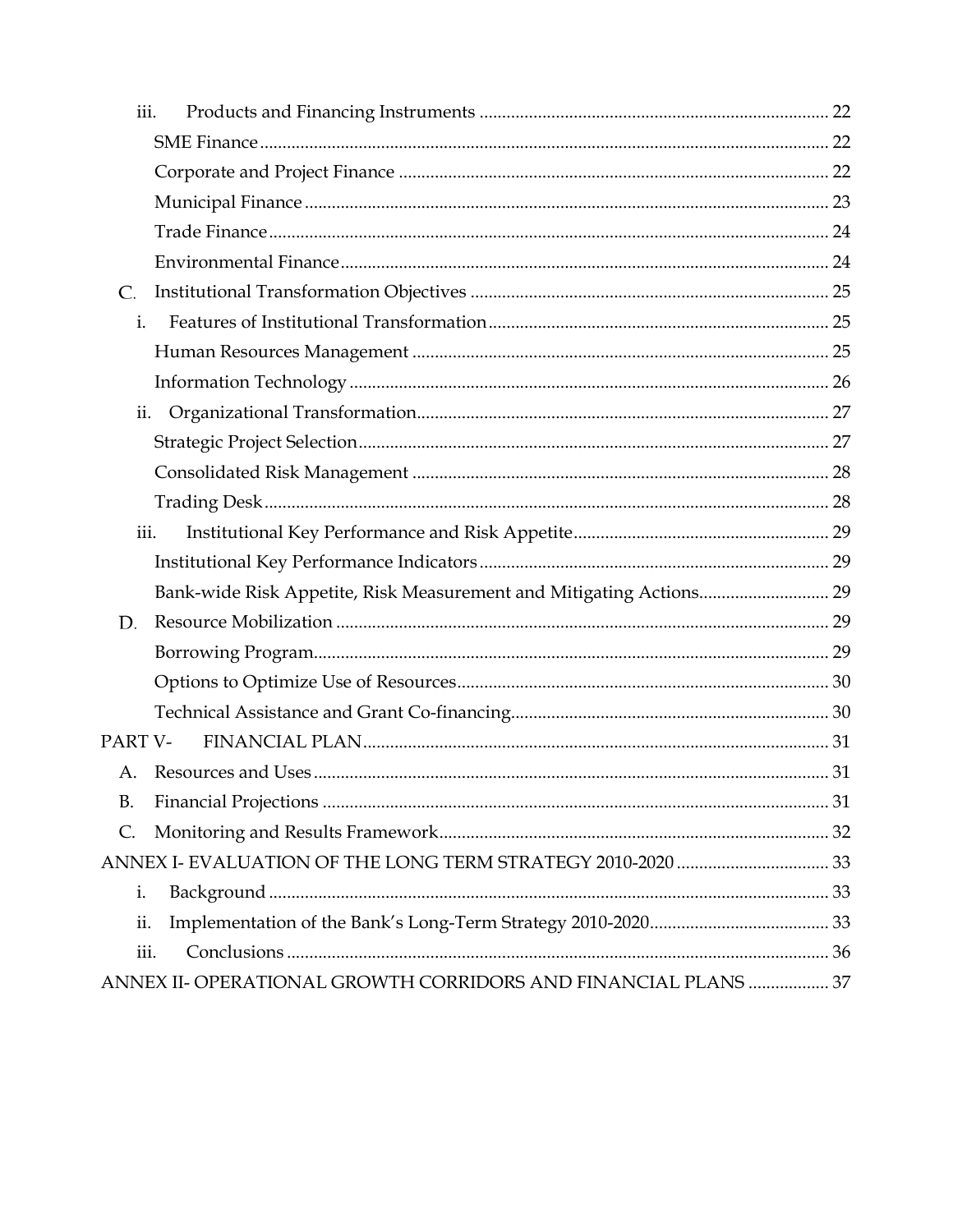#### <span id="page-3-0"></span>**EXECUTIVE SUMMARY**

The 'Long-Term Strategic Framework 2021-2030' (LTSF 2021-30) provides overarching guidance for the *Black Sea Trade and Development Bank*, outlining how the Bank intends to promote its dual mandate of promoting economic development and enhancing regional cooperation. It reaffirms the Bank's vision to become a prominent development finance institution in the Black Sea Region, and a preferred partner for its clients and its partners in development.

After more than 20 years of existence, BSTDB has become an established development institution which operates smoothly, efficiently and profitably. With an end-2020 operational portfolio and balance sheet size of around €2.1 billion and € 2.7 billion respectively, the Bank has largely attained the LTSF 2010-20's objectives. The Bank is currently the best rated institution based in the Black Sea Region, has built credibility with its clients and lenders, and has established a wide network of international partners. However, it still has a way to go in order to fulfil its aspiration to become a preferred partner in the Region.

For 2021-2030, the Bank intends to focus on further growth in order to realize its potential, with the additional capital provided by Member States. This will require maximum utilization of existing capital, and finding additional ways to meet growing demand. Thus, the Bank plans to adjust its business model so as to be able to undertake additional operations while maintaining prudential banking and capitalization ratios. In addition to identifying, preparing and financing operations which it then holds to term, the Bank will also move towards a model which involves building capacity for active management of a portion of its banking portfolio, including risk transfer and disposal of assets, where it is feasible to do so and makes good business sense.

The Bank has prepared financial projections which assume average annual growth ranging from 6.1%- 7.5% for the period 2021-2030. The projections assume subscription of the available authorized capital ranging from  $\epsilon$  240 -  $\epsilon$  345 million paid in, with the portfolio of operations growing to € 3,700 - € 4,250 million by 2030. These represent the maximum figures that may be attained while respecting prudential capitalization and risk limits. For the period up to 2030, key strategic targets of the Bank include:

- Undertaking annual commitments which will grow steadily over the course of the decade up to  $\epsilon$  1,500 million per annum, cumulatively up to  $\epsilon$  12,000 million;
- Maintaining a broadly diversified portfolio of operations, across countries and sectors, balanced against the need to accentuate high priority public goods activities such as financing for the environment, and to support activities with significant regional cooperation value such as trade and infrastructure development;
- Tailor its activities according to the priorities of each Member State, so as to meet key needs and market demand, while maintaining the flexibility to adapt to evolving needs and circumstances;
- Developing the internal capacity to 'originate, prepare, risk share and transfer' projects.

As it enters the 2020s, the Bank has a unique opportunity to achieve growth and enhance its relevance. Globally, the role of multilateral development banks (MDBs) is changing as they are being pushed to fill gaps in public investment and to play a leading role in climate finance. At the same time, they operate in countries where they remain key providers of financing, but also in others where cheap private financing is plentiful and their role has shifted towards risk mitigation and filling important but excluded niches. The Bank is well placed to continue providing value to its Member States, while targeting its activities, so as to maximize impact.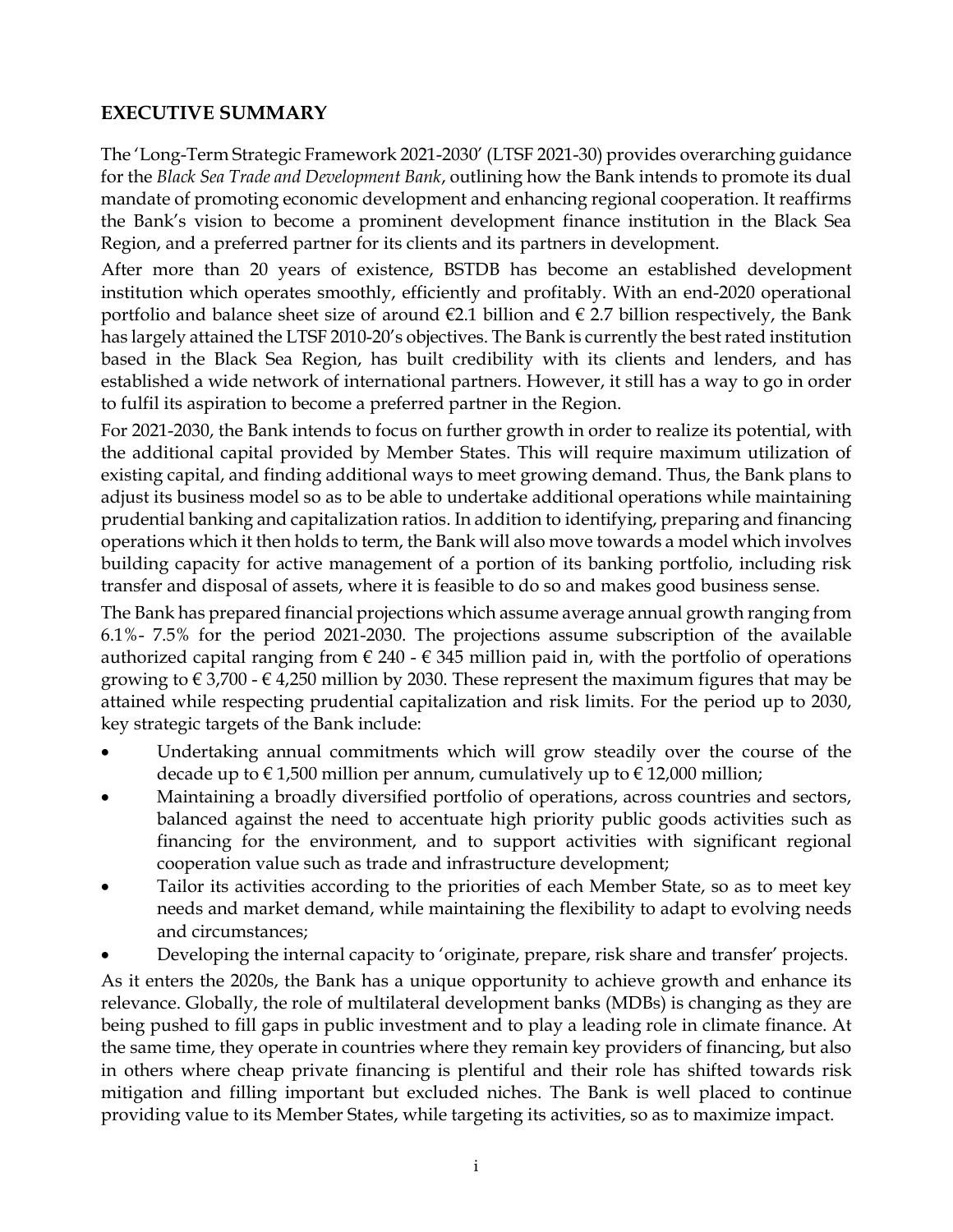#### <span id="page-4-0"></span>**INTRODUCTION- UPDATING THE BANK'S VISION**

The 'Long-Term Strategic Framework 2021-2030' (LTSF 2021-30) represents the guiding vision for the institution, linking the *Agreement Establishing the Black Sea Trade and Development Bank*, the Bank's founding document, to its operational and overall institutional framework, thus providing the road map for the achievement of the BSTDB long-term fundamental objectives.

Development banking with a focus on enhancing regionalism is the core distinguishing feature of BSTDB, providing a mandate that is distinctive, important, and valid across time. While retaining this feature, the Bank will also consider additional elements that promote Member States' aspirations and may be incorporated prudently.

The 'Long-Term Strategic Framework 2010-2020: The Next Ten Years', under which BSTDB operated this past decade, provided a roadmap for the development and consolidation of the Bank, guided by the following vision statement:

"By 2020, the BSTDB intends to be recognized globally, and by its shareholders in particular, as one of the prominent development finance institutions for the Black Sea region, providing well-focused development assistance and solutions. Thus, BSTDB would become a preferred partner in the region for clients, multilateral and bilateral donors and other partners in development."

The vision was ambitious, given the institution's newness, and while the Bank has not yet achieved the status of being the 'preferred partner', it has become better known in the Black Sea Region and has enhanced its profile in the development community, to a degree disproportionate to its current size.

The Bank believes that this vision statement remains relevant today, just as it did over a decade ago when it was first articulated. It is not so much an end objective as a process, since it strives to achieve credibility for the institution and a high degree of relevance for its shareholders, clients, and peers.

BSTDB has reached a key point in its development, where Member States need to determine how they wish to see the Bank evolve over the next decade. As a base, the Bank will continue the maintenance, and aim for further enhancement, of its credibility, and the strengthening of cooperation and coordination with partner institutions. In addition, the Bank will, with the necessary investment and support, build on its achievements and pursue its development into a regionally even more relevant and prominent institution, so that it may make the 'preferred partner' ambition a reality for an expanding range of targeted actors and interlocutors.

### <span id="page-4-1"></span>**PART I- BACKGROUND AND SETTING**

#### <span id="page-4-2"></span>А. **Global Economic Prospects**

In recent years there have been changes at global level in, and departures from, the prevailing development models. These changes include a departure away from a rule based international economic system and towards a system of trade restrictions, quotas and tariffs;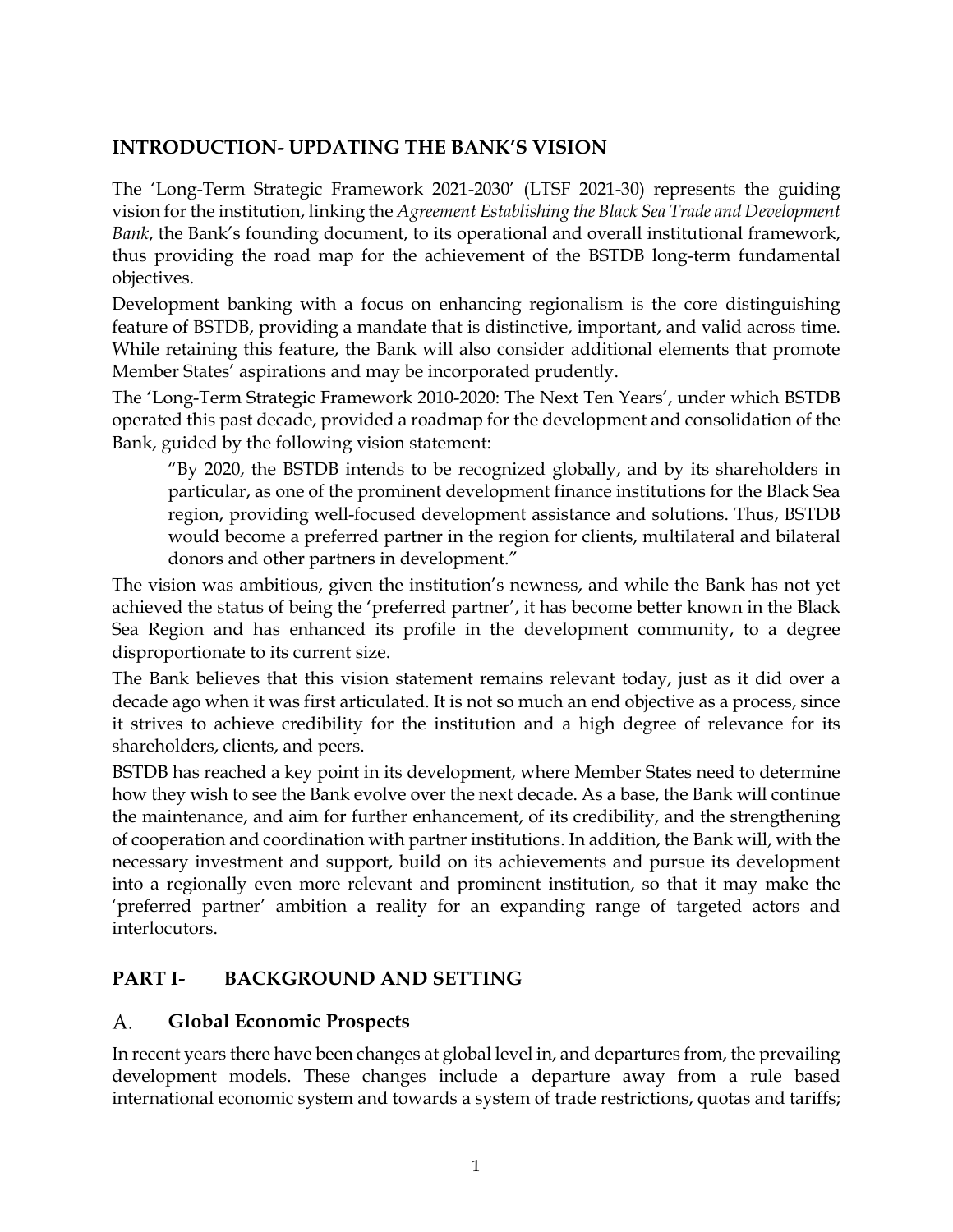the 'weaponization' of economic policy, especially via application of sanctions; frequent volatility of capital flows; restrictions relating to foreign direct investment (FDI- including takeovers, mergers and acquisitions, and policy demanded divestment); and a more general trend towards protectionism and de-globalization. The pandemic induced health, social and economic crisis has not yet run its course and has added to the uncertainty.

The World economy contracted severely in the second quarter of 2020, and despite a timid recovery in Q3, the economic situation worsened in the latter part of the year as a result of new lockdowns introduced in response to the second wave of the Covid-19 pandemic. Prospects for recovery starting with the second quarter of 2021 are subject to great uncertainties. However, 2022 and 2023 are anticipated to be years of recovery in economic activity, although expectations are that activity will only reach, or at best slightly surpass, the levels achieved in 2019.

| GDP, annual % change              | 2019    | 2020     | 2021    | 2022    |
|-----------------------------------|---------|----------|---------|---------|
| World                             | 2.8%    | $-3.3\%$ | $6.0\%$ | $4.4\%$ |
| Advanced economies                | $1.6\%$ | $-4.7\%$ | $5.1\%$ | $3.6\%$ |
| Emerging and developing economies | $3.6\%$ | $-2.2%$  | 6.7%    | 5.0%    |
| China                             | 5.8%    | 2.3%     | 8.4%    | $5.6\%$ |
| EU                                | $1.7\%$ | $-6.1\%$ | 4.4%    | 3.9%    |
| Euro Zone                         | 1.3%    | $-6.6\%$ | 4.4%    | 3.8%    |
| Japan                             | $0.3\%$ | $-4.8\%$ | 3.3%    | 2.5%    |
| <b>UK</b>                         | $1.4\%$ | $-9.9\%$ | 5.3%    | 5.1%    |
| <b>USA</b>                        | $2.2\%$ | $-3.5%$  | $6.4\%$ | 3.5%    |
| Source: IMF WEO April 2021        |         |          |         |         |

The support measures taken by major economies to mitigate the effects of the pandemic induced economic crisis, but also the non-negligible effects of lockdowns, resulted in large budget deficits and therefore, in the context of contracting GDP, a tremendous increase in debt levels. Global debt, both public and private, is anticipated to reach record levels at end 2020, on the order of USD 277 trillion equivalent, or 365% of global GDP (WEF, IIF, BIS, IMF). Such levels of debt raise concerns about longer-term sustainability and also about future implications for international trade and investment flows. In 2020 there were six sovereign defaults, compared to only three full sovereign defaults in the 2008 global financial crisis.

| General government budget balance, % of GDP | 2019     | 2020      | 2021      | 2022     |
|---------------------------------------------|----------|-----------|-----------|----------|
| Advanced economies                          | $-2.9\%$ | $-11.7\%$ | $-10.4\%$ | $-4.6\%$ |
| Emerging and developing economies           | $-4.7\%$ | $-9.5\%$  | $-7.5\%$  | $-6.5\%$ |
| China                                       | $-6.3\%$ | $-11.4\%$ | $-9.6\%$  | $-8.7\%$ |
| EU                                          | $-0.5\%$ | $-7.4\%$  | $-6.4\%$  | $-3.2\%$ |
| Euro Zone                                   | $-0.6\%$ | $-7.6\%$  | $-6.7\%$  | $-3.3\%$ |
| Japan                                       | $-3.1\%$ | $-12.6\%$ | $-9.4\%$  | $-3.8\%$ |
| <b>UK</b>                                   | $-2.3\%$ | $-13.4\%$ | $-11.8\%$ | $-6.2\%$ |
| <b>USA</b>                                  | $-5.7\%$ | $-15.8\%$ | $-15.0\%$ | $-6.1\%$ |
| General government gross debt, % of GDP     | 2019     | 2020      | 2021      | 2022     |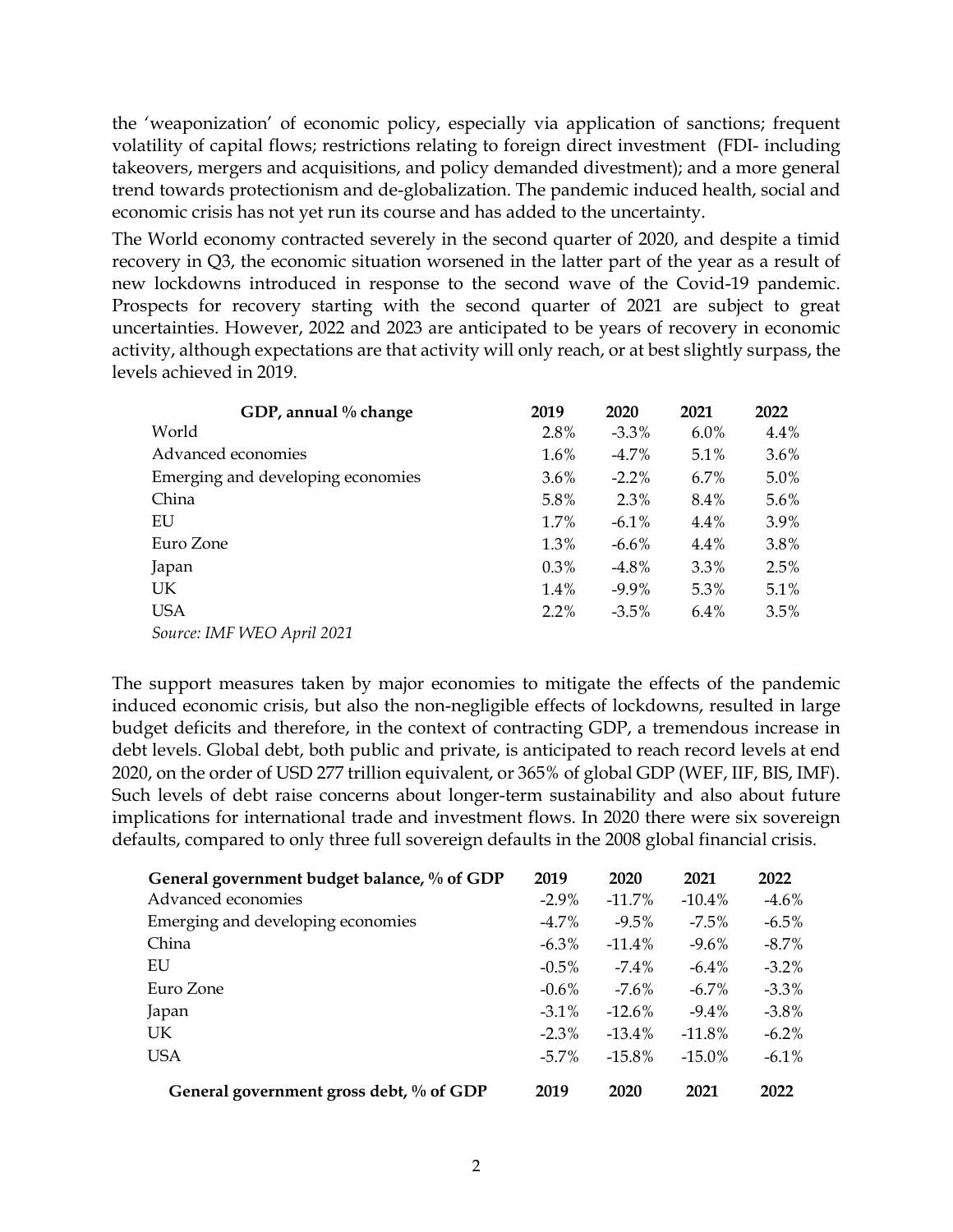| Advanced economies                | 103.8% | 120.1% | 122.5% | 121.7% |
|-----------------------------------|--------|--------|--------|--------|
| Emerging and developing economies | 54.1%  | 63.4%  | 64.0%  | 66.0%  |
| China                             | 57.1%  | 66.8%  | 69.6%  | 73.7%  |
| EU                                | 79.2%  | 91.7%  | 93.0%  | 91.6%  |
| Euro Zone                         | 84.0%  | 96.9%  | 98.2%  | 96.5%  |
| Japan                             | 234.9% | 256.2% | 256.5% | 253.6% |
| UK                                | 85.2%  | 103.7% | 107.1% | 109.1% |
| <b>USA</b>                        | 108.2% | 127.1% | 132.8% | 132.1% |
| Source: IMF WEO April 2021        |        |        |        |        |

It remains unknown how this volume of debt will be handled, and whether countries may unilaterally, or in a coordinated manner, resort to unconventional means of debt management such as debt monetization, given that central banks' balance sheets have already expanded greatly, and what implications such liquidity provision may have on economic activity remains anyone's guess. Central banks around the world have already provided huge amounts of liquidity, and more is expected in 2021.

| US\$ trillion |       |       |       |       |       |          |
|---------------|-------|-------|-------|-------|-------|----------|
|               | 2008  | 2009  | 2010  | 2018  | 2019  | 2020     |
| BoJ           | 1.354 | 1.316 | 1.587 | 5.032 | 5.273 | 6.780    |
| <b>ECB</b>    | 2.841 | 2.658 | 2.689 | 5.337 | 5.267 | 8.535    |
| Fed           | 2.191 | 2.189 | 2.379 | 4.044 | 4.120 | 7.405    |
| <b>BoE</b>    | 0.343 | 0.384 | 0.387 | 0.752 | 0.626 | $0.959*$ |
| <b>SNB</b>    | 0.201 | 0.201 | 0.290 | 0.829 | 0.889 | $1.031*$ |

**Central bank balance sheets**

*Source: Assets of ECB, BoJ, Federal Reserve, BoE and Swiss National Bank converted to USD at current rate. Data for BoE & SNB available up through October 2020*

Thus far, the transmission mechanism does not appear to have channeled resources to the 'real economy' as liquidity has, to a large degree, remained in, or been absorbed by, financial markets. The continuous flooding of markets with liquidity resulted both in record high asset prices and debt accumulation. Capital markets have exhibited a decoupling from economic reality, while the combination of excess liquidity and pursuit for yield has led to a compression of interest rates to very low levels facilitating easy debt financing even by the highest risk borrowers.

While the outlook to 2025 is for interest rates to remain compressed, what will happen after that and up to 2030 is open to conjecture, with each possible scenario highly dependent on assumptions that may or may not materialize and forecasts blurred by uncertainties. Looking forward, anything may happen from a new normal of high investment in new technologies as the fourth industrial revolution takes shape and the circular economic model replaces the old paradigm leading to a new 'roaring '20s', to a return to the 1980s global sovereign debt crisis with accompanying economic, social and political crisis.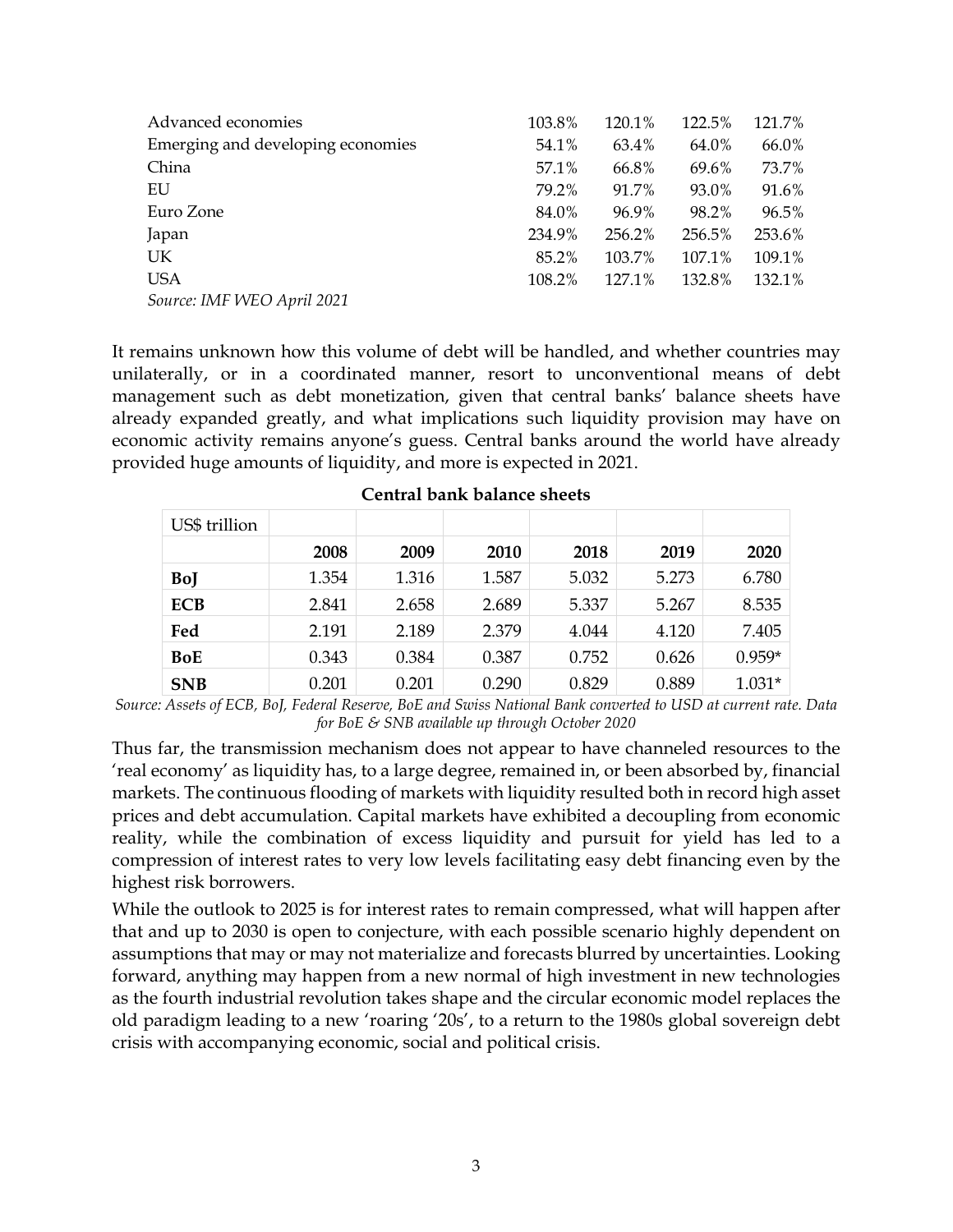#### <span id="page-7-0"></span>B. **Regional Economic Context**

#### <span id="page-7-1"></span>*Background- The Legacy of the Inter-crisis Period*

The previous decade, from 2010-2019, may best be described as the 'inter-crisis' period, a timespan which began following the September 2008 global financial crisis and the sharp economic recession of 2009, and ended with the onset of the 2020 Covid-19 pandemic and the lockdowns which governments undertook in order to protect public health.

In September 2008, the global financial system suffered a near meltdown as markets panicked and lending seized up. In the Black Sea Region, after several years of impressive economic growth, many countries were exhibiting symptoms of overheating, as rapid credit creation was driving economic growth, the growth was fuelling consumption rather than investment, and key macroeconomic indicators of fiscal, financial and external health were increasingly imbalanced. With the freezing of markets, private firms and banks, but also governments found themselves challenged- or even unable- to refinance their external exposures and faced the prospect of default. Many entities had become dependent upon continued foreign flows in order to finance accrued deficits and debts, but were unable to access financing.

This hindered the possibility to adopt counter-cyclical policies to mitigate the crisis, as most countries had limited space to draw down reserves or increase borrowing. They were thus left with fiscal cutbacks and interest rate increases as the principal available policy responses. However, these exacerbated the impact of the contraction and the Black Sea Region experienced a real GDP contraction of -6.3%, the worst performance of any region globally.

Fortunately, this recession was short-lived, and as the global economy recovered, so did most Black Sea economies. The Region experienced dynamic 'bounce back growth' in 2010 and 2011, although subsequent economic activity slowed due to a series of destabilizing events, chief of which were (i) the Eurozone crisis in 2011-12 which led to a downswing in the Eurozone region and significant turmoil in financial markets, (ii) the rise of geopolitical differences in and around the Black Sea Region which hurt economic activity, and (iii) softening commodity prices. The Region emerged from the mid-decade slowdown, and growth peaked in 2017. However, the trend then reversed, and while all Black Sea countries posted positive rates of growth from 2017-2019, economic activity slowed down again as external factors dampened prospects. During this inter-crisis period, Regional GDP growth averaged 2.7% per annum, less than half the robust annual 6% real GDP growth that was achieved from 2000-2008.

Looking back, economic growth in the Black Sea Region from 2010-2019 was uneven and relatively weak, lagging global and emerging market growth rates, and even the GDP outturns posted by the neighboring countries of Central and Eastern Europe and the Baltics. Closely correlated to the lower GDP growth, investment rates in the Black Sea Region lagged during 2010-2019. Gross fixed investment (GFI) in the Black Sea Region from 2000-2008 grew at an average annual rate of 12.1%, double the rate of GDP growth. During the 2009 recession, Regional GFI contracted drastically by -19%, and the subsequent recovery has been slow and uneven; from 2010-2019 annual investment growth averaged only 3.7%, less than one third of boom period levels, and with considerable fluctuation from year to year.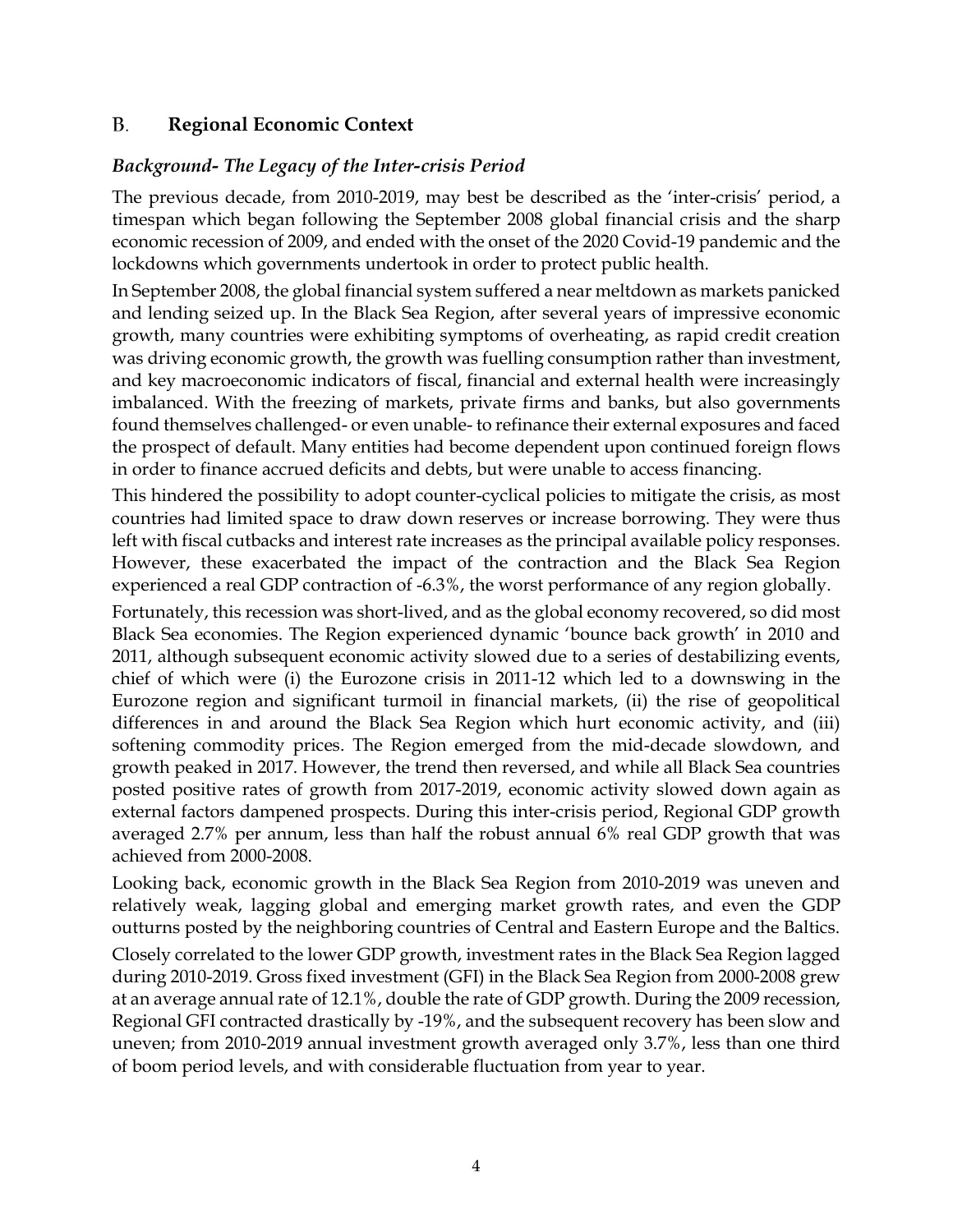This weak investment was exacerbated by the determination of countries not to leave themselves vulnerable to the causes of the 2008 crisis. Since countries that were deemed to be overheating suffered bigger downturns than those which were not, those indicators which directly or indirectly gauge degrees of overheating are those which have received the most attention. These include indicators of external balance, fiscal health, and measures related to size of the financial sector, growth of lending, and loan impairment.

By and large, in the aftermath of the 2008 crisis the Black Sea countries have implemented prudent economic and financial policies that have aimed to enhance their standing, reduce vulnerability and mitigate fears of potential weaknesses. Thus, greater resilience and stability have been achieved, but at the expense of investment and growth; and reliance on external financing has declined, but at the cost of economic activity foregone. The exceptions to this trend underscore the opportunity costs from sacrificed growth. The countries which experienced the highest post-crisis growth were those which remained most open to continued receipt of external financing and which have posted the highest average investment. At the same time, they are regularly cited among the highest 'at risk' countries for a financial or economic crisis globally.

#### <span id="page-8-0"></span>*The Pandemic and its Economic Impact*

The Black Sea Region entered 2020 poised to reverse the slowing growth of the previous two years and achieve moderately higher real GDP growth of +2-2.5%. The onset of the pandemic halted this prospect, and like the rest of the Global economy, the Region experienced a lockdown induced contraction of -2.4%, all BSEC countries had lower GDP growth than in 2019, and most experienced recession (e.g. negative growth).

The full extent of the downturn, in terms of depth and duration, is unknown and will depend upon how the pandemic situation evolves. All Regional economies locked down in the second quarter of 2020 in order to reduce the spread of the Covid-19 virus. As a result, they suffered double digit contractions for that quarter, but infection rates declined and as societies re-opened, economic growth surged in the third quarter. The onset of a second wave of Covid-19 infections in the fall resulted in renewed lockdowns across the Region and the prospect of sharp contractions again. Until the pandemic is brought under control to a satisfactory degree, either by development and deployment of effective therapies or vaccines, or reduced mortality and/ or morbidity of infections, it is impossible to predict how the disease will evolve and to what extent it will negatively impact economic activity.

At the time of writing of this strategy, the pandemic and its economic impact are still playing out, and countries are undertaking measures to mitigate the negative economic effects. In contrast to 2008, and due to the success of the conservative policies that reduced vulnerabilities, Black Sea Region governments and the central banks possessed the necessary monetary and fiscal space to lower rates and increase spending, to invest in the health sector and to try to protect the most vulnerable groups. In many cases, these measures were supplemented by access to an external support program- either one of the IMF's emergency financing programs or one of the European Central Bank's programs- the quantitative easing program for Eurozone members, or swap lines and repo lines with other EU members and accession candidates.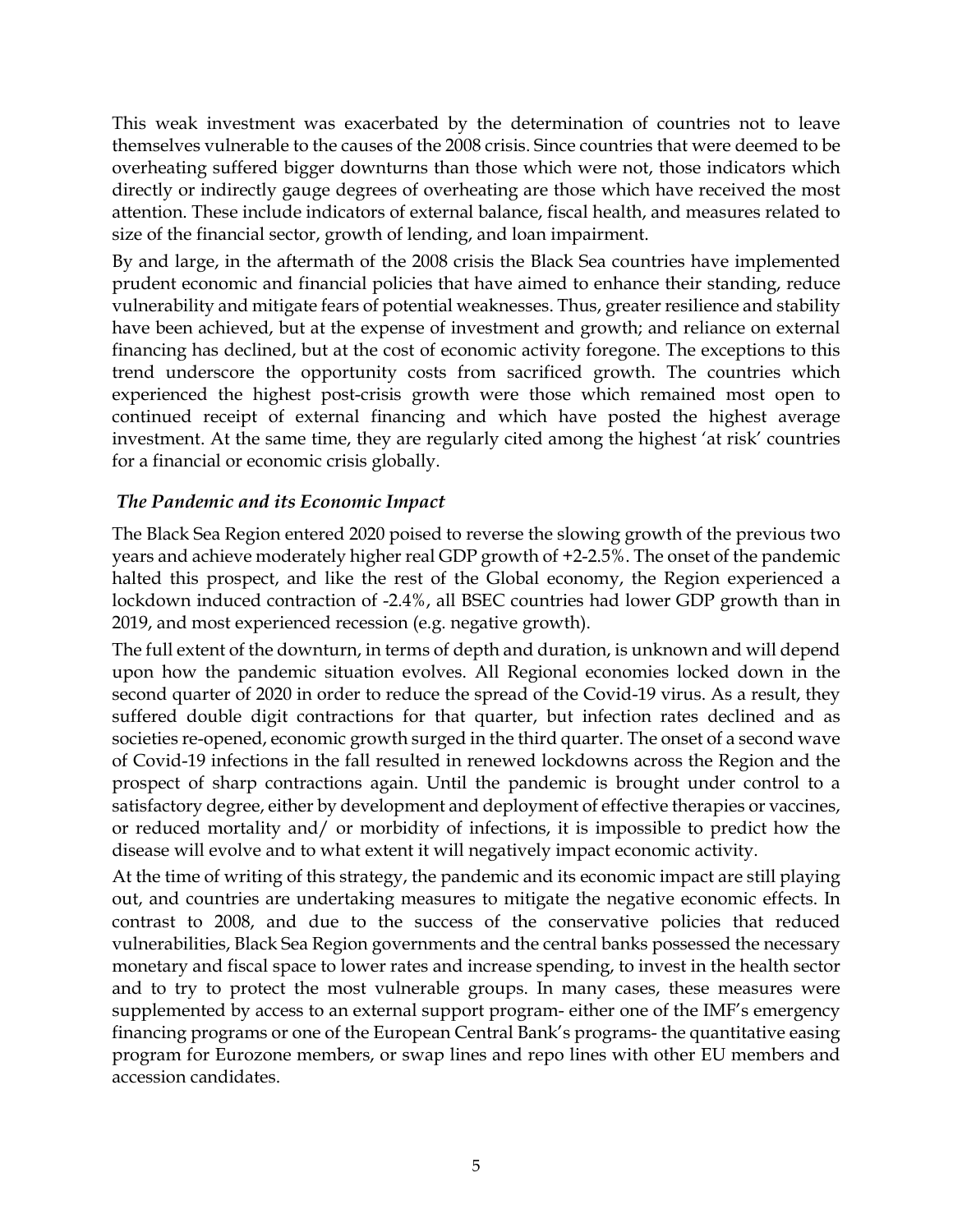Due to the proximity and importance of the Eurozone as an economic partner for the Black Sea Region, the ECB's role has been especially critical. Its negative interest rates and quantitative easing policies have flooded markets with liquidity, and not only calmed them, but also led investors to search for higher yields outside the Eurozone, which in turn has led to increased flows for BSEC countries. After a spike in borrowing costs in March 2020, all BSEC countries have been able to issue new debt at ever more attractive rates. In combination with the solid financial and economic position they enjoyed entering the crisis, this has permitted countries to borrow at historically low costs. This borrowing has allowed countries to cushion the economic blow of the lockdown.

One concern arising from the flood of liquidity is that its very success in calming financial markets has contributed to a significant decoupling of the perceptions and behavior of financial markets relative to actual economic realities. Economic activity has declined, unemployment surged, the bad debts of banks are sure to grow, and governments are experiencing widening imbalances of key indicators. Yet financial markets have behaved exuberantly, in a manner uncorrelated to economic activity. The problem with this buoyant mood is that it represents a liquidity fed euphoria that may dissipate if the real economy fails to recover sufficiently, and this could create a renewed loss of confidence in markets.

#### <span id="page-9-0"></span>*Regional Economic Prospects to 2030*

Any forecasts face significant unknowns and imponderables for the duration of the pandemic. In addition, the Black Sea Region is very diverse in terms of wealth levels, economic structure, geography, geopolitical orientation, demographics, culture, etc. Given the limited degree of Regional integration, making generalizations is challenging. Nonetheless, for the Black Sea Region, it is expected that all countries will return to positive growth in 2021 and overall real GDP growth will reach 3.3%. This would undo much of the damage suffered in 2020 and with growth continuing into 2022, the economies would be able to reach and surpass pre-2020 levels again. However, these are guesses which assume that solutions to the pandemic, in the form of vaccines and/ or therapies, will permit economies to return to a 'new normal' and increase activity. What is clear is that the longer the downturn persists, the more long-term damage it will do to economies and the more difficult it will be to return to pre-pandemic levels of activity.

The Black Sea Region also faces several challenges. The most immediate involves dealing with the economic consequences of the pandemic. With deficits and debt levels having risen everywhere while wealth generation has declined, questions arise about how countries will work their way out of these imbalances and how they will unwind their borrowings. This could become especially difficult if market sentiment sours, leading to sudden rises in risk margins and increasing borrowing costs for Regional sovereigns, banks and corporates.

A second issue is the increasingly complicated state of geopolitics- globally, on the Region's periphery, and inside the Region itself. They render the enhancement of Regional cooperation more difficult and reduce the appetite for regional initiatives. Moreover, their evolution is unpredictable; the trend has been one of deterioration in the 2010s decade, but it is impossible to predict whether they will remain stable, improve or worsen further in coming years.

A longer term issue which, in the coming decade, may begin to constrain economic activity concerns demographics. Most countries have declining and ageing populations, a trend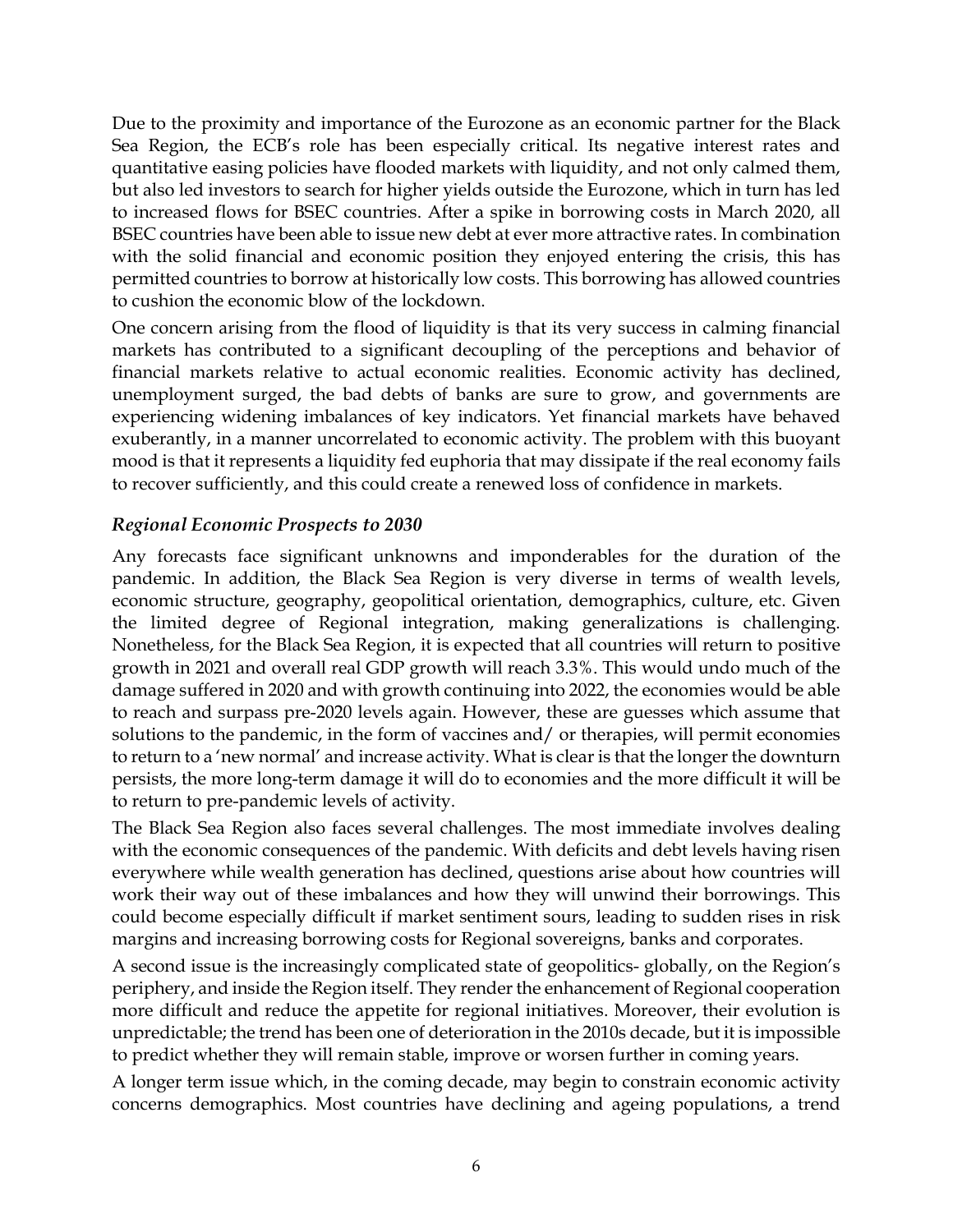which may lead to labor market tightening and shortages of skilled workers. This would also decrease the cost advantage the Region has used to attract foreign investment over the years.

Another Regionwide challenge concerns the consistently low rates of investment. Weak investment not only reduces present growth, it constrains longer terms potential output. Insufficient investment may result in capacity constraints, reduced productivity, overreliance on antiquated or inefficient processes with potentially permanent unfavorable impact upon economic activity. Public investment has been significantly lower after the 2008 crisis as part of the effort to repair public finances. Private investment in the 2010s was affected by the slow recovery of financial sectors and the lower willingness of banks to lend, and by factors such as lingering fear about the continued and unfettered access to financing in light of the tendency of markets to freeze up suddenly and leave firms exposed.

Once the pandemic induced downturn has been surmounted and economies settle into a new equilibrium, and factoring in the track record of the Black Sea Region, the most realistic estimation about average real GDP growth rates for the coming decade would be on the order of 2.0-2.5% per annum. However, it must be kept in mind that this guess is subject to a range of upside and downside unknowns which may alter the figures (or offset each other and keep them in range).

Regional economic developments will certainly affect the Bank to a degree, most directly in the credit rating assessment of the Bank's shareholders which will affect both (i) perceptions of shareholder strength, and (ii) perceptions of the riskiness of the banking operations undertaken in the Member States. However, in the absence of force majeure type events, the Region's economic trends are not likely to impact the Bank's trajectory significantly.

#### <span id="page-10-0"></span>C. **Regional Cooperation**

The promotion of Regional cooperation is the key feature which distinguishes BSTDB from other institutions and ensures that the institution's mandate will always remain relevant. For a variety of historical and political reasons, the Black Sea Region has not fulfilled its cooperation potential to the degree other highly integrated regions, such as the Baltic Sea, have done. This relative lack of cooperation carries a high cost in terms of foregone economic and political development, and the consequent higher levels of wealth and living standards that might have been achieved.

At the same time, the low level of Regional cooperation represents an opportunity. While its benefits are not always easy to quantify, Regional cooperation does create significant 'Win – Win' possibilities for participating countries which may include:

- a) Greater economic activity, expressed in terms of high investment, trade & financing flows
- b) Enhanced efficiency, both at the individual firm level and for overall economies, as regionalism supports and permits healthy, growth-inducing competition
- c) Expanded market reach of banks and firms, as the expanded size of a regional market provides economies of scale and reduced transaction costs that can foster emergence of new industries (e.g. via trade facilitation and other bilateral/ regional agreements that ease flow of trade)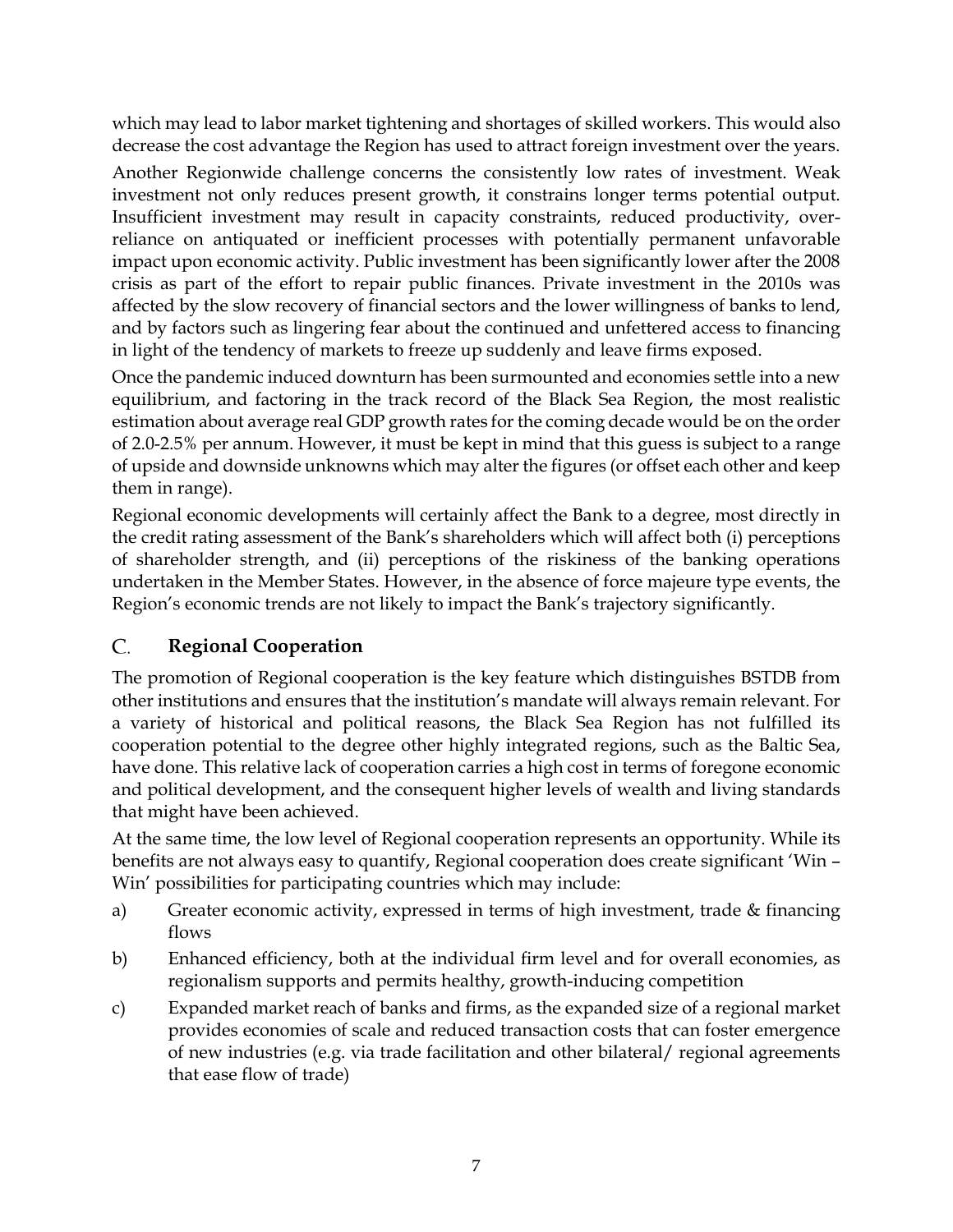- d) Increased stability and sustainability- a larger market with more resources tends to be more diversified and broader based, and thus less sensitive to contagion and more able to withstand shocks; the sources of growth tend to be deeper as demand is spread out. These benefits are especially pronounced for small/ medium sized economies that need openness to grow and expand their market access
- e) Official cooperation is helpful, and often 'opens doors' (e.g. EU accession activities). However, real take-off occurs from the development of private linkages in trade, investment and financing

The BSEC region possesses certain broader comparative advantages including (i) geographic proximity to the wealthy EU market and strategic location at the crossroads of key global commercial routes, (ii) high quality of human capital (education, skills) at a relatively low cost, (iii) improving business environments, and (iv) a lengthy track record of prudence in the implementation of key economic policies- notwithstanding the temporary expansionary fiscal and monetary policies to counteract the pandemic's impact. The Region has memories of dealing with internal and external shocks, and this provides resilience, a wealth of experience upon which to draw, and flexibility in implementing effective policy responses.

Regional cooperation can help economies to fulfil their potential and to tackle common challenges involving common goods (e.g. fisheries, vaccines), the need for regulatory coordination to facilitate economic activity, the need for better and more modern interconnections (e.g. for physical infrastructure), and fighting common threats for a range of issues such as financial contagion, natural disasters, and criminal activities of various sorts. It can also help deal with long term trends such as environmental challenges.

An important component of the brand of the Bank is that it is uniquely placed to play a catalytic role and to operate as a 'bridging' institution that helps to bring together countries that are diverse, but are willing to work together through BSTDB to achieve mutually beneficial objectives. The BSEC family of institutions, of which BSTDB is the financial pillar, is the sole institutional arrangement that is wholly locally owned, without external influences or agendas, and devoted to the promotion of cooperation and prosperity of its members. The Bank itself is a club of borrowers and lenders that is dedicated to mobilizing financing and enhancing the profile of the Region and its membership.

#### <span id="page-11-0"></span>D. **The Role of Multilateral Development Banks**

A key legacy of the 2008 financial crisis is how it changed perceptions about the roles of multilateral development banks (MDBs), particularly in the Black Sea Region. MDBs responded to the crisis by rapidly increasing the mobilization and deployment of financial resources, providing targeted assistance to some of the neediest countries and sectors, and offsetting, to a degree, some of the worst effects of the sudden financial shortfall. This reversed a trend in the pre-2008 period during which the relevance of MDBs was questioned as their market share in channeling financing to emerging markets had shrunk significantly. On the strength of their strong credit rating and unbroken access to financial markets, MDBs were able to play a counter-cyclical role and offer a measure of relief, although they could not fully make up for the decline in private flows.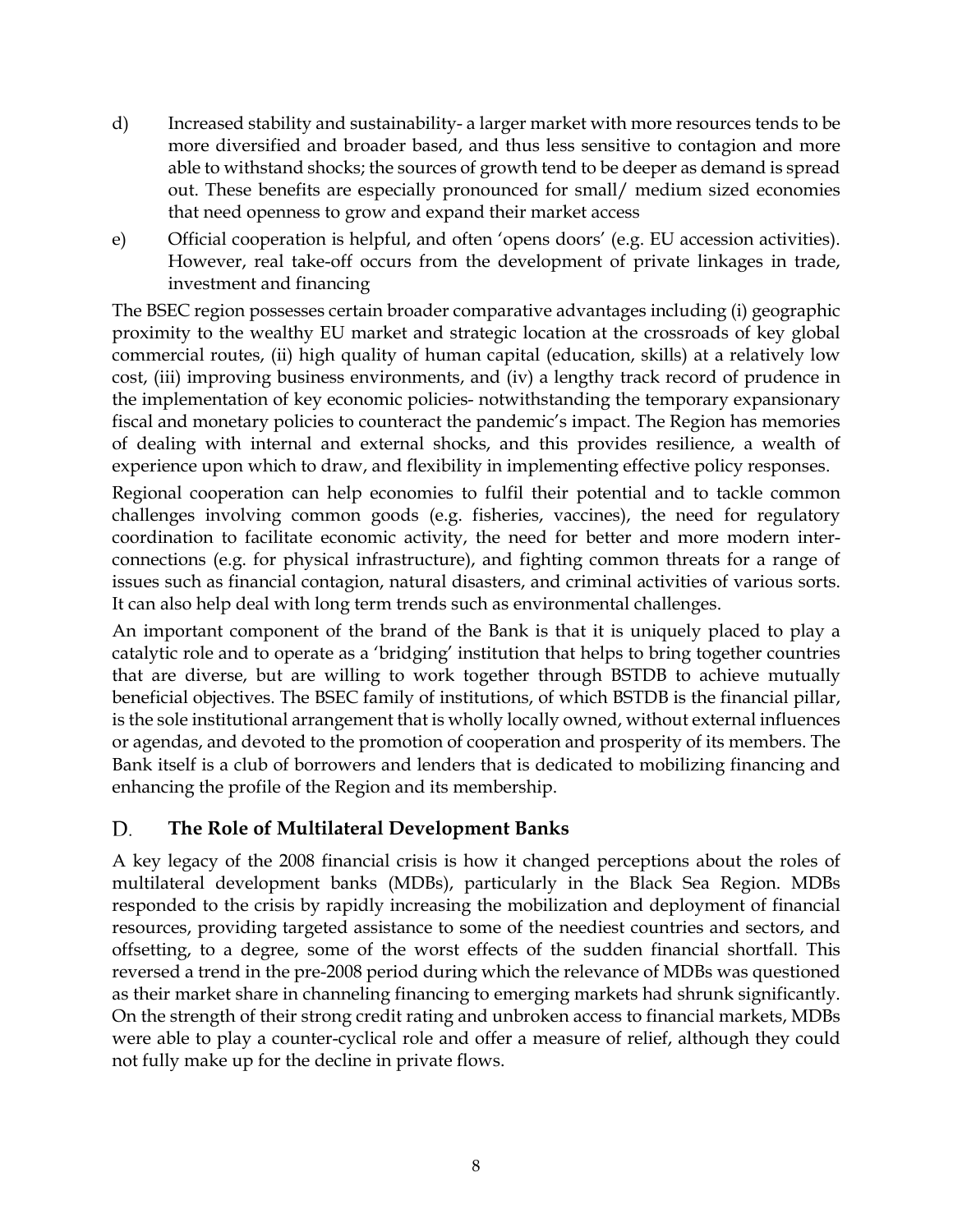Post-crisis, many governments needed- or chose- to reduce budget imbalances and debt levels, as they recovered. This fiscal consolidation often came at the expense of government investment. The result was a rising public investment gap which persisted throughout the 2010s and a search for alternative sources of investment. Governments sought to involve the private sector in areas such as infrastructure provision, via a variety of concession arrangements- most notably public-private partnerships.

The need for fiscal consolidation partly explains the turn to MDBs. However, it is important to realize that demand for the presence of MDBs, and their risk mitigation products, appears to be playing an increasingly important role relative to that of their provision of financing. MDBs do provide financing, and in poorer and smaller countries with limited access to financial markets they still play a key mobilization role. Nevertheless, in larger, more mature emerging markets the amounts MDBs mobilize are dwarfed by the levels the private sector is able to provide.

Despite the easy availability of financing and the historically cheap rates for emerging market borrowers, there has been no investment boom like the pre-2008 period. Instead, a sense of uncertainty persists about the recurrence of crisis, and the possibility of a freezing up of markets with devastating consequences for those dependent on continued foreign financinge.g. for re-financing needs. This applies to less economically developed countries, of course, but is especially important for understanding the way demand has evolved in wealthier, more developed emerging markets. It is this uncertainty that is driving a fair portion of the demand for the presence of MDBs-namely, the provision of risk management and mitigation products that (i) facilitate non-governmental sources to undertake public investment, and (ii) bridge public sector mandates and private sector needs.

The onset of the Global Covid 19 pandemic in 2020 and the economic downturn it created has similarly increased demand for development bank financing. In the lockdown phase of the pandemic, MDBs were requested to play a counter-cyclical role to supplement government support programs and thus contribute to the mitigation of the negative economic effects of the crisis. In the much longer recovery phase, MDBs are likely again to face calls for increased support to fill in for public spending, as governments once again will need to focus on fiscal consolidation in order to rein in the burgeoning deficits and debts created by the necessary, but costly, anti-crisis measures.

In addition to mobilizing financing, MDBs have a demonstrated track record during crises of targeting investment to precisely those areas of the economy which are of highest priority to their Member States. This includes activities such as supporting SMEs, helping exporters fulfill orders, continuing needed infrastructure investment and, in the current pandemic, extending financing to health related firms to boost production and service provision rapidly. This record contrasts with the mixed performance of commercial banks. Central Banks have sought to 'jumpstart' lending to the 'real economy' by injecting massive ultra-cheap liquidity through regulated commercial banks. This dramatic monetary loosening has averted financial crises and also led to large increases in asset prices, but the extent to which it has positively impacted real economic activity remains unclear. Banks raised their liquidity holdings considerably, but the amounts that they actually on-lent to corporates and households operating in the 'real economy' have, as a rule, been considerably smaller.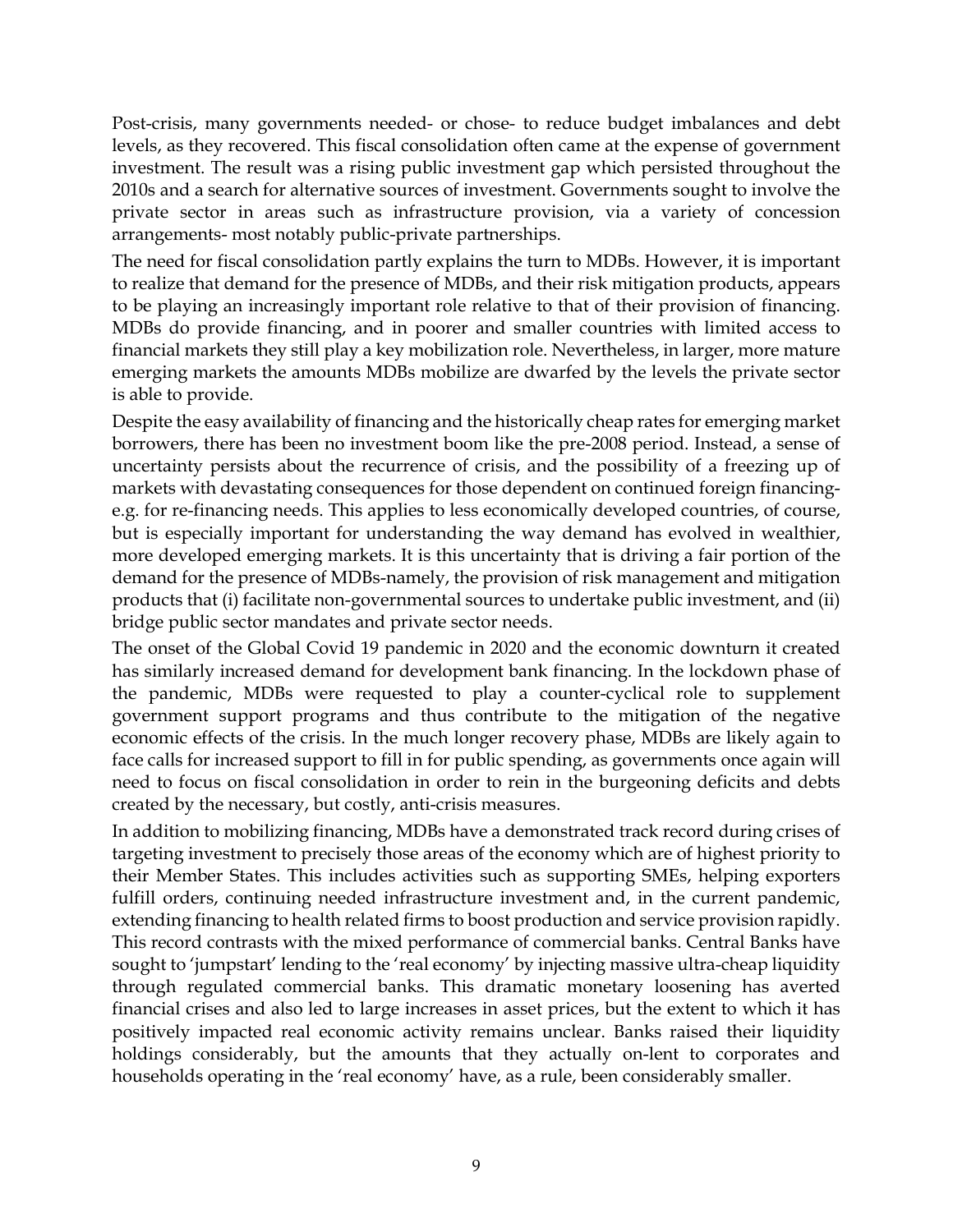BSTDB remains one of the newer actors in the global community of MDBs, as well as one of the smaller entities. The MDB 'ecosystem' roughly numbers around 25 institutions with a global, regional, or sub-regional geographic concentration. As a matter of priority, the Bank has invested in becoming a more active member of this community, participating in a number of sectoral MDB working groups, becoming a member of IFI groupings such as the International Development Finance Club, and extending Observer Status to a number of development institutions with a common interest in the Black Sea Region. This has been an ongoing process, and key benefits have included improving knowledge, obtaining greater access, and receiving increasing recognition for the Bank. Most importantly, it has also greatly expanded opportunities to cooperate with other MDBs either to obtain external financing or to co-finance operations.

#### <span id="page-13-0"></span>Е. **Sustainable Development Goals and Multilateral Development Banks**

In 2015, the United Nations laid out the Sustainable Development Goals (SDGs), a total of 17 wide-ranging global goals that contain a list of targets and objectives to be achieved by 2030, with a focus on combining economic development and poverty eradication with the notion of sustainability, so that the benefits can be maintained going forward, and negative environmental and social effects be contained and even reversed. Key considerations include containing the negative impact of climate change, promoting environmental protection and focusing on mitigation and adaptation to changing conditions. In contrast to previous global development initiatives, the SDGs are universal in nature. As such they are an agenda for all countries, not just the most developed ones.

SDGs are mainly country focused, but because of their developmental nature they are largely compatible with the mandates of MDBs. The SDG declaration acknowledges the importance of international financial institutions and expects them to align with its priorities. For their part, MDBs have indeed sought to align with the SDGs via collective public statements, and by adapting their own missions accordingly, when it has been necessary to do so. While policy dialogue, institutional strengthening and various forms of knowledge sharing and information exchange are important, the key linkage between the SDGs and MDBs is financing. Implementing the SDGs requires a great deal of financing, and raising and providing financing for public interest objectives is something at which MDBs are adept.

The UN estimates implementation of SDGs will cost an estimated US\$ 4 trillion per year, but as of 2014 actual financing for SDG activities was US\$ 1.4 trillion globally, leaving a gap of US\$ 2.6 trillion per annu[m1](#page-13-1). Even if the numbers are crude estimates, it is evident that financing is not nearly enough to meet needs, and MDBs will be called upon to fill a part of the gap, deploying their own resources, mobilizing co-financing from private sources, and looking for other ways to catalyze investment.

For BSTDB, its dual mandate to promote economic development and regional cooperation is compatible with the SDGs. While a number of SDGs are targeted to least developed countries and therefore not relevant to Bank members, all BSTDB Member States have signed up to the

<span id="page-13-1"></span><sup>1</sup> Center for Global Development, *The International Development Finance Club and the Sustainable Development Goals: Impact, Opportunities, and Challenges*, 2018.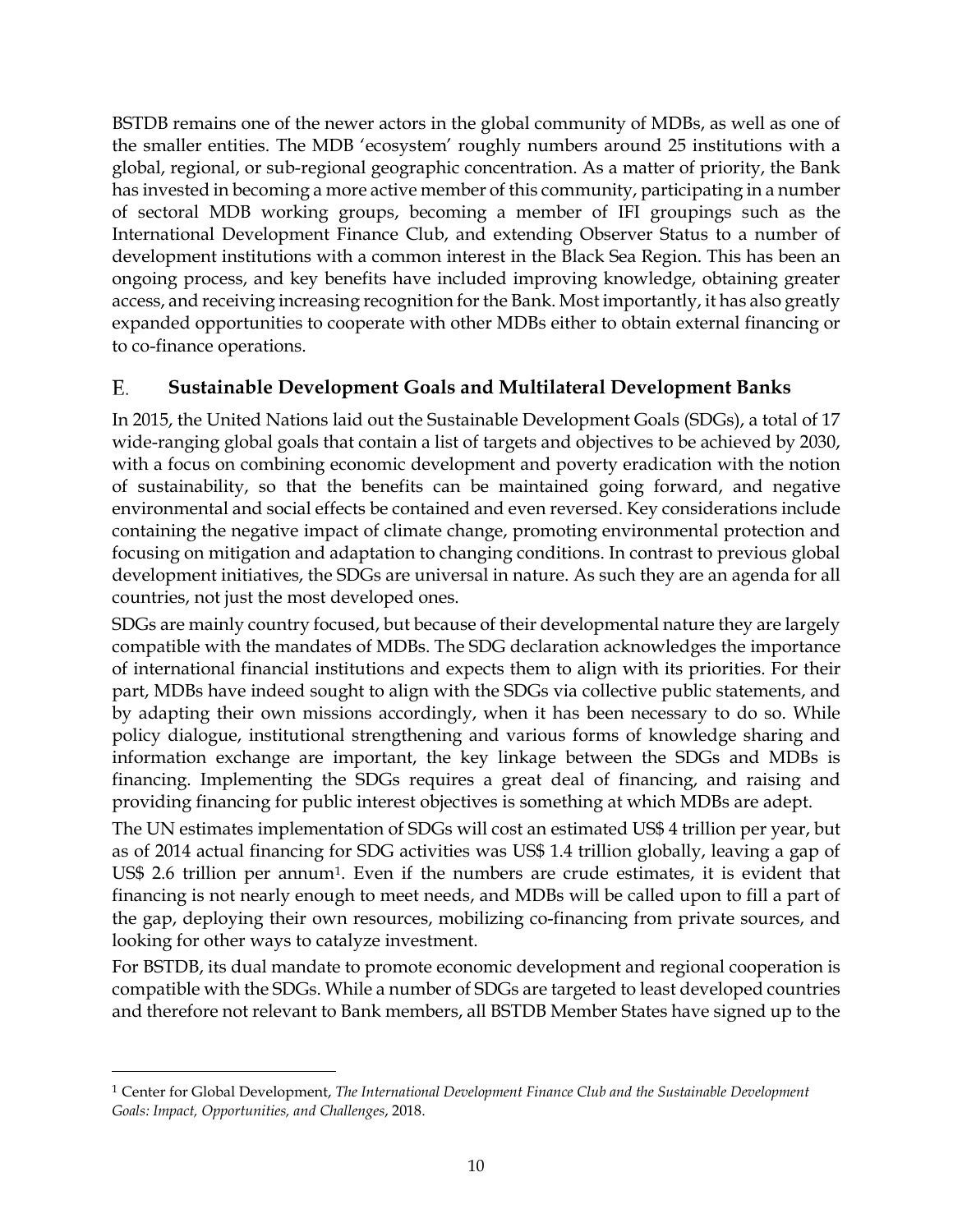SDGs and the Bank is committed to helping, where possible, the implementation of the relevant SDGs according to the priorities of each Member State.

In addition to the SDGs, nearly all BSEC Members have signed the 2015 Paris Agreements on the climate and made commitments to reduce emissions and improve their energy mix. Realizing these commitments will necessitate undertaking investments in clean-up programs, energy efficiency, and other initiatives to provide infrastructure in 'smarter', cleaner, less wasteful ways. Most notably, it will involve investment in renewable energy generation. Renewables have developed in each country as the required legislative and regulatory frameworks have come into being, and as investors have become familiar with these. BSEC Region investment needs in renewable energy will skyrocket in the coming decade, suggesting that MDBs will necessarily be protagonists in mobilizing resources for climate related investments. It also forms an important component of the Bank's climate change strategy, which will guide operational activity in this crucial area.

### <span id="page-14-0"></span>**PART II- BSTDB'S EVOLUTION**

The Black Sea Trade and Development Bank recently celebrated twenty years of operational activity, and the successful completion of its LTSF 2010-2020, proving its resilience through consolidation and preservation of asset quality and profitability on a long-term basis. The Bank has grown substantially, in particular by accelerating growth over the last few years within the context of the current MTSBP 2019-2022. During the past decade, period shareholder support was strong, as evidenced by the capital increase undertaken in 2007-08 and the payment in full of the subscribed capital.

Since its inception, the Bank's operating approach has mainly been to fill niches that exist in the financial marketplace in the Black Sea Region, with a focus on expeditiously doing projects that are 'bankable', that is, financially viable within the Bank's dual mandate to finance economic development and regional cooperation. Unable to compete on cost vis a vis larger development banks, the Bank put a premium on being quick and showing due flexibility, while, relative to the private sector, the Bank has been price competitive and has also been able to provide length of term to which commercial banks are unwilling to extend.

Since the Bank's combination of speed, cost and term were most appealing to private banks and firms, the portfolio that evolved was overly concentrated in a number of ways: (i) above 90% in the private sector, (ii) usually above 40% in the financial sector, (iii) an average project size that hovered around  $E10m$ , and (iv) skewed towards countries with relatively less developed financial sectors and/ or higher perceptions of country risk. Moreover, while it fulfilled the development aspect of the mandate, the Regional cooperation element was often limited.

An additional consideration about the Bank's operating context is that the LTSF 2010-2020 was written at the close of a decade during which external interest in the Region had grown significantly, due to factors such as (i) the expansion of the EU to the shores of the Black Sea due to the accession of Bulgaria and Romania, and (ii) spreading globalization and the search of investors from advanced economies for higher yields in emerging markets, with Eastern Europe's proximity giving it an advantage in attracting financiers from Western Europe. As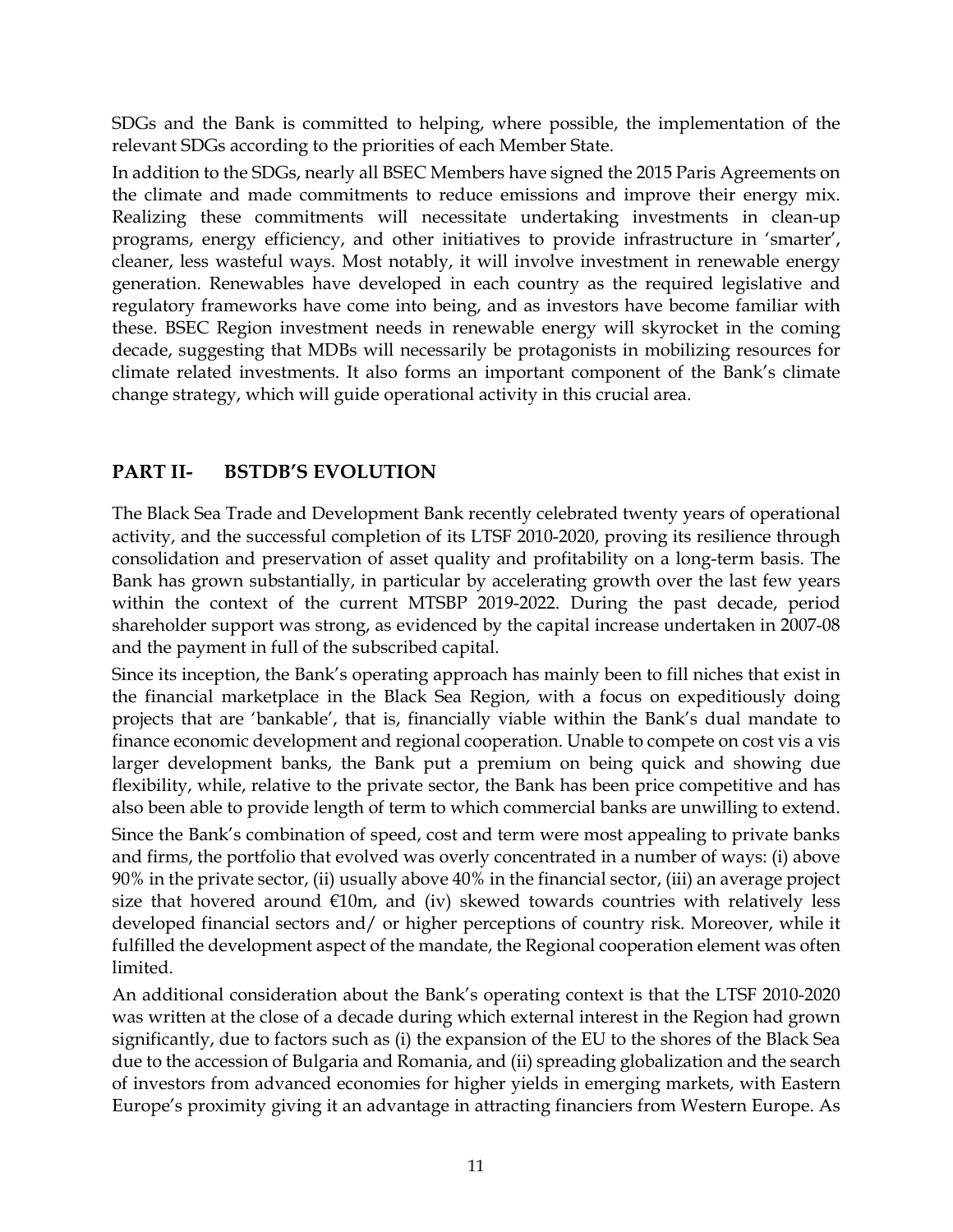a result, the LTSF 2010-2020 assumed sustained, if not increased, interest of external parties in the Region. However, this interest did not materialize, as the 2008 Global financial crisis and the 2011-12 Eurozone crisis reinforced introversion and stalled the momentum of globalization. In addition, the geopolitical climate worsened, and as economic sanctions and other restrictions were imposed, the appetite for further cooperation waned.

See Annex I for a summary of the independent evaluation of the LTSF 2010-2020

#### <span id="page-15-0"></span>A. **Review of LTSF 2010-2020- Achievements and Challenges**

#### <span id="page-15-1"></span>*i. Operational Evolution 2010-2020*

The chart below shows the evolution of the Bank's Portfolio since its establishment.



For 2011-2020, the Bank's operational portfolio increased from  $\epsilon$  672.9 million at end 2010, to  $\epsilon$  2,068.7 million at end 2020, equivalent to growth of 207.4%. This translates into average annual growth of 11.9% over the period, a figure which hides considerable oscillation from year to year. There were two years in which the operational portfolio contracted slightly, and the standard deviation of 11.0% attests to the volatility of growth rates. The last three years were especially productive, as the portfolio averaged annual growth of 21.0% from 2018-2020. Loans account for 98.7% of the outstanding portfolio at end 2020, equity only 1.3%.

Cumulative commitments from 2011-2020 amounted to 226 operations for  $\epsilon$  4,243.5 million, with an average project size of  $\epsilon$  18.8 million. Activity in the 2018-2020 period was considerably higher, as for this three year timespan the Bank averaged 25 projects per annum for €694.9 million, with an average project size of  $\epsilon$  27.4 million. The chart below shows the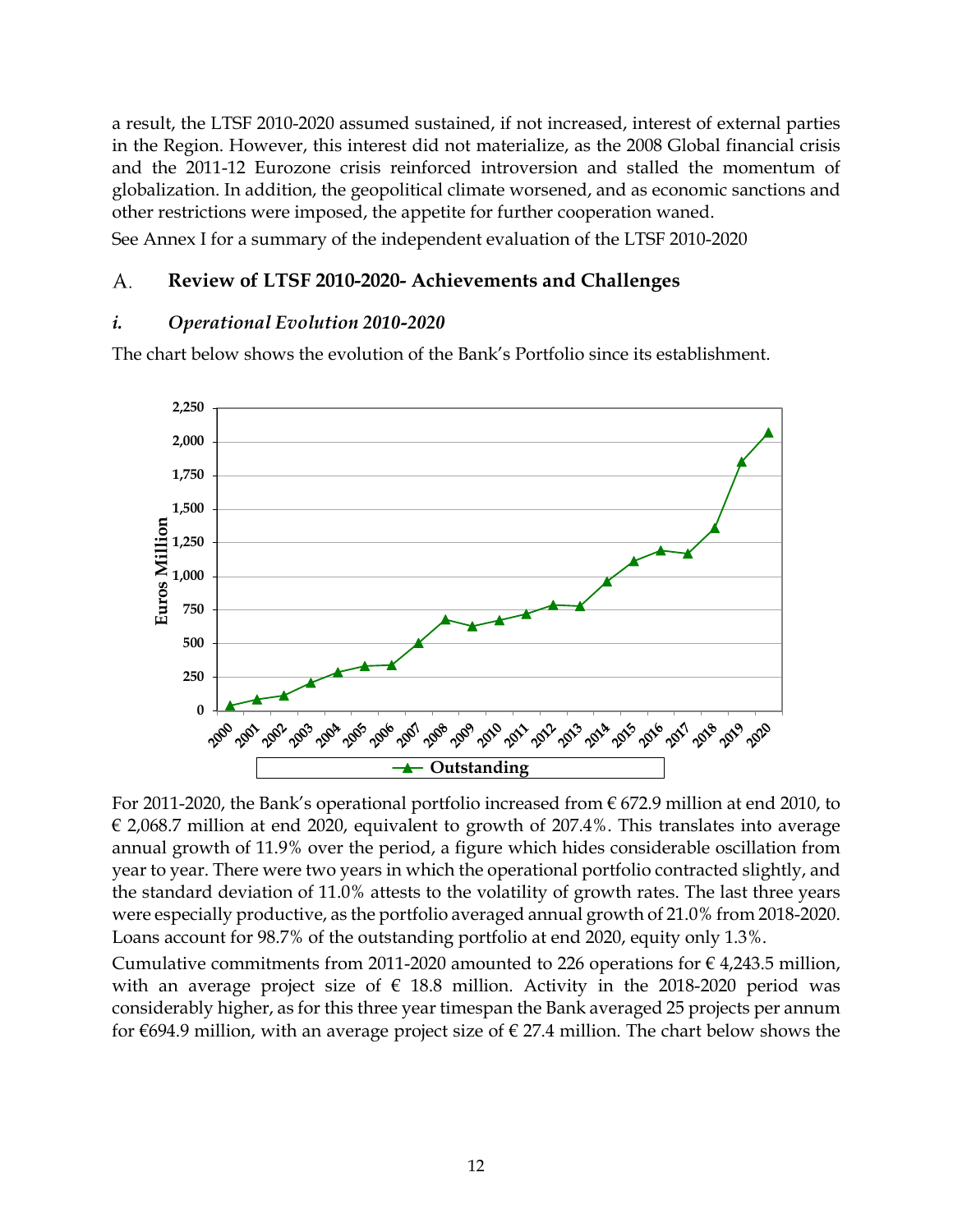evolution of the country and sector concentration of the portfolio according to the Herfindahl-Hirschman Index (HHI), using end of year outstanding portfolio data*[2](#page-16-1)*.



The country concentration has remained reasonably stable, at around the 1400 level, but the Bank's sector concentration has fluctuated, mainly due to the increase of the financial sector portfolio in 2013-2014. A subsequent successful rebalancing, as greater emphasis went to 'real' sectors, resulted in a sustained decline to near 1600 at end 2020.

#### <span id="page-16-0"></span>*ii. Achievements and Challenges*

Looking at the Bank's evolution over the previous decade qualitatively, the Bank's list of achievements includes:

- The credit risk rating has risen to A2 (stable, from Moody's) and A- (Standard  $\&$ Poor's, with positive outlook) which is better than that of all BSTDB shareholders.
- The Bank has a team of professionals with knowledge of the Region and experience working in the Region in the public and private sectors (and internationally with IFIs).
- The Bank has a well-developed and prudent internal regulatory framework and an efficient system of corporate governance.
- The small size of the Bank allows it to maintain a flat organizational structure which allows it to carry out activities and processes with greater immediacy and effectiveness.
- Similarly, the smaller size of the Bank allows it to participate directly in smaller sized operations and with medium-sized entities, and renders the Bank (i) flexible and

<span id="page-16-1"></span><sup>2</sup> The HHI is a well-established monitoring tool that uses a 'sum of squares' approach to show degree of concentration of a topic of interest containing more than one observations or subjects (e.g. market share, portfolio distribution, etc.). See als[o http://en.wikipedia.org/wiki/Herfindahl\\_index](http://en.wikipedia.org/wiki/Herfindahl_index)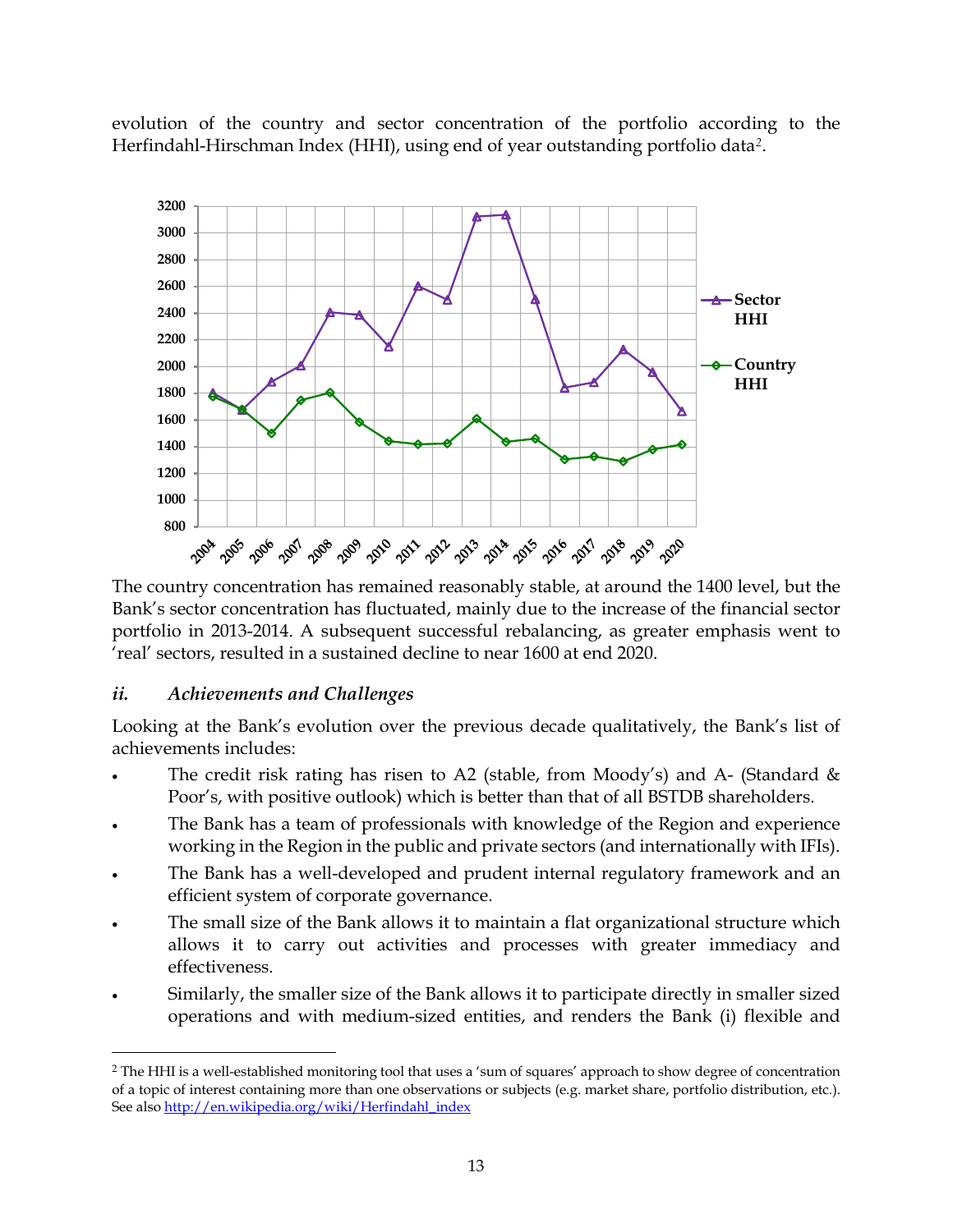efficient in relation to client needs and market requirements, and (ii) able to adapt quickly to changing circumstances, and to adopt rapidly product and process innovations.

- Clarity and relevance of mandate promotion of development and regional economic cooperation are both important and salient objectives, which will remain priorities for the Member Countries for years to come.
- Growing ties with the international community- the Bank has established co-financing relationships with other IFIs and bilateral development institutions, some of which took on Observer Status.
- Resilience in crisis situations or when faced with prolonged stagnation in main partner countries;
- Good prospects to advance relations further with institutions which obtained Observer Status in the Bank;
- Increased international visibility and access to markets, at favorable terms;
- The exclusively local ownership of the Bank is a strength insofar as it represents shareholder commitment to the institution.

Notwithstanding the above, the Bank has also faced a number of challenges

- Increased availability of funding in the marketplace from commercial banks reduces financing gap available for MDBs;
- Increased volume of operations of EIB, EBRD and IFC in some Member Countries;
- Needs and priorities of private firms, banks and official institutions in the Region changing rapidly and creating uncertainties;
- Ultra-low interest rates squeeze Bank earnings from its lending operations and render holding liquidity more costly
- Relatively low capital base.
- Finding business in some Member Countries was restricted by: (i) the non-cost effective amount of identified operations in the smaller-sized enterprise segment, which often required greater effort to develop, (ii) readily available liquidity for shortterm operations, and (iii) low interest rates which many of the larger prospective clients were able to secure from private sources;
- Fragmentation and/or overlapping of certain functions;
- Insufficiently effective marketing function (either for promotional or market penetration purposes);
- Fragmented MIS, not integrated institution-wide, with restricted and segmented access to information. Flow of information internally has room for improvement and inconsistency of data exists in some units of the Bank;
- The mix of credit quality, volume of business, developmental impact and profitability, targeted by the Bank is not readily available in member state markets.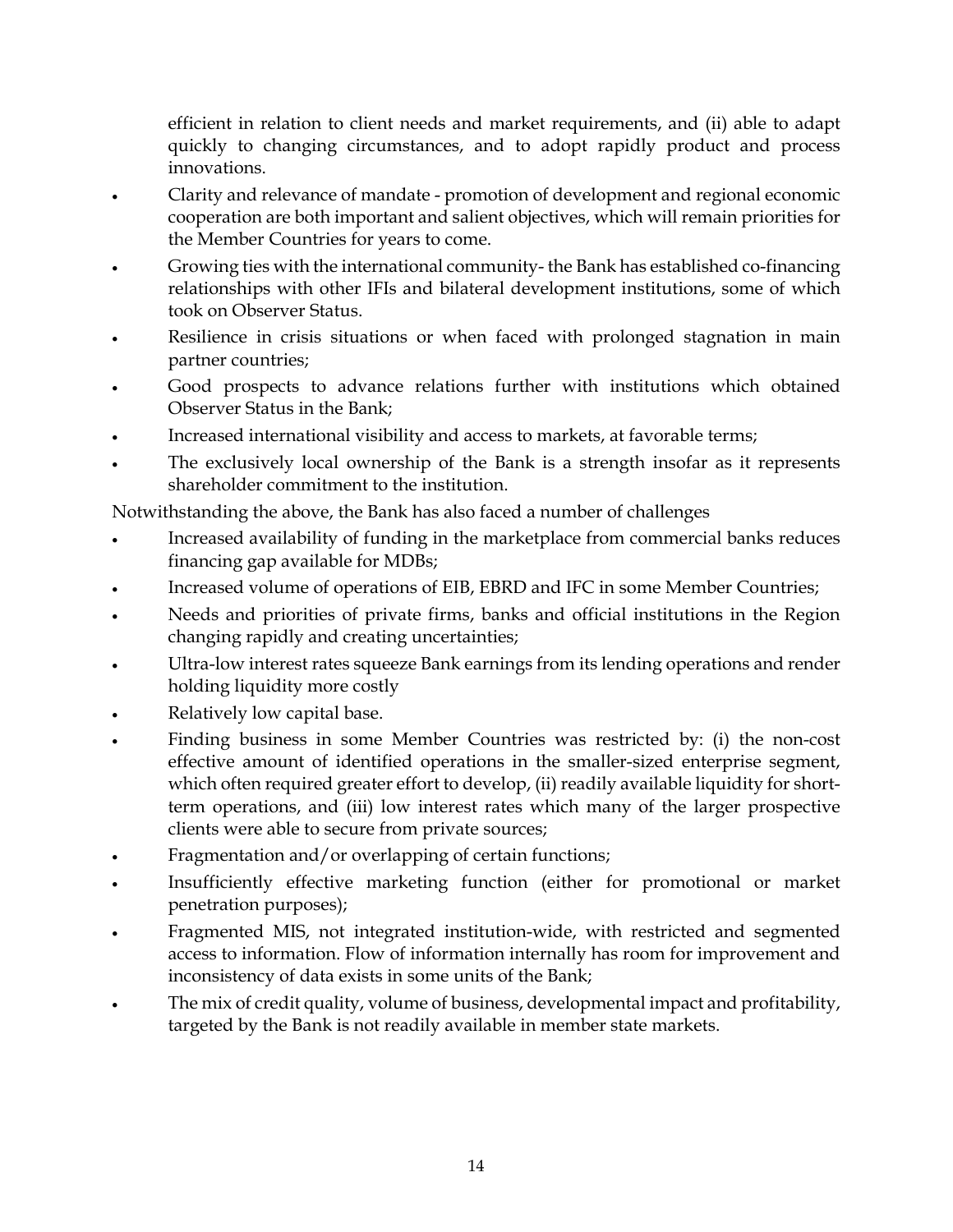#### <span id="page-18-0"></span>**PART III- AN UPDATED BUSINESS MODEL FOR HIGHER VALUE ADDED**

This section considers issues related to the business model of BSTDB. As an MDB, the Bank's core business model centers on the identification and preparation of operations which the Bank then finances and holds to term. This process will continue to constitute the core of the business model. However, (a) high demand for Bank investment in projects, and (b) potential capital constraints as the Bank approaches key prudential capital limits that it wishes to maintain, have motivated the Bank to consider, to the extent that would be reasonable and prudent, an 'originate, prepare, and transfer' model for certain portions of its portfolio- where it is feasible to do so and makes good business sense. Recent innovations in financial markets make the timing of such an initiative favorable, but there remain technical (and other) issues that require resolutions and answers for this market to mature to a stage where it can take off.

#### <span id="page-18-1"></span>А. **Achieving Relevance with the Capital Available**

Operational growth is a means, not an end, to the fulfillment of the Bank's mandate, but the value of BSTDB depends on the impact its operations have on the Member States' economies. Achieving higher impact is contingent upon continued growth of the Bank's operational activity. Therefore, the Bank needs to emphasize continued growth, not least because external parties such as investors and rating agencies expect balance sheet growth in light of targets set, and view it as an indicator of the importance of the institution.

With the overall capitalization ratio moving close to the 30% limit which the Bank wishes to maintain, BSTDB has explored a number of options that collectively or individually may allow it to sustain new project preparation activity while preserving capital ratios.

#### <span id="page-18-2"></span>*Co-financing*

One option is for the Bank to accept lower rates of growth on its own balance sheet, but seek to enhance mandate fulfillment through greater resource mobilization by doing more origination of operations, and then organizing larger amounts of co-financing for the operation (or syndicating it) so as to mobilize more external financing into the Region and offset the Bank's own lower amount of participation. The Bank has experience in cofinancing, and while in its early years it often joined operations generated by other financiers, it is developing over time its own capacity to generate projects and arrange financing.

Expanding co-financing capacity helps share risks and attracts more financing for the benefit of the Region. Nevertheless, it does have certain drawbacks which can create limitations. The Bank needs to proceed carefully with co-financing arrangements so that it will not diminish its competitive advantage of flexibility and speed, since a greater emphasis on co-financing would reduce the Bank's ability to work directly with corporate clients and would require involving others and project preparation costs and timespans would increase. Furthermore, while co-financing may create some revenue generation opportunities from preparation and arrangement fees, it is not likely to have much impact on the Bank's net revenues.

Additionally, a greater emphasis on co-financing operations would likely require hiring staff with experience in arranging, particularly for specialist activities such as A/B loans. Development of A/B loan provision capacity deserves attention, but given the Bank's single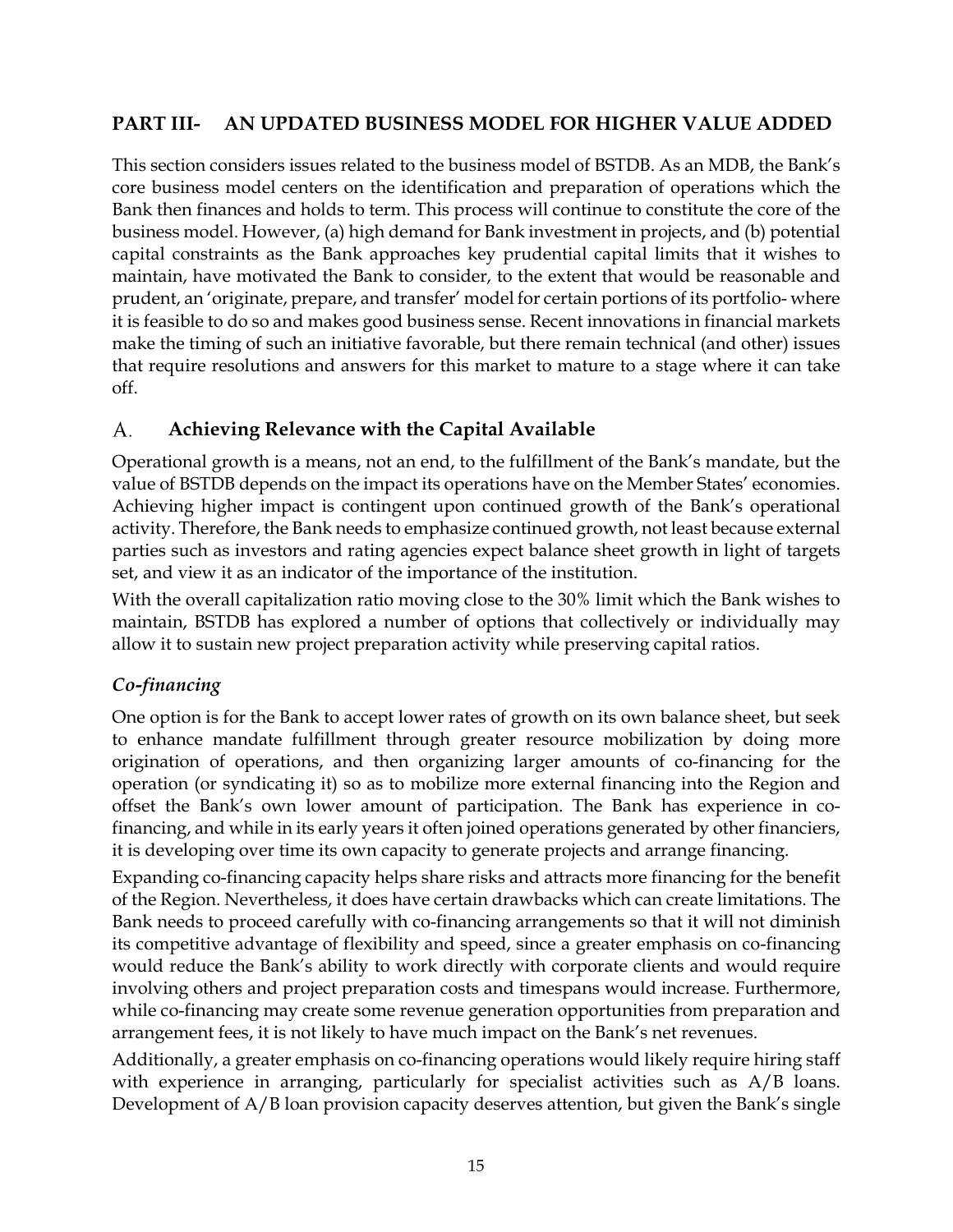A rating level, BSTDB is a less attractive partner than AAA rated institutions in the eyes of potential 'B lenders' from the private sector.

#### <span id="page-19-0"></span>*Short-Term Transactions*

Another possibility compatible with lower balance sheet growth would be to emphasize more short-term transactions (e.g. up to 360 days). This would permit undertaking more operations without increasing overall exposures, would reduce provisioning costs, and could be compatible with a strategy to promote higher inter-regional trade. However, the scope for regional cooperation and development impact would be more limited and would be driven primarily by commercial considerations. In addition, it would not be consistent with the intention to increase involvement in infrastructure operations and raise the public sector share of the portfolio, both of which typically require long term financial commitments.

#### <span id="page-19-1"></span>*Off-Balance Sheet Activities*

Off-balance sheet activities (e.g. guarantees, unfunded risk participations) would permit more operational activity for a given level of capital as well as continued revenue generation. They represent a useful way to earn income and stay active during periods of market stress when liquidity is either expensive or unavailable, as they place lower demands on use of capital but allow the Bank to still offer support to clients and help them mobilize external financing. In addition, they would reduce pressure for added liquidity and bear lower risk weights. However, this would represent an important shift in the Bank's business model and if expanded in scope to replace lending activity, it would require skills training and/ or new hiring, as well as internal restructuring in order to achieve and accommodate effectively.

#### <span id="page-19-2"></span>*Risk Sharing and Transfer of Assets*

The divestment of Bank assets through a variety of means might limit growth of the Bank's outstanding portfolio and balance sheet, but would allow the Bank to finance more projects and expand operational activities beyond what is achievable with available capital. It would free resources received from the transfer of assets and/ or their risk, which may be reinvested in new projects. At present, the principal assets in the banking portfolio which may be sold are certain bonds for which BSTDB played the role of anchor investor in order to help improve client access to financial markets. These assets have a standard structure and are normally listed on exchanges, although the wisdom of selling them depends upon factors such as their market value, the degree of liquidity of the exchange on which they are listed, and any reputational/ perception considerations. The Bank may also seek to transfer, through assignments and participations, portions of the loan or equity portfolio to commercial and institutional investors, subject to similar considerations.

The Bank may also consider more structured measures in order to share risk, transfer or divest assets, including asset securitization. Such activities to remove or otherwise reduce exposures from the Bank's balance sheet would likely entail lengthier preparation and transaction costs, and therefore require greater caution and employment of necessary expertise. These options may include: (i) re-financing; (ii) reducing risk weightings on capital via synthetic risk transfers or other derivative instruments that transfer or share risk; (iii) cross-pooling assets with other sub-regional multilateral development banks to reduce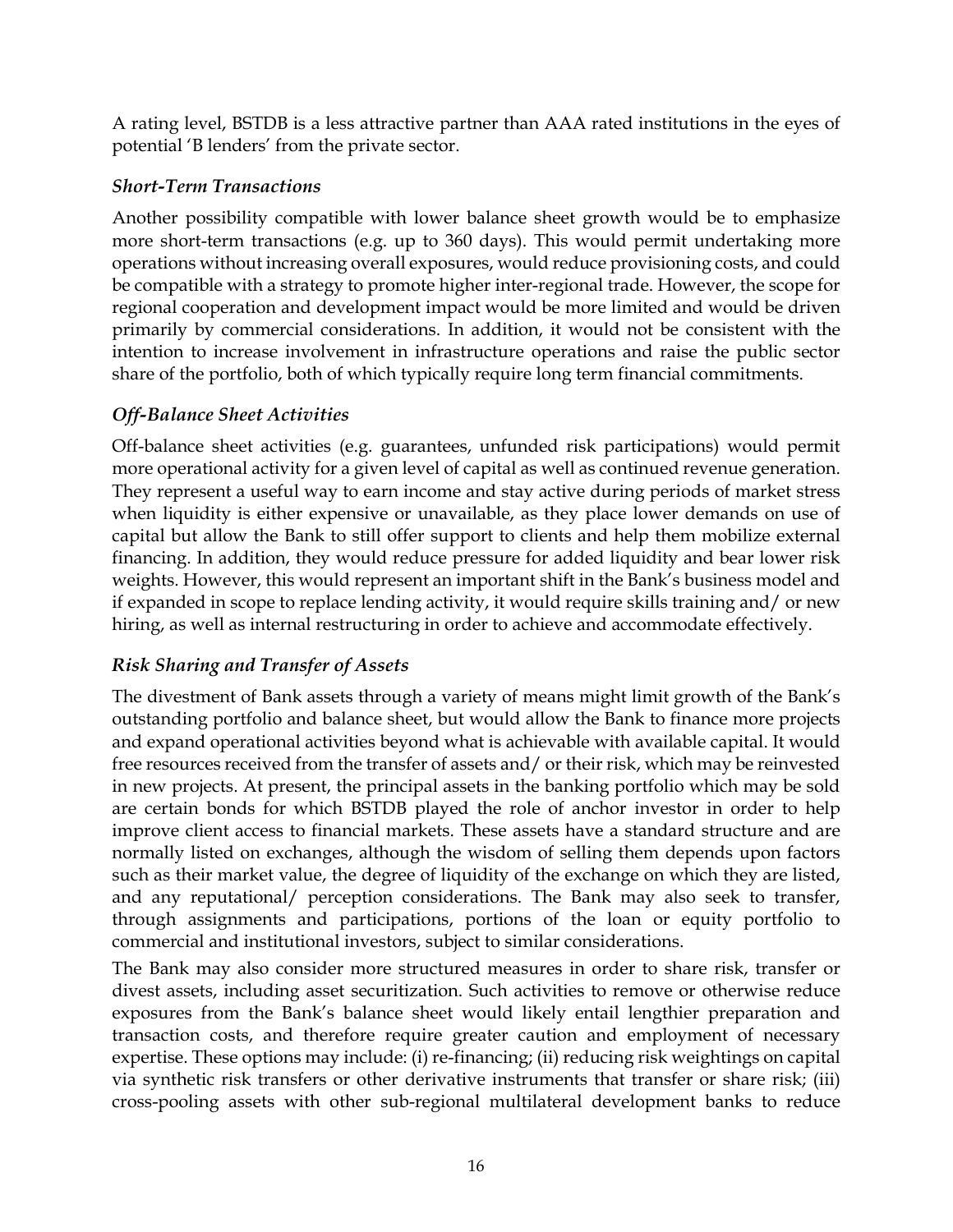concentration risks (most likely sub-regional MDBs like BSTDB or a regional institution that has similarly rated assets), (iv) purchasing insurance in order to reduce risk weights.

#### <span id="page-20-0"></span>B. **Diversity Ensures Prudence and Permits Growth in a Balanced Manner**

The shift to more infrastructure operations, which began with the growth oriented Medium Term Strategy and Business Plan (MTSBP) 2019-2022, represented a conscious effort to enhance regional cooperation and development impact while at the same time achieve a greater degree of diversification. This Diversification sought (a) broader country coverage, (b) more public clientele to offset the heavy emphasis on the private sector, and (c) sectoral differentiation away from the financial sector and towards priority areas which have suffered from perennial under-investment in the Region such as energy, transport and other utilities.

The greater infrastructure focus raises questions about the degree to which BSTDB should continue to emphasize this area of activity and even develop specialization in key areas. Its initial success in achieving growth and rebalancing certain components of the portfolio (e.g. sectors, public vs. private) suggests that the Bank may wish to take a more diversified approach, seeking to balance the portfolio with respect to such factors as size of clientele, country distribution, sector distribution, length of financing offered, size of projects financed, and public/ private mix. Looking forward, such an approach would imply moving away from the long standing weight given to demand orientation as the primary criteria for selecting which projects to finance, and instead establishing target ranges and actively seeking an appropriately balanced blend, with occasional corrections when certain characteristics begin to predominate over others.

One implication of this approach is that the Bank would devote more resources and effort to finding new operations in the sectors, countries or areas which might be underrepresented as the preferred way to redress imbalances. It would most certainly not imply the rejection of a promising financing opportunity with positive externalities and desirable characteristics merely because it may come in an overrepresented sector or country.

By and large, with due consideration given to the above mentioned factors, the Bank does not intend to develop specialization in particular areas, and as a rule will prefer to outsource needs and to consider options such as framework cooperation agreements with specialized firms in order for them to provide specialized personnel for such skills when the need may arise for a particular project. This assists the maintenance of greater balance and flexibility, but it does imply that the Bank may forego the opportunity to develop a name, or even a brand, in a particular area of activity.

While the desire to maintain diversification and maneuverability is important, it is not absolute, and BSTDB will be open to developing specialization in a specific area if it generates significant positive externalities, and promotes fulfillment of the Bank's dual mandate.

#### <span id="page-20-1"></span>C. **Specialization Will be Considered in High Priority Circumstances**

Notwithstanding the overall focus on diversification, one key benefit that specialization in a high priority global public good activity may bring is re-engagement of external parties with the Black Sea Region. Given the high interest of external investors, official and private, this represents an excellent opportunity to promote cooperation. Important areas for dedicated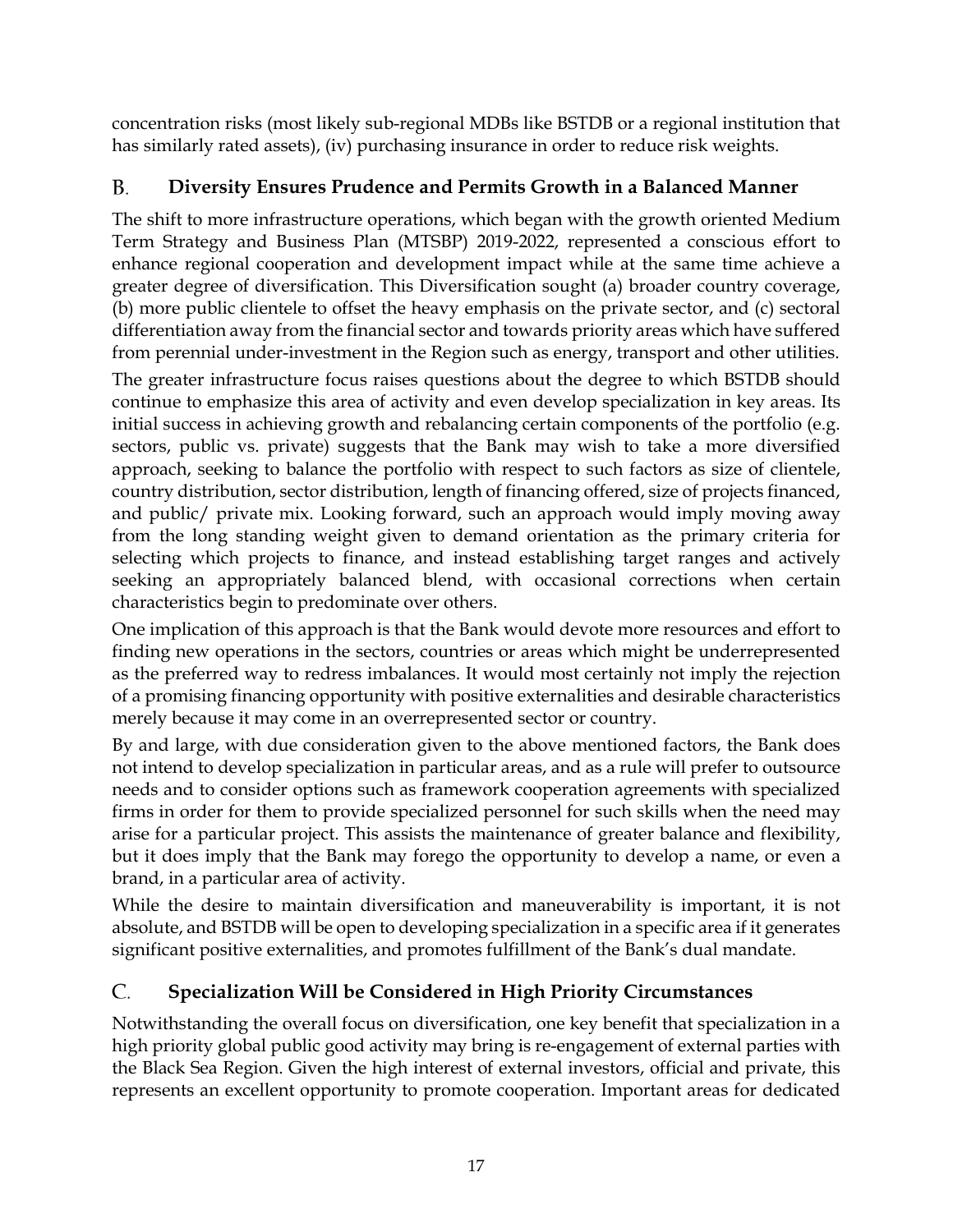attention and potential specialization include the digital economy, preparation for transition from the linear economic model to the circular economy with particular focus on recycling and, most importantly, financing for the environment.

The common challenges of a global public good issue represent a shared interest, and an opportunity to bring regional actors together as well as to engage external actors in order to undertake much needed investments. Thus, such activities offer better prospects to develop partnerships with external parties that are unfamiliar, and not yet active, in the Black Sea Region. This can help mobilize additional resources for the Region in the form of cofinancing, technical assistance, and other financial partnerships/ relationships.

An additional benefit of investing in such global public goods is the potential to experiment with innovative measures that may increase their 'headroom' to expand activities for a given level of capital. With MDBs seeking ways to free up resources in order to be able to do more with their given level of capital, focusing on high profile issues of global priority will increase the interest of potential partners and clients.

#### <span id="page-21-0"></span>D. **Revenue Considerations**

Achieving positive net income over the long term has always been an important consideration for the Bank, as its shareholders want it to operate viably and independently. In practice, this means posting a reasonable rate of return over time such that the Bank can remain self-sustaining, without need for additional support (beyond the capital subscribed). Among development institutions, BSTDB generates rather low rates of return, and the global compression of margins as interest rates have trended ever lower during the 2010s has resulted in declining rates of return for the Bank. The implications of this are that even though the Bank has remained consistently profitable, and has posted positive net income in every year since 2004, it has not generated a sufficient return in order to enhance equity levels notably via earnings growth. Furthermore, given its limited capital base and the constraints that it faces, the Bank cannot provide concessional financing.

#### <span id="page-21-1"></span>Е. **New Shareholders**

Since its inception, the Bank has been open to the entrance of new members. The Bank is ready to welcome BSEC Members who have yet to join the Bank and it would similarly be pleased to discuss interest from other countries who have not yet become members of BSEC but are interested in the Region. Likewise, it is open to discussion with MDBs and internationally oriented financial institutions that wish to establish or expand their strategic presence in the Black Sea Region. The Bank plans to open and maintain dialogue with potential members, and will enlist the active support of Founding Members. The addition of new shareholders would warrant the setting and pursuit of revised, more ambitious operational targets.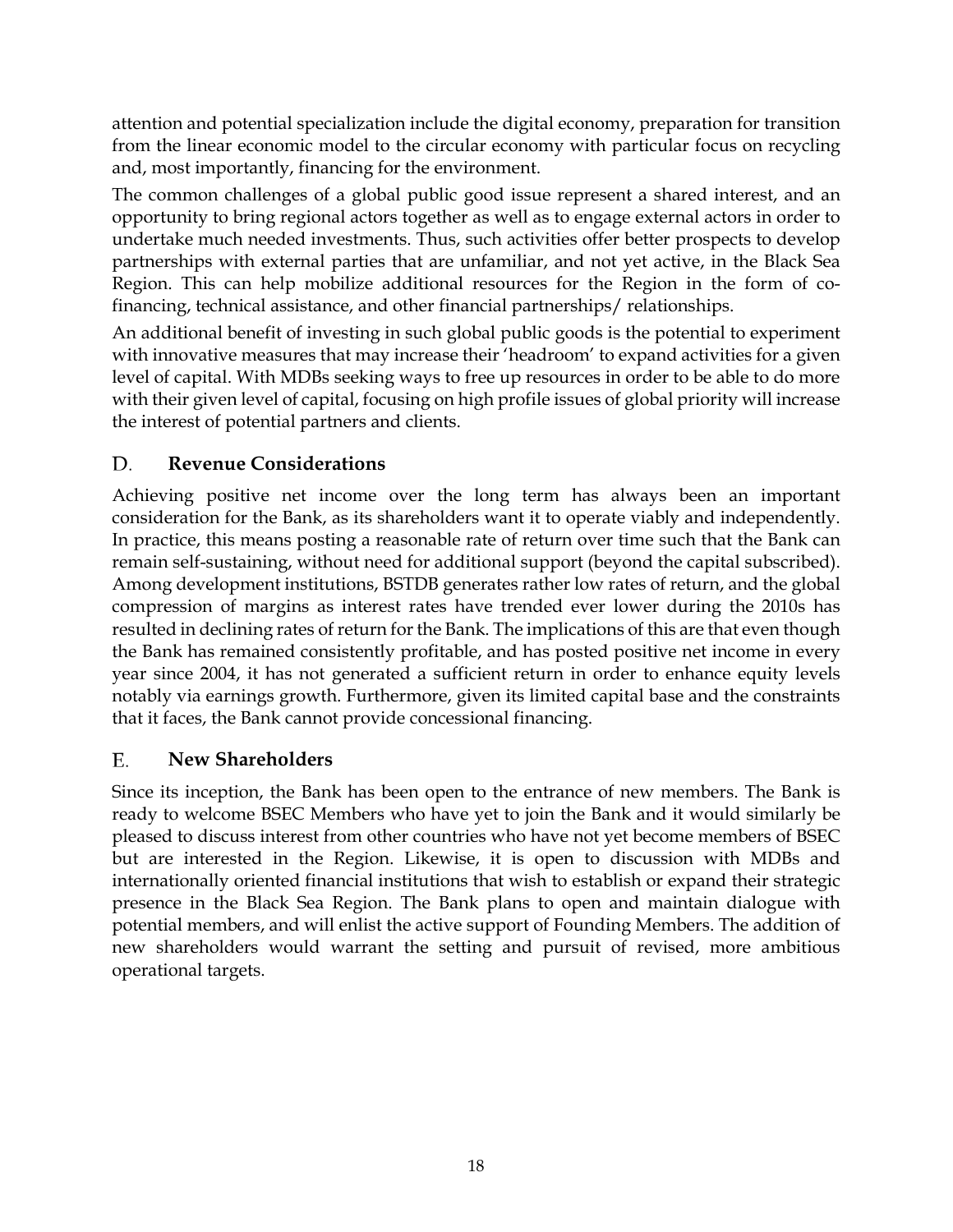### <span id="page-22-0"></span>**PART IV- STRATEGIC CONSIDERATIONS FOR THE NEXT DECADE**

#### <span id="page-22-1"></span>**Strategic Objectives** A.

The principal objectives of the long-term strategy are making steady and measurable progress with respect to: (i) meeting shareholder expectations and providing client satisfaction; (ii) improving operational effectiveness (asset quality, cost control, productivity, profitability) and ensuring financial stability; and (iii) establishing and maintaining a work environment conducive to attracting, motivating and retaining high quality staff with the required skills and attitude.

Over the 2010-2020 period, priority was given to maintaining professional and institutional integrity, and safeguarding the Bank's financial soundness. For the coming ten years, the Bank intends to maintain these essential elements, but it will seek to build upon them in order to maximize the impact of its operations and increase relevance to shareholders. To this end, it will prioritize the following objectives in order to fulfill in the best manner the dual mandate of promoting economic development and regional cooperation:

- Focus on developing project generation capacity and lead arranging financing so as to mobilize more resources from external investors- official and private.
- Maintain a diversified, balanced portfolio of operations, by country, sector, and product type (intermediaries, corporate, or project financing), with due regard for term and clientele; aim to sustain a public sector (sovereign guaranteed and nonsovereign) share of about 30%.
- While respecting the diversification imperative, invest in specialization in the area of financing for the environment, so as to build capacity to prepare and develop high priority operations.
- To sustain operational development consistent with capital commitments, develop capacity to divest, share or transfer risk of assets so as to facilitate new operational activity; in this respect, climate financing assets may prove appealing for external investors, as the Bank develops necessary capacity.
- Increase overall outstanding portfolio of operations to around  $\epsilon$  4,250 million by 2030, or the maximum amount permissible with available paid-in capital while maintaining a total equity to assets ratio of at least 30% and a risk adjusted capital ratio (RAC ratio) above 15%.
- Work towards improving credit ratings. For the period 2021-2030, this includes, at a minimum, maintaining the current credit ratings from Moody's and Standard & Poor's, and striving for upgrades.
- Maintain and strengthen further networks of cooperation and partnership with peer MDBs, bilateral development institutions and other stakeholders.
- Expand and deepen relationship with investors so as to enhance name and profile of Bank in financial markets. Seek to diversify and expand sources of funding, sustain regular access to markets in order to establish benchmarks and enhanced outreach. Supplement funding sources strategically with official funds.
- With the backing of shareholders, seek to attract new regional and non-regional shareholders to expand BSTDB's operational presence and strengthen its financial status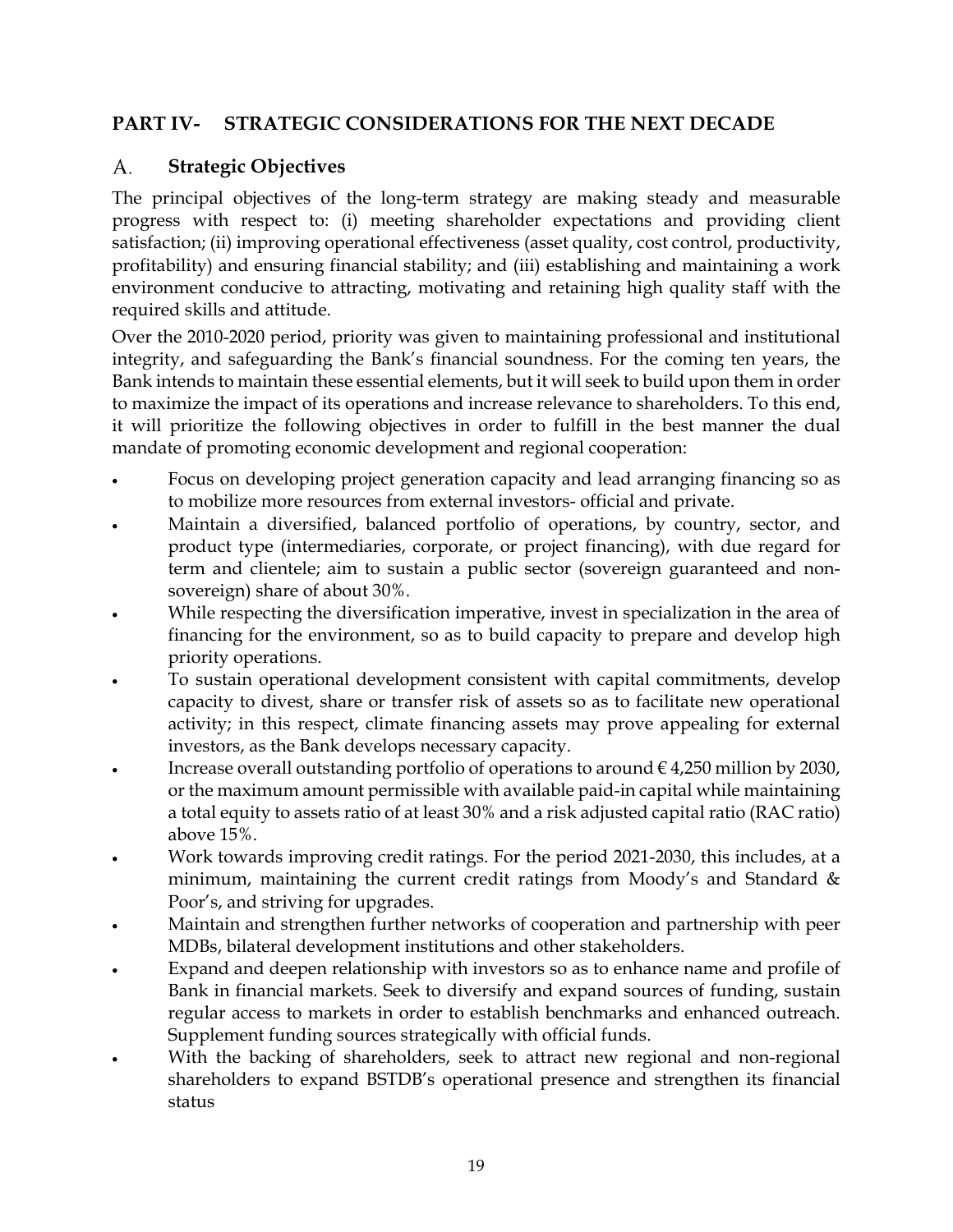• Reach out to potential development partners in order to attract and establish Technical Assistance and project co-financing funds for the benefit of the Region

The Bank's growth and performance objectives allow for maintenance of good asset quality, while expanding and diversifying the operational portfolio. They are designed to:

- a) Ensure manageable growth;
- b) Provide an ideal balance between own capital and borrowed funds;
- c) Provide the flexibility to adjust in case of sudden changes in the operating environment.

In order to achieve these objectives, the Bank needs, inter alia, to:

- Respond to the investment needs of Member Countries while adhering to prudent banking practices and ensuring high quality of the services provided;
- Focus on its development function by providing clients with stable medium to long term funding at terms and conditions better than those otherwise available in international capital markets, without threatening its own profitability, liquidity and solvency;
- Leverage its capital resources with funds raised in the international capital markets under terms better than those obtained by most Member Countries;
- Expand business cooperation with partners and make efficient use of institutional arrangements and international cooperation opportunities
- Coordinate activity and co-financing projects with other partners in development, to ensure that the Bank's products and services are effective in creating value added.

#### <span id="page-23-0"></span>В. **Operational Objectives**

Over the Bank's first two decades, lending for business development has been the biggest single area of activity, as there consistently has been demand throughout the Region for direct lending to corporates for terms starting at three years and extending to seven (and occasionally beyond). The size of projects has varied, from as low as three million euros up to the Bank's single obligor limit (€83 million at end 2020). These medium-sized corporates were too small for other MDBs institutions to deal with directly, but wanted term and other features that were beyond the risk capacities of Regionally based financial institutions. The Bank was often a natural partner for such entities, able to provide financing for desired lengths, quickly and flexibly while also fulfilling its financial and developmental requirements. The operating priorities in the post-pandemic environment are subject to uncertainty, but in broad terms- and subject to variation- they will involve the items enumerated below.

#### <span id="page-23-1"></span>*i. Country and Sector Considerations*

In view of the variation in the economic structures and priorities of the Member States, the Bank's preference for diversification coincides with the need for the Bank to differentiate its approach in each country and by sector. In smaller economies and countries with small banking systems and/ or weak access to financial markets, BSTDB expects that it will contribute the greatest value added by directly financing projects and mobilizing additional financing from external sources. By contrast, in wealthier or more developed countries where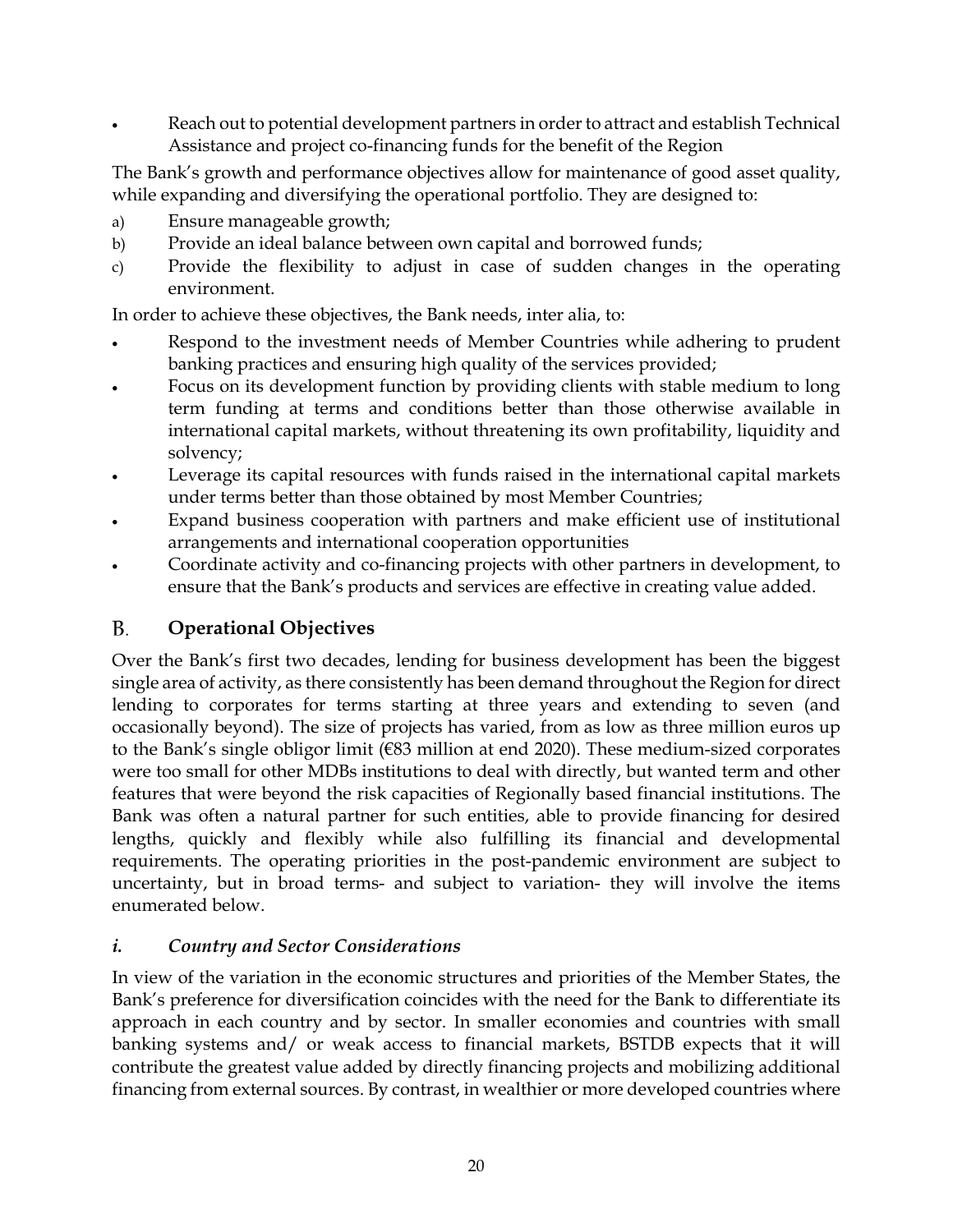non-market risk perceptions are high or risk transformation requirements are a key necessity, the Bank will emphasize risk mitigation interventions and risk management solutions in order to facilitate economic activity in areas of need. The Bank expects to continue SME promotion activities as these represent key areas of interest across the Region, and to help with the further promotion and diversification of exports.

The overall intention to remain diversified extends to sectoral coverage as well. For example, in energy where, (i) in view of the energy mix of the Member States and their sunk investments in electricity generation, mining and other complexes, and (ii) in concert with its commitment to promote the transition to clean energy, the Bank will continue to support projects which promote efficiency, modernization, and improved operation. The Bank sees a niche in reducing financing shortfalls, not covered by other development finance institutions, to support projects that use fossil fuels in energy generation and metals production, in order to reduce their environmental impact. These different approaches will be clarified as time goes by through policy dialogue with the relevant representatives of Member Countries and will be specified in greater detail in the Country Strategies

The Bank will maintain a balanced approach, for reasons of risk prudence and avoidance of excessive concentration, as well as to be better placed to deploy resources into areas of need efficiently and to meet demand as it arises. Given the differentiation according to each Member Country's priorities, to which the Bank is dedicated, the ability to provide support to a broad range of sectors is essential for the Bank to fulfill such a commitment.

Even in instances of specialization in a high demand, high mandate fulfillment public good activity, the Bank will take care to respect sector limits. This applies to the area of environment financing, where the Bank foresees rising demand in the coming decade.

#### <span id="page-24-0"></span>*ii. Clients and Partners*

The Bank has gradually built up a core clientele in many Member States, providing follow up financing as the firms grow and expand. This has permitted the Bank to establish a presence and raise its profile in local markets, and to reach out to additional firms who can see how the existing clients have benefited. Via lending to corporates, the Bank is able to diversify the size and term of financing it provides and to demonstrate its ability to respond quickly and flexibly to the needs of firms. BSTDB may not be the cheapest option available, but its speed, flexibility and ability to orient to client needs lead clients to see value in maintaining the relationship with BSTDB, and from it generate networking and reputational benefits as well as access to additional sources of financing.

In particular, locally incorporated medium-sized firms represent a market in which the Bank can take advantage of its size and adaptability and enhance its risk/ return profile. In order to emphasize the developmental component, the Bank will continue to explore ways in which it can improve outreach by showing greater flexibility. For example, it will seek to be forward looking by pursuing appraisal and due diligence on the basis of management accounts, monthly balances and cash flows. It will also seek ways to improve the capacity to lend in local currency and to preserve its interests, in particular with respect to the ability to be repaid in full and on time, or speed of securing access to collateral and security.

For dealing with the critical SME sector, the Bank will continue to select and expand the pool of eligible financial institutions as preferred intermediary partners.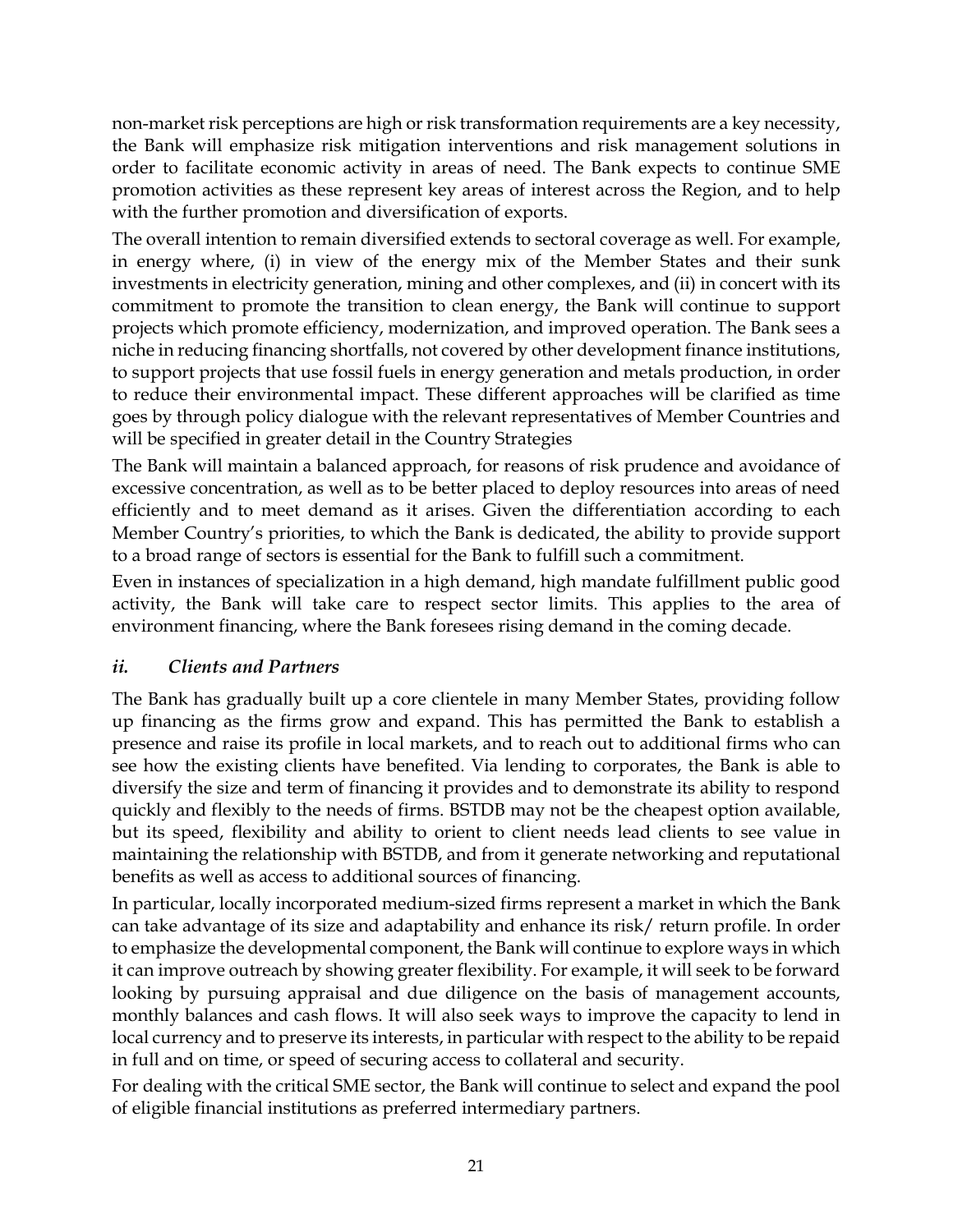For public sector operations, while the Bank will be open to working with ministries and national agencies, it similarly expects it may be most appealing to municipalities, their agencies, and other sub-sovereign and decentralized instrumentalities.

This approach implies a mix of long-term clients, with which the Bank maintains, renews and expands relationships, as well as seeking out new clients in order to expand coverage and reach underserved areas.

### <span id="page-25-0"></span>*iii. Products and Financing Instruments*

Lending will continue to constitute the primary instrument via which the Bank provides support. Equity will only be used sparingly and for highly strategic reasons, since it carries excessively high risk weights that erode the capital position of the institution. Guarantees and related instruments will be employed by the Bank, but in a judicious manner in order to assist clients to achieve greater access to financing or other key strategic goals, and in line with demand for such off-balance sheet products.

Lending may take many forms, but there are essentially three types - through intermediaries; direct lending to the client for general business development, e.g. corporate finance; and project finance for a specific purpose, which is a common way of financing infrastructure development. While most lending will involve use of major reserve currencies as part of the Bank's role to help Regional entities mobilize such resources, the Bank will also carry out select local currency operations in countries which desire such activities for purposes of reaching out to a larger pool of clients, and/ or contributing to the enhancement and deepening of domestic financial markets.

Lending through financial intermediaries has been an important way to contribute to the development of financial institutions active in the Region and to (i) gain access to the small and medium enterprises (SMEs) which form the primary form of corporate organization throughout the Region, the fastest growing parts of most economies and the principal generators of new employment, and (ii) to reach Regional importing and especially exporting firms, helping to furnish liquidity for them to carry out cross-border commercial activities.

#### *SME Finance*

<span id="page-25-1"></span>In the small to medium range, the Bank will continue to aim at attracting second tier firms, firms that may be newer or in underserved sectors or geographic regions which hold promise to create new employment and to generate new wealth in the areas in which they operate.

An interesting niche area which the Bank will explore involves experimenting with the development of certain areas of theme-based lending (social inclusion, green financing, etc.) as a way to support clients that wish to develop such 'brands'. Such activities require a degree of expertise, and careful consideration needs to be given to the costs, benefits, and risks of adopting such themes, but they may also generate sizeable positive externalities and thereby enhance the Bank's value and profile.

### *Corporate and Project Finance*

<span id="page-25-2"></span>Given its successful track record, and the demonstrated interest of firms active in the Region, the Bank plans to continue with its corporate lending activities, with a blend of medium to large projects. In the case of larger projects, the preference will be for high visibility projects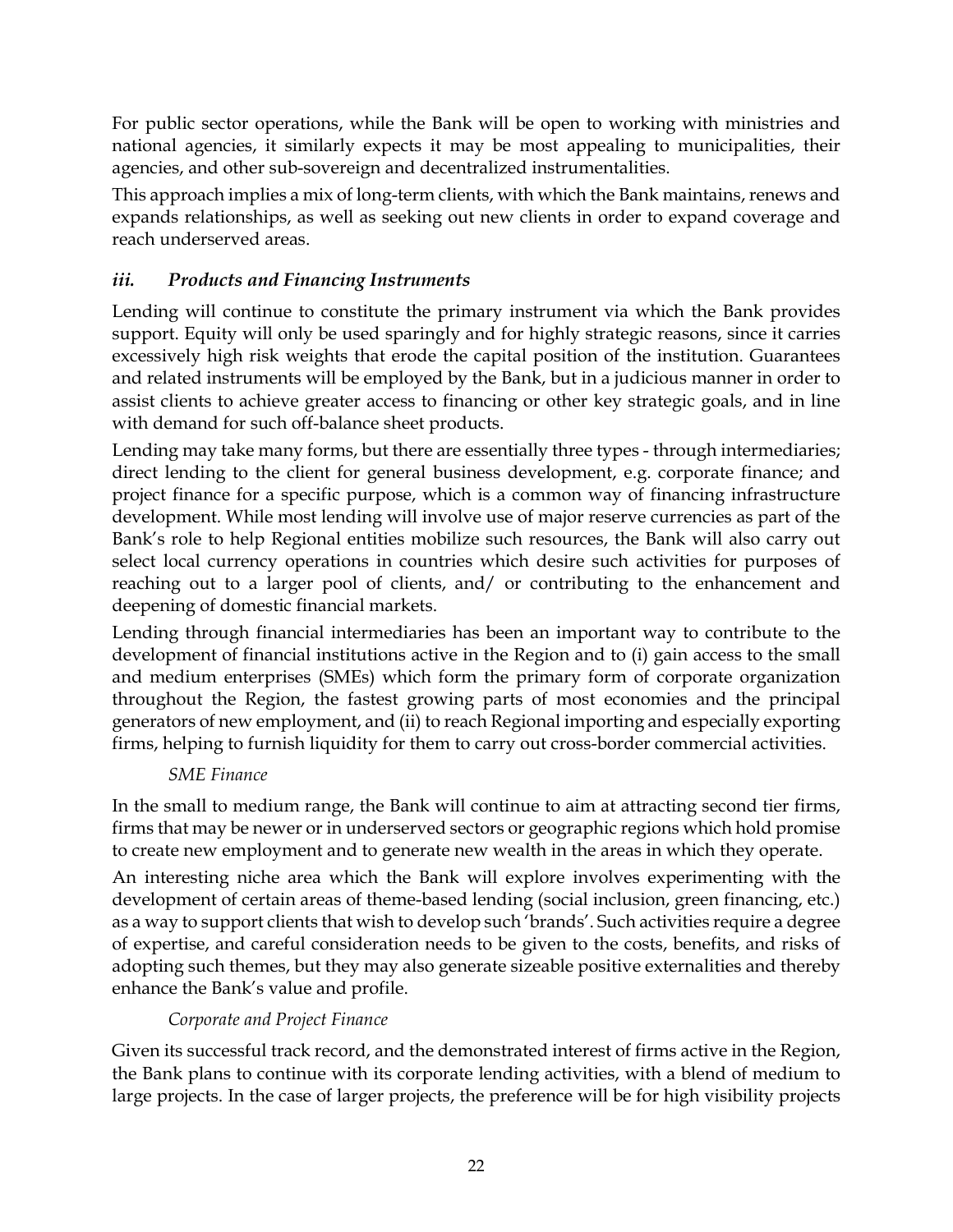that help raise the profile of the Bank and open future doors for markets or additional business prospects.

With respect to project financing, its use in the early years of the Bank's existence was relatively low due to size considerations for lending, and capacity limitations in the ability of the Bank to generate and prepare large projects. While the Bank remains a small institution relative to other MDBs active in the Region, it has gradually built capacity and developed experience in project preparation. Beginning in 2018, and formally approved by the shareholders in the MTSBP 2019-2022, the Bank initiated a shift to undertaking more infrastructure projects as a way to enhance both development and regional cooperation impact in its operations. This shift has played an important role in helping diversify the portfolio in terms of sector and maturity, and it has also improved value of Bank to certain shareholders who are keen to see the Bank helping to meet infrastructure investment needs.

In turn, the Bank has (i) expanded its presence in high profile transport projects involving concessions, (ii) undertaken a number of new energy projects, including in the nascent but fast growing sub-sector of renewables, and (iii) engaged more broadly with municipalities that wish to undertake local infrastructure development in areas which include transport, waste management, and lighting. Since infrastructure operations constitute a key area of public investment and require longer lead times, this has also helped the Bank to improve the balance of its public/ private mix and contributed to the diversification of the maturity profile of lengthening of the maturity of operations.

The move to greater emphasis on infrastructure was driven by the Bank's desire to increase its relevance to shareholders and improve mandate fulfillment, but it has coincided with a sustained shortfall in infrastructure investment throughout much of the Region.

#### *Municipal Finance*

<span id="page-26-0"></span>Governments generally lack the necessary fiscal space to invest in the modernization or expansion of infrastructure in order to enhance the growth potential of their economies. Alternative arrangements to the traditional model of public investment focus on private provision, with concessions to build and/ or operate and maintain the infrastructure an increasingly common way to attract the private sector. This notably includes public- private partnerships (PPPs), an area which lends itself to MDB involvement since they are well suited to provide financing, mobilize additional resources, and above all to help investors manage the elements of political risk which PPPs inevitably possess.

BSTDB has observed strong and growing demand for its participation in such activities, and in view of the many externality benefits of such investments, the mandate fulfillment and the way in which they contribute to the growth of the Bank's profile in the Region, the Bank will further develop its presence in infrastructure (including local government sponsored projects) in line with its capacity- with the extent to which it is able to do so determined by the level of capital invested. An important related area for the Bank to expand further concerns its ability to attract and arrange financing from external sources. It can greatly leverage the resources the Bank directly brings to bear and will contribute to its profile.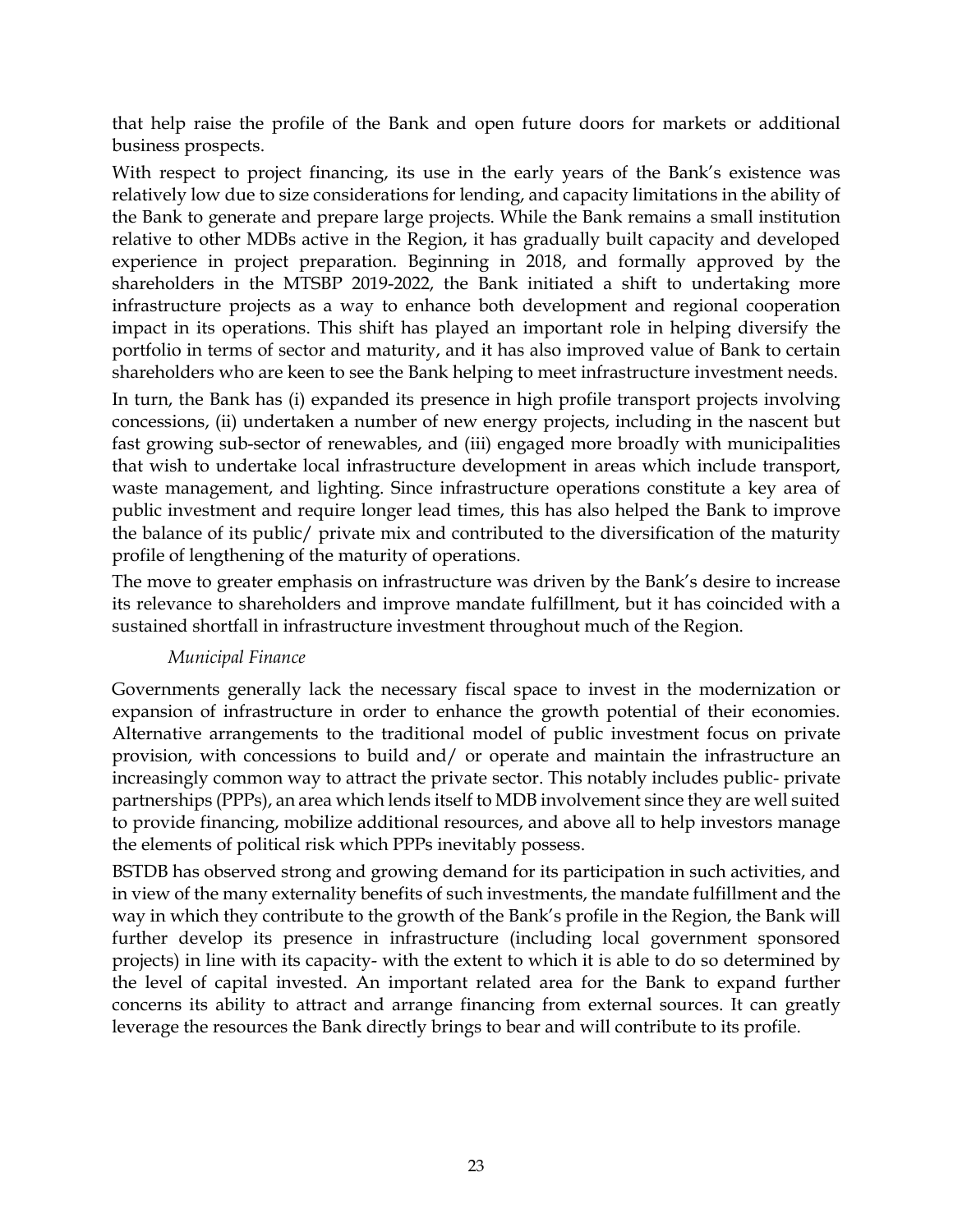#### *Trade Finance*

<span id="page-27-0"></span>Trade comprises part of the name of BSTDB, and at the time of its establishment in the 1990s there was great need to formalize cross-border trade and to support the competitiveness of liquidity starved Regional firms. However, financial sectors have developed significantly in all Member States since the mid-1990s, in depth, size, and sophistication. Even by the late 1990s, provision of short-term financing was amply covered by domestic banks, most of which had comprehensive relationships with the client importing/ exporting firms. Thus, there were limited prospects for a new, small, internationally established institution spread across 11 countries to provide meaningful trade finance products, and a large volume of low value transactions, requiring rapid turnover, time intensive dialogue and processing, and proximity to clients in a rush. Instead, providing the funding through the established intermediaries, which needed to establish relationships internationally, diversify their funding sources, and access foreign exchange for longer terms, made more sense. It also permitted such financing to target the critical SME sector.

This activity remains important for the Bank, as a way to contribute to the promotion of Regional integration, and to generate operational activity and revenue while providing the aforementioned benefits to local financial institutions and the SMEs and exporters/ importers that ultimately benefit. Lending through intermediaries may also expand to key thematic categories such as energy efficiency, social inclusion, targeting of particularly impoverished or isolated areas (and groups), etc. as these hold the promise of generating significant positive externalities beyond the immediate benefits of the project financing.

The Bank would also be well placed to support trade in the event of a surge in demand- if, for example, a crisis leads markets to freeze up- by increasing the amounts it provides through the network of eligible financial institutions through which it works. In addition to lending through intermediaries, the Bank may expand the value added characteristic of operations by also supporting trade facilitation, providing products that reduce transaction costs for firms and otherwise reduce risks or improve liquidity. An even more promising trade finance activity is the provision of larger "direct to clients" medium term export/ import credits of 12-36 months. This activity bridges financing trade and direct corporate lending, but it is an area in which the Bank has seen demand grow and where it has developed a good presence that generates a stream of projects, as firms find value in the Bank's ability to provide larger amounts and longer terms at attractive rates.

#### *Environmental Finance*

<span id="page-27-1"></span>There was little demand for financing for the environment (including climate financing) in the Black Sea Region one decade ago, but it has since experienced tremendous growth in interest and been recognized as a global public good. Technological advances, for renewable energy generation in particular, have improved its cost competitiveness, and if these continue according to projections, all key renewable energy generation methods will be much more efficient than fossil fuels, in addition to having significant public health and climate benefits, in terms of carbon emissions and other pollutants.

Furthermore, environmental finance shows great promise in the area of cooperation, risk transfer and sharing, and attraction of new financing, due to the rapid growth of the so-called 'green investor' class, which is aggressively searching for new assets into which to invest.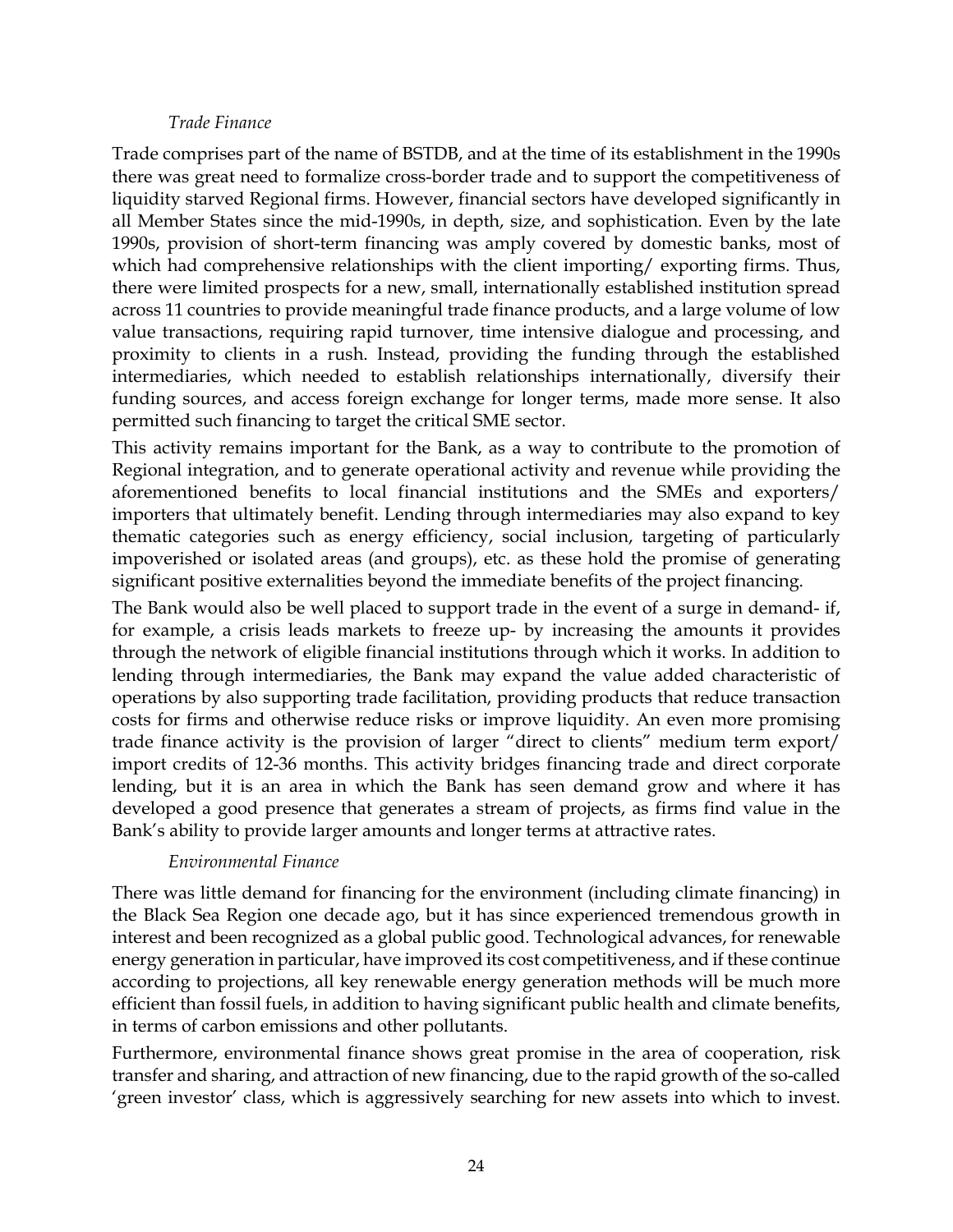Environmental finance investment may also benefit from future regulatory changes. In view of their positive significant externalities, there is an argument being made that certified green investments should receive more favorable regulatory treatment- e.g. lower risk weights, while fossil fuels may be in line for more punitive risk weights to account for their negative polluting externalities. This would 'erode' capital invested in green activities more slowly and thus permit more operational activity.

#### <span id="page-28-0"></span>C. **Institutional Transformation Objectives**

Maintenance and enhancement of institutional credibility remain a prerequisite for the achievement of greater relevance. To this end, the Bank is committed to the development of an institutional culture characterized by transparency, sound corporate governance, communication, cooperation for achievement of the Bank's strategic objectives, underpinned by a deep understanding and reflection of the Bank's mission. This includes adopting best practices and attaining appropriate levels of checks and balances that (i) ensure compliance with existing regulatory frameworks and (ii) enhance responsibility and accuracy without compromising efficiency and effectiveness.

Most benefits obtained from improvements in systems and procedures as well as from elimination of inefficiencies are passed over to the Bank's clients. Thus, the Bank attempts to maximize the development impact of its operations at a given combination of capital subscription and risk rating.

### <span id="page-28-1"></span>*i. Features of Institutional Transformation*

Institutional transformation is supported by two key activities: Human Resources and Information Technology.

### *Human Resources Management*

<span id="page-28-2"></span>The Bank needs to move further towards an open and lean organization that promotes open communication across divisional boundaries; actively engages staff; and, encourages creativity, assumption of personal initiative, and teamwork. The guiding principles mandate a superior management of human resources, acquisition and development of high skills, ethics and values, where staff is knowledgeable, mobile, versatile, adaptable, and committed to the mandate and values of the Bank.

The Bank faces three major tasks over the coming long-term strategy period:

- A key element will be dealing with turnover and succession planning. Given the rotation system for senior management, BSTDB is used to turnover at senior level and has institutionalized processes to a considerable extent in order to minimize potential disruptions. Over the next decade, the Bank faces an additional challenge of long serving regular staff retiring, some of which have been with BSTDB since it began operations in 1999. The Bank is aware of the need to plan for the replacement and renewal of such staff, to ensure that institutional knowledge is retained and disruptions are avoided while these transitions/ successions take place.
- While in net terms the number of Bank staff is not expected to grow markedly to 2030, there will be replacement of retiring staff, and there may also be horizontal shifts of staff towards areas of priority (e.g. climate financing) and/ or new hires who possess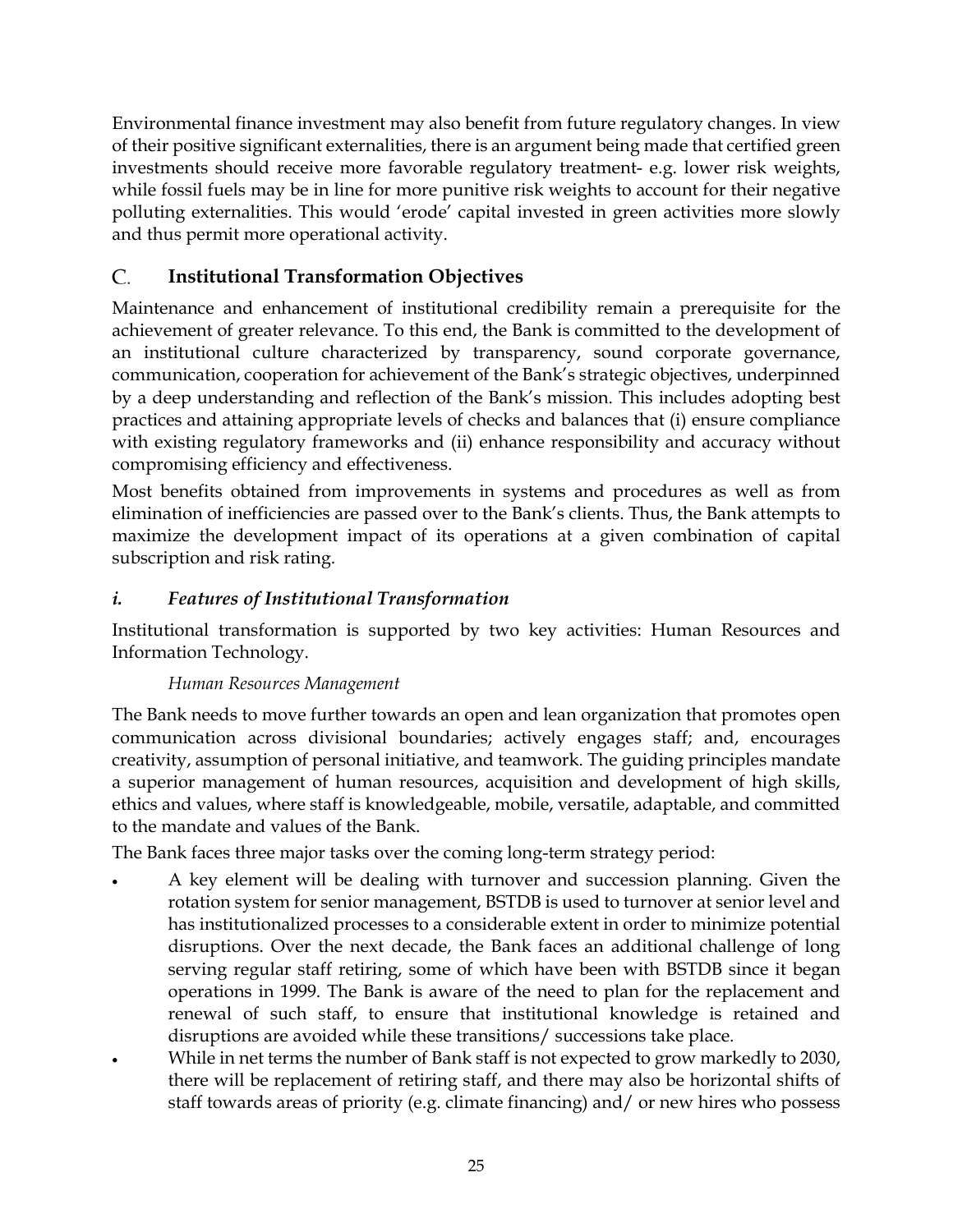in-demand skills for the priority areas. Integrating human resources management (HRM) into the organization's planning process (including succession planning) will ensure that the management of human resources contributes to the accomplishment of the Bank's strategic objectives.

- Related to the above, the Bank will be concerned with Talent Sourcing (attract and retain talent committed to the values and mission of the Bank). The Bank will tailor its recruitment strategy to attract talented young professionals who meet needs at present and with support from the institution may develop capabilities to broaden and deepen their skills to continuously perform at the highest level. In this respect, HRM reform activities aim to (i) attract and retain the right people, in the right job, with the right motivation, skills and training; and (ii) create an enabling work environment for staff to achieve their objectives.
- Establishment of an efficient performance management system and career management (Staff Development, Learning/Development/Training, Career Path, Staff Mobility; Performance Management, Promotion) is a particularly important task for talent sourcing and retaining high performers.

To this end, at a minimum, the following should be emphasized:

- Clear career advancement path for professional and general service staff and implementation of the human resource development policy;
- Respect and observance of standards, policies, rules and regulations by all staff;
- Transparency and consistency in application of policies;
- Clear definition and application of an incentive scheme both in terms of rewards (bonus) for success and positive attitude (volume, profitability and quality) and penalties for substandard performance and unprofessional conduct.

#### *Information Technology*

<span id="page-29-0"></span>The pandemic has triggered a rapid acceleration of digital transformation, bringing a marked increase in the digitization/automation of manual processes and the uptake of Cloud-based collaboration platforms and information systems. To remain relevant, operationally effective, and responsive to the expectations of clients and other interlocuters, the Bank needs to keep pace with this evolution, assessing new systems, methods and procedures and adopting them for its own use where appropriate, balancing expected benefits against associated expenses in a prudent and measured manner.

In parallel, newly emergent threats need to be anticipated and addressed, particularly in the area of Cloud storage and cyber security. The Bank shall thus continuously enhance its IT Strategy, ensuring that the IT-related goals defined in its periodic Medium-Term strategy plans, support the broader strategic objectives of the Bank, and are closely aligned with the current state-of-play in the fields of information technology/management and reflect the 'best practice' for MDBs.

Against this backdrop, the Bank will need to record and preserve institutional memory, not only to ensure that operational experience and knowledge accumulated thus far are captured and utilized, but also to meet policy requirements regarding historical archives.

To this end, the Bank will commission and implement advanced information technology systems and procedures, automating processes to the extent possible (including for the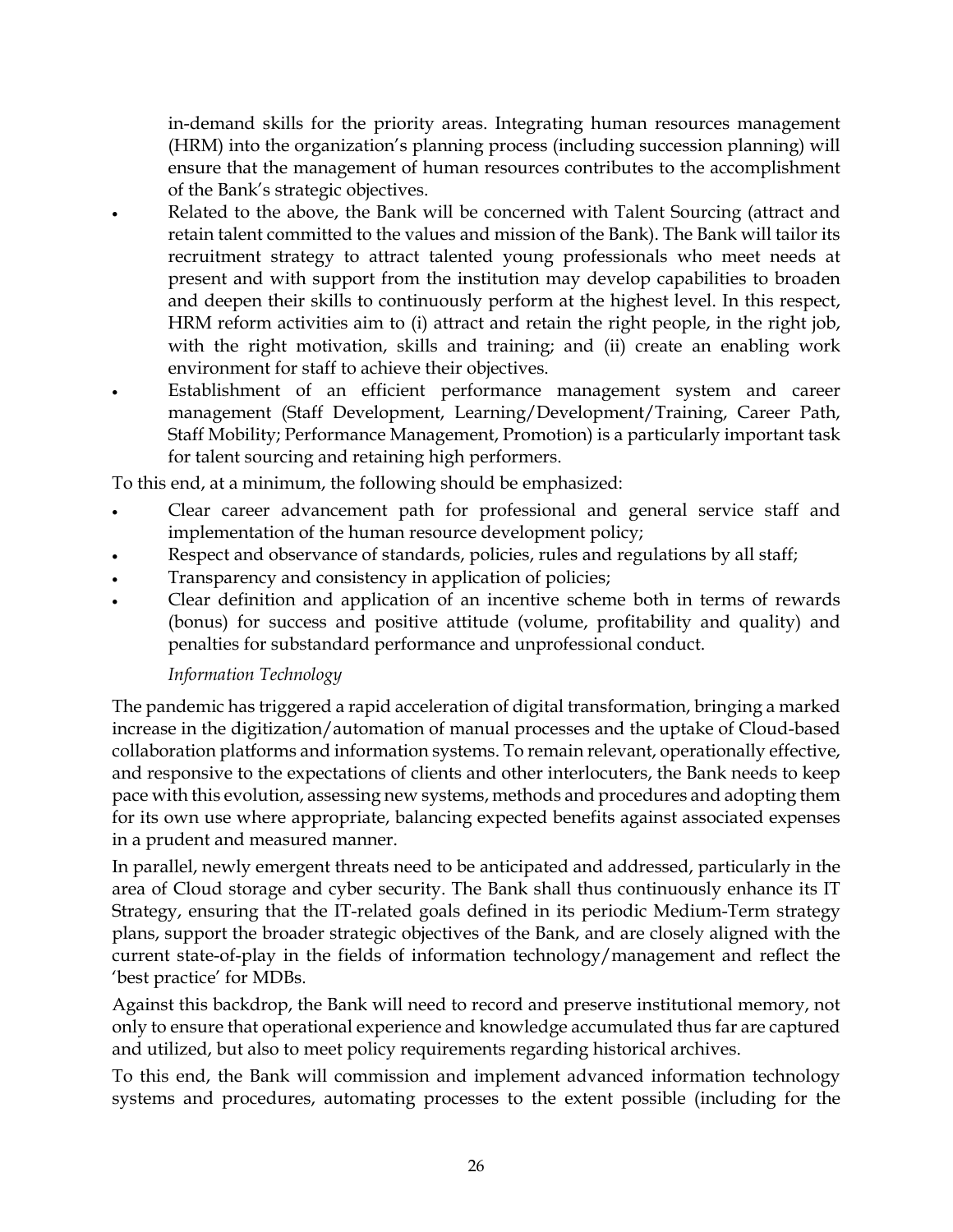Operations Cycle), to support the organization in meeting its business goals and objectives while improving the consolidation of data collection, processing and reporting (including MIS) to allow better informed decision-making. More generally, IT systems will seek to support the core activities of the Bank and to enhance the level of service and assistance provided to clients and other interlocutors. IT supports the Bank in fulfilling its long-term strategic objectives, primarily by (i) providing solutions that permit and encourage the expansion of business, by (ii) maintaining and improving operational efficiency while supporting compliance objectives, and (iii) creating a resilient operational environment that offers long-term stability.

#### <span id="page-30-0"></span>*ii. Organizational Transformation*

In order to achieve the stated long-term institutional objectives, the Bank needs to adjust the organization in a way that would facilitate smooth implementation of the Bank's Strategy given the governance framework and will allow it to successfully face the challenges ahead, remaining flexible and dynamic. To this end an evaluation of business processes will (a) identify conflicts of interest and (b) mitigate or remove dysfunctionalities, inefficiencies, or redundancies, and (c) seek to streamline processes. Within the areas identified for improvement, and with a view to increase efficiency, the Bank will establish new functions as needed.

Given the constraints it faces, the Bank has to improve the efficiency of the organizational structure without a substantial increase in the number of staff and by finding cost-effective solutions for business generation, but without contemplating a permanent presence in Member Countries- that is without "representative offices". The projections of operational activity- that may prudently be undertaken and which result from the assumed level of capital increase- do not justify the additional costs associated with the establishment of representative offices.

In terms of outreach, practical solutions considered for improving local presence include: (a) contracting, on a success-fee basis, country representatives with business generation mandates; (b) enhancing and intensifying working relations with local financial institutions and official associations such as Chambers of Commerce and SME agencies; and (c) (postpandemic) undertaking travel and extended duration presence for establishing and developing contacts relevant for each local market. A key related activity for establishing and maintaining a well-structured and effective business generating capacity is the development of the client relationship management function.

#### *Strategic Project Selection*

<span id="page-30-1"></span>The purpose of this activity is to select and propose for financing those potential operations that best satisfy strategic requirements with a view to building a high quality portfolio, consisting of economically sustainable and financially viable operations with high development and/or regional cooperation impact, and a risk-return profile suitable for the Bank's risk assumption capacity.

Main institutional features of this function are designed to play a key strategic role in supporting and facilitating achievement of the Bank's Strategic Objectives. To this end the function would: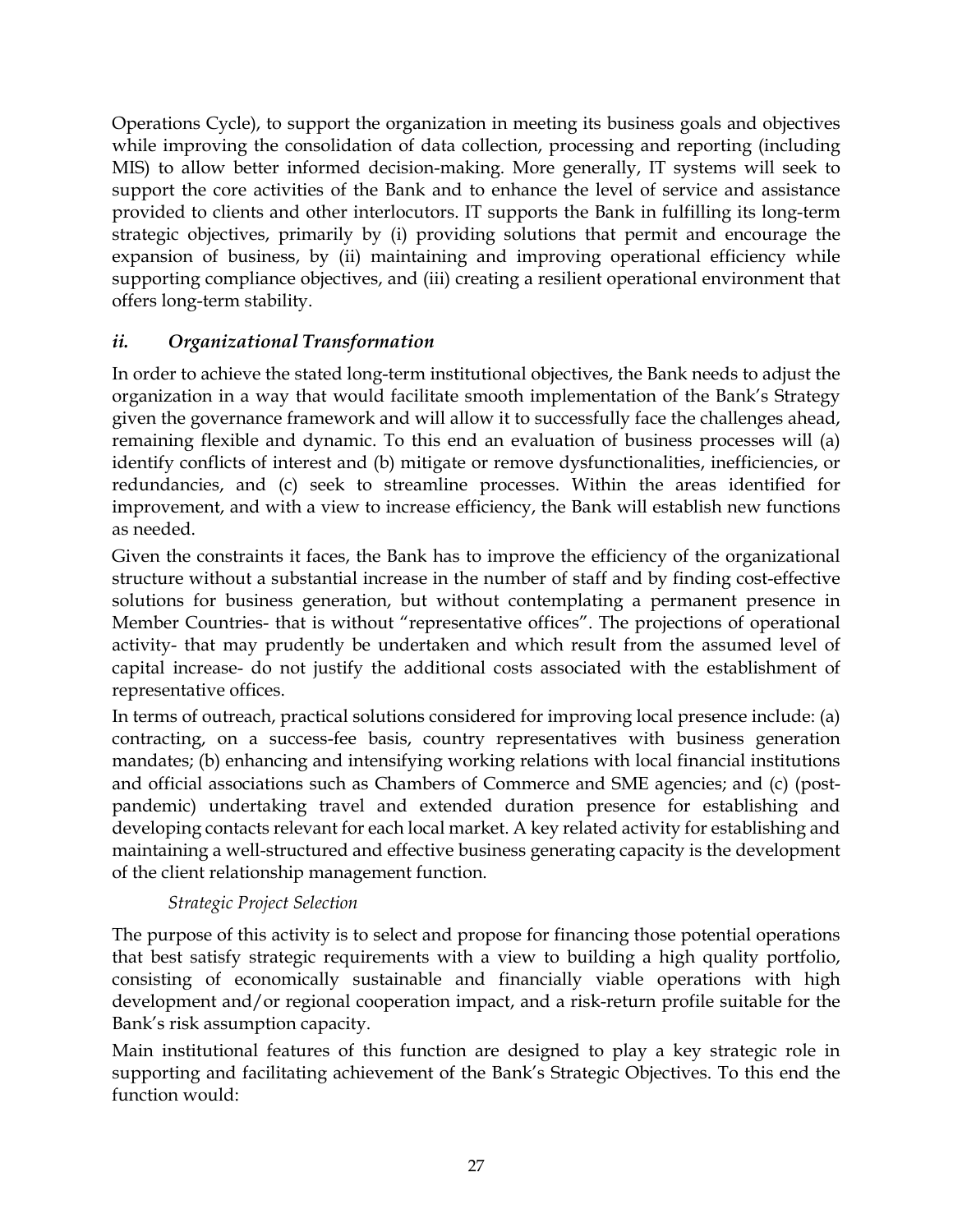- support business generation, integrated into the planning and execution process;
- facilitate the selection and prioritization of projects and activities that satisfy institutional criteria, contribute to meeting KPIs and budgetary targets, in line with the Bank's strategic objectives, country strategy goals, and capacity to deliver;
- assist the determination and allocation of optimal resource mix for delivery;
- mobilize knowledge resources, share experiences, and engage in promotional activities.

#### *Consolidated Risk Management*

<span id="page-31-0"></span>The Bank commits to strengthen risk management, monitoring and reporting and shall ensure stronger coordination of appraisal, due diligence, supervision and monitoring activities with an integrated risk management function.

To this end, the Bank will establish a dedicated Risk Management Division (formerly Operations Division) and enhance its role to include: (i) coordination of risk management activities and all types of risk across the entire organization in line with the Bank's risk appetite, (ii) determination of the consolidated price of risk of proposed operations commensurate with their risk of impairment, and (iii) periodic risk assets reviews and valuations of collateral.

In addition, within the consolidated Risk Management Division, a strengthened monitoring and supervision of the portfolio of outstanding operations allows the Bank to: (i) pro-actively manage non-performing exposures (NPE)<sup>[3](#page-31-2)</sup> and reduce the risk of such exposures becoming bad loans, and (ii) build stronger monitoring and evaluation systems in operations while enhancing quality of result oriented reporting.

#### *Trading Desk*

<span id="page-31-1"></span>The Bank may engage with commercial and institutional investors in order to share risk, transfer, and/ or divest parts of the loan and equity portfolio. Assuming that legal and technical issues can be managed, this activity would allow the Bank to apply the freed up resources and/ or risk weights to new projects. In addition, securitization of MDB assets is at an early stage but has enjoyed rising interest in recent years since many MDBs need to consider alternatives to capital injections and face the possibility of capital constraints even as they are asked to provide more financing.

A number of issues such as standardization still require elaboration, but one issue specific to a small institution such as BSTDB, that deserves special consideration, is that the need to generate a sufficient volume of projects earmarked for transfer raises concerns about potential mismatches of assets and liabilities, and will require fine calibration of liquidity needs.

In order to effectively perform this activity, consisting in the first instance of risk mitigation and trading in marketable securities, the Bank needs to establish a new function that rests at the confluence of banking and treasury operations, with the support of legal, financial analysis and risk management departments. To this end, the Bank needs to set-up a

<span id="page-31-2"></span><sup>&</sup>lt;sup>3</sup> NPEs concern high risk credits that may be rehabilitated, where repayments are doubtful and unlikely to be made in full without restructuring or liquidation of the pledged collateral.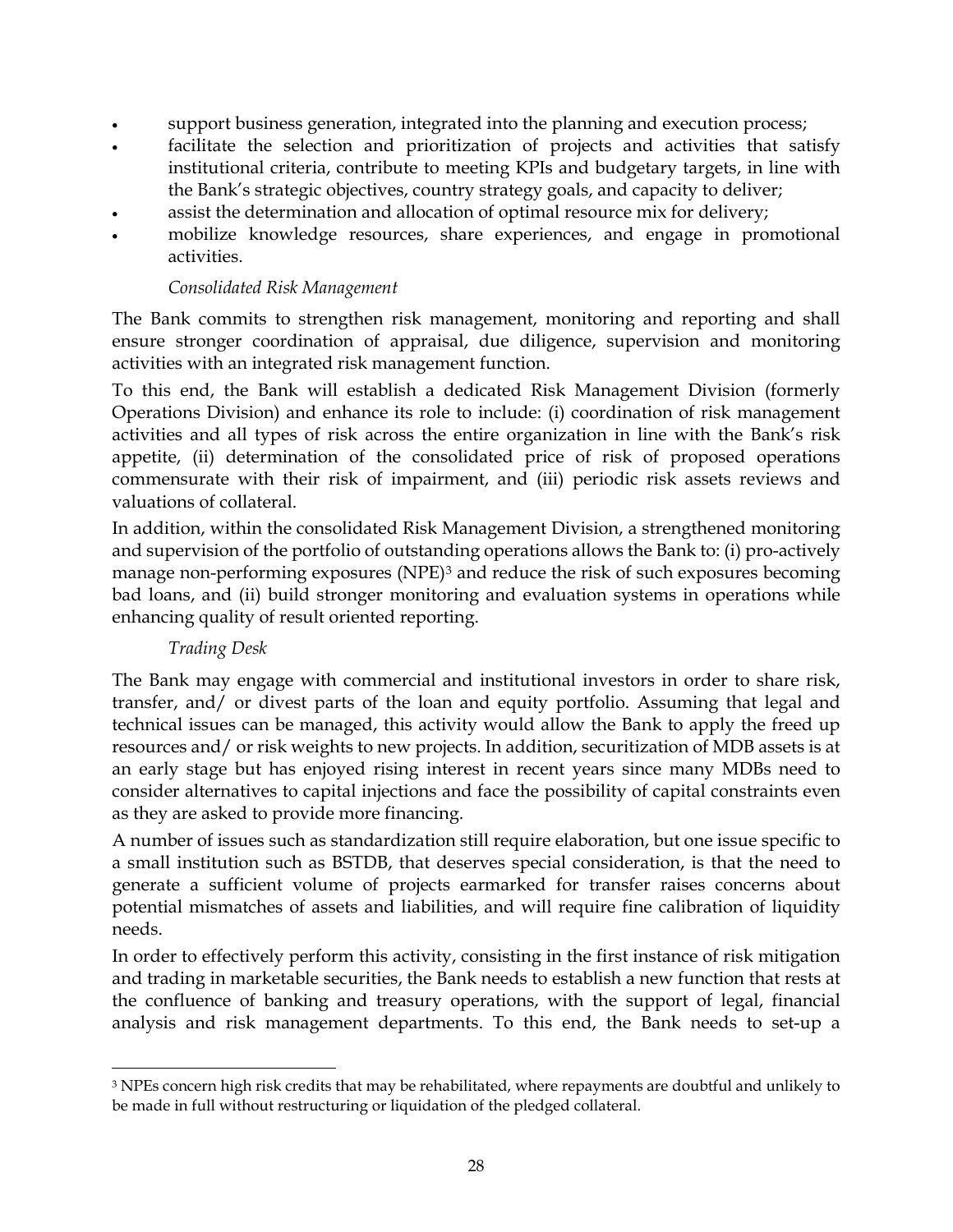specialized focal point of contact with external parties and to consolidate contributions made by all relevant internal departments, and therefore it needs to secure the services of dedicated staff with expertise, skills and experience.

### <span id="page-32-0"></span>*iii. Institutional Key Performance and Risk Appetite*

To successfully implement the LTSF 2021-2030 the Bank needs a comprehensive system of performance monitoring, measurement and reporting. To this end are established a consistent set of Key Performance Indicators (KPIs), which may drive performance, ensure that the right things are done in the right way and at the right time, while also acting as Early Warning indicators (EWIs) for signaling deviations from stated objectives, goals and targets and allowing for (i) decision making, in line with the Bank's Risk Appetite, and (ii) due corrective measures to be taken as appropriate and deemed necessary. In order to measure progress towards achieving strategic objectives, the Bank uses metrics which provide the opportunity to detect deviations and adopt corrective actions.

### *Institutional Key Performance Indicators*

<span id="page-32-1"></span>The Bank has embarked on an ambitious agenda to enhance quality and strengthen the focus on development results in its operations. To achieve its strategic objectives the Bank adopted Institutional Key Performance Indicators (KPIs) that serve as a performance measurement framework to assess progress and facilitate implementation of the LTSF.

#### *Bank-wide Risk Appetite, Risk Measurement and Mitigating Actions*

<span id="page-32-2"></span>The Bank decided to establish a monitoring system in relation to the management of risks on a Bank-wide level, in line with its Enterprise Risk Management (ERM) activities, including credit, market and operational risks. The basis of such a risk monitoring system will be the determination, review and approval of the Bank's overall risk appetite established through MTSBPs with specific thresholds set in annual budgets, and then cascaded down to levels relevant to operations across the organization. One of the main processes for such management includes the mapping of risk appetite per risk area to appropriate Key Performance Indicators (KPIs), where appropriate, to act also as early warnings of increased risk of potential losses due to potential failure in human activities, systems and procedures. Effective tracking of these indicators shall allow the Bank to identify changing risks upon their occurrence and respond to them promptly. Proper establishment, approval, cascading and monitoring of Risk Appetite and KPIs contributes to an organization's growth and success and relates to the key business objectives too.

#### <span id="page-32-3"></span>D. **Resource Mobilization**

#### *Borrowing Program*

<span id="page-32-4"></span>Further expansion in the mobilization of resources for the benefit of the Region will remain a key area of focus, with the Bank seeking to build upon its experiences from the current LTSF period and lay out directions for 2021-30. A critical factor for BSTDB to enhance its credibility and relevance is a regular and unfettered presence in financial markets. The overarching goal would be to enter a "virtuous cycle" of increased importance through higher profile and higher lending, while reducing the costs of funding for the Bank, which in turn would permit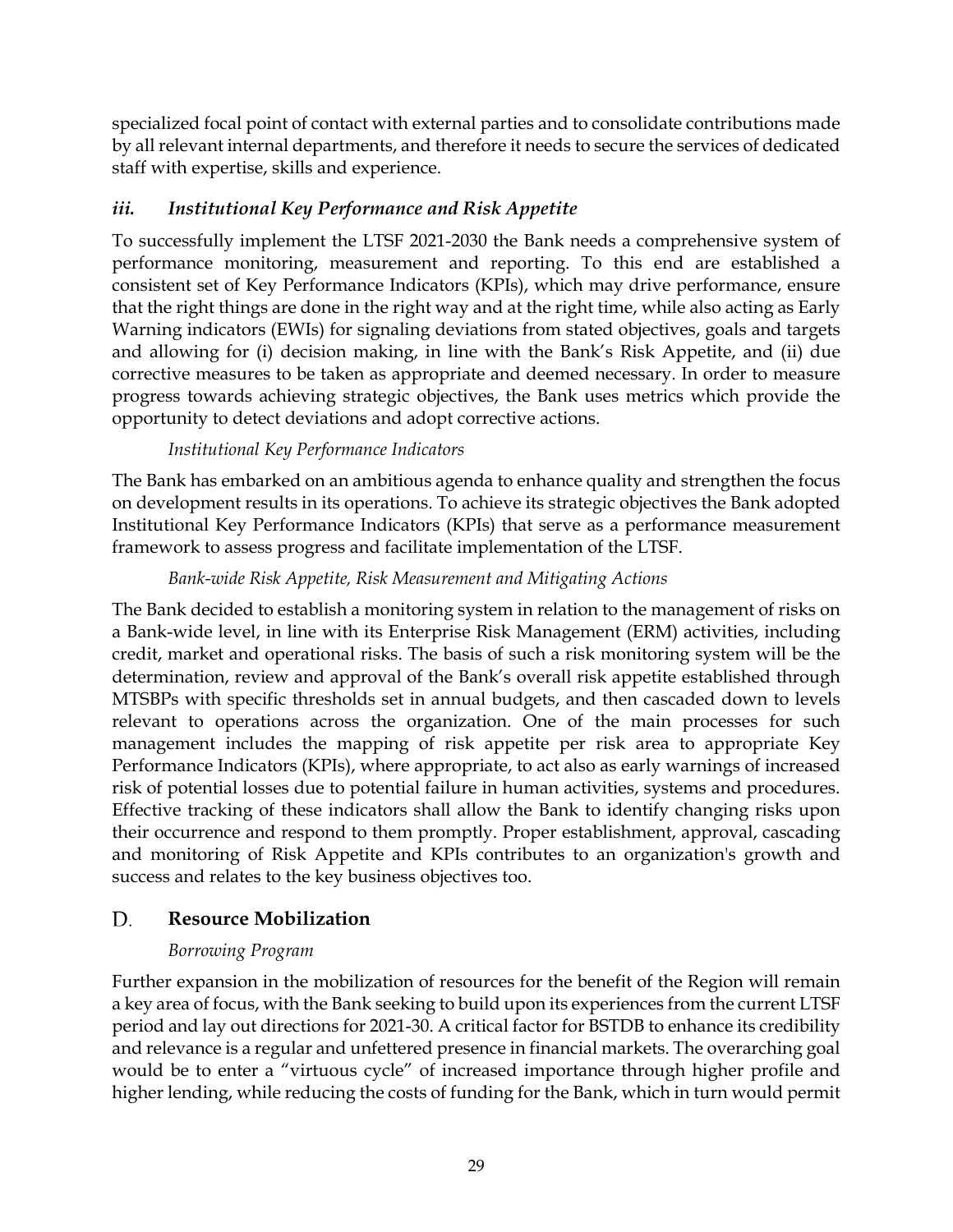more high profile and diversified financing at better terms and conditions for prospective clients, and so on. This includes regular bond issuances and borrowing, developing further a 'yield curve', becoming increasingly well known in investor circles, and diversifying, as appropriate, the sources of financing by type of borrowing (e.g. official & private sources) and also by currency and term. It also includes consideration of new instruments the Bank may employ to borrow on more attractive terms, such as covered bonds.

With the demonstrated success of the Bank in raising funds commercially at ever more favorable terms, in terms of cost and duration, the principal objective of Treasury operations will be liquidity provision in order to support operational activities, to the maximum prudential degree. Protection of capital is also an important objective. However, profit generation, which may require diversion of greater levels of resources from the Bank's primary activity of financing eligible operations in the Black Sea Region, will be secondary to the Treasury's main objectives.

#### *Options to Optimize Use of Resources*

<span id="page-33-0"></span>Options include securitization, trade in marketable securities and risk sharing, transfer, and insurance of assets. These may help liberate resources for new lending. This balance sheet optimization activity, to be conducted with the assistance of the Trading Desk, would represent an addition to the business model. However, looming capital constraints have given impetus to efforts made by many MDBs to address the many legal and technical challenges, to develop standards and to establish an investor base. Climate finance, due to the interest of the budding 'green investor' class, has achieved greater headway in tackling such obstacles, and as it matures into a distinct asset class it is anticipated that it may become feasible for MDBs to cooperate to this end with large, liquid private as well as sovereign investment funds.

A more immediate prospect is the undertaking of a synthetic risk transfer (SRT). The SRT seeks to reduce risk weights on capital by shifting a major portion of the risk of a selected pool of assets to investors for an annual fee. The SRT is legally easier because the assets remain on the MDB's balance sheet. However, it is costly, as it is an alternative form of purchasing insurance, and because the market remains underdeveloped, (a) it has a limited pool of interested investors, and (b) there is the risk that in a stressed market, interest in this asset class might disappear.

Insurance would operate conceptually closely to the SRT, providing capital relief but not extra liquidity, and it faces similar issues about the limited number of interested available insurers and the high cost of insuring a portfolio.

#### *Technical Assistance and Grant Co-financing*

<span id="page-33-1"></span>Technical assistance (TA) and grant co-financing are forms of resource mobilization which typically rely on donor contributions. The Bank's track record on TA has been weak and nonexistent for grant co-financing. Yet they need to become a priority for the Bank since they can enhance the value of the Bank to clients, they can facilitate continued growth and the shift to infrastructure and higher profile activities- permitting the undertaking of more complex high value activities, as well as projects with high economic value but low immediate financial returns. TA can permit the Bank to undertake more innovative activities, to help clients prepare operations more thoroughly, and to carry out Regional studies on issues of interest.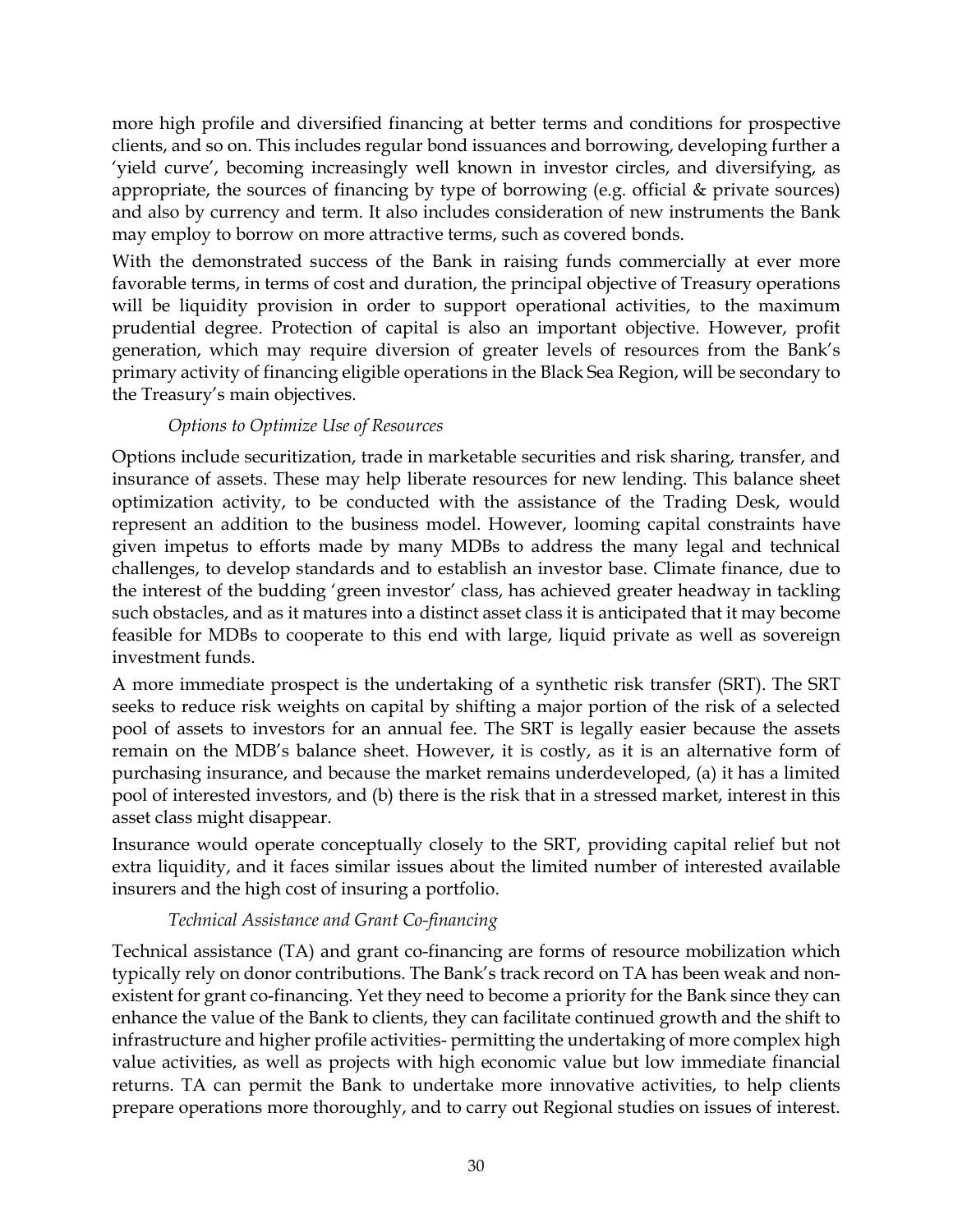Funds for co-financing, especially in grant form, would help make the Bank more attractive to clients, especially in terms of pricing. The Bank will lay out a strategy in due course for pursuit of donor funds.

### <span id="page-34-0"></span>**PART V- FINANCIAL PLAN**

### <span id="page-34-1"></span>**A. Resources and Uses**

The Bank has prepared a financial projection for the period up to 2030. It utilizes the numbers already approved in the updated MTSBP 2019-2022 for the period up to 2022. The new projections that follow concern the period for 2023-2030 and create a corridor with an upper bound and a lower bound that are determined by the amount of subscribed capital that is paid in by the Member States.

For the projection, the main underlying operating assumptions are:

- Capitalization ratio (own funds to total assets) is maintained above 30%, the risk adjusted capital ratio (RAC, as defined by S&P) is kept above 15% and the maximum ratio of borrowings to equity is 2.33:1.00;
- Average annual growth for the period from 2023-2030 that ranges from a lower end of 5.0% up to 6.6%; in conjunction with the projections for 2021-2022 in the updated MTSBP 2019-2022, this would result in growth ranging from 6.1%- 7.5% for the full decade 2021-2030;
- Funds available for Treasury operations will be kept between 12% and 14% of total assets, with the rest available for banking operations;
- Non-performing exposures will be kept below 5% of the loan portfolio, to maintain a comfortable cover of loss absorption capacity;
- Average return on equity will grow steadily, driven by increasing efficiency and falling borrowing costs. The Bank intends to maintain profitability without being a profit maximizing organization, in order to internally generate additional resources for growth;
- Cost of borrowed funds will decline gradually as the Bank proves its resilience, maintains regular access to capital markets and builds a maturity yield curve.

### <span id="page-34-2"></span>**B. Financial Projections**

The working assumption is that the Member States agree to participate in the subscription of the capital still available from the increase in authorized capital – approved by the Board of Governors in 2007. At the upper bound, the shareholders will complete the second phase of the subscription to the remaining share of authorized capital of  $\epsilon$  1,150 million, of which  $\epsilon$ 345 million is to be paid in, before end 2030. The lower bound, involving € 240 million paid in before end 2030, is the minimum amount that would allow the Bank to grow at 5% on average annually from 2023-2030. The shareholder subscription here would amount to  $\epsilon$  800 million. The borrowing program of the Bank would cover portfolio growth and liquidity needs, while maintaining as a limit the aforementioned ratio of borrowed funds to own funds of 2.33:1 (including equity contributions, reserves and surpluses). Under these projections: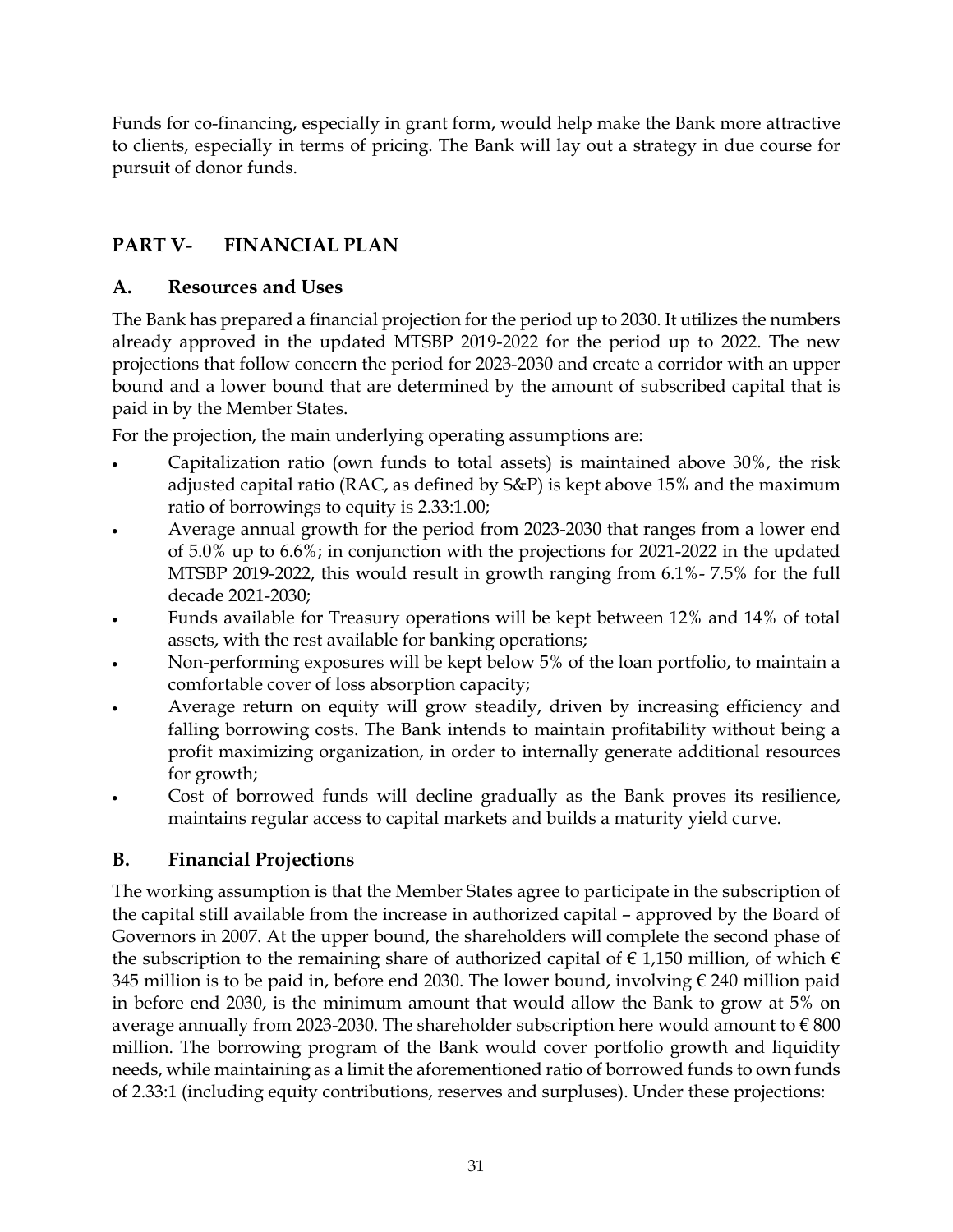- The Bank will prepare and sign around 30-35 new operations per year, for annual commitments that begin at  $\epsilon$  800 and rise systematically up to  $\epsilon$  1,700 million.
- Cumulatively, for 2021-2030 the Bank expects commitments will reach up to  $\epsilon$  12,000 million;
- The balance sheet will grow to  $\epsilon$  4,150 4,800 million, by the end of 2030, with the operational portfolio reaching  $\epsilon$  3,700 - 4,250 million;
- Portfolio growth fluctuates from year to year according to the payment schedule for new capital.

Annex II provides details of financial plans for the upper and lower bounds of the corridor.

#### <span id="page-35-0"></span>**C. Monitoring and Results Framework**

The LTSF 2021-2030 will be implemented through medium-term strategies and business plans where goals and action plans will be devised for their achievement, and specific operational priorities and actions will be detailed in Country Strategies. The Bank will periodically assess progress towards achieving strategic objectives, business plan goals and budgetary targets using standardized targets and outcome indicators. The Bank will seek to benchmark itself and will assess performance not only against objectives set by itself, but also relative to the achievements of comparator institutions. Institutional KPIs and harmonized indicators will be used to perform such assessment. Periodic independent evaluation and progress reviews will also inform about causes of potential divergence and through lessons learned will provide guidance for adjustments and corrective measures.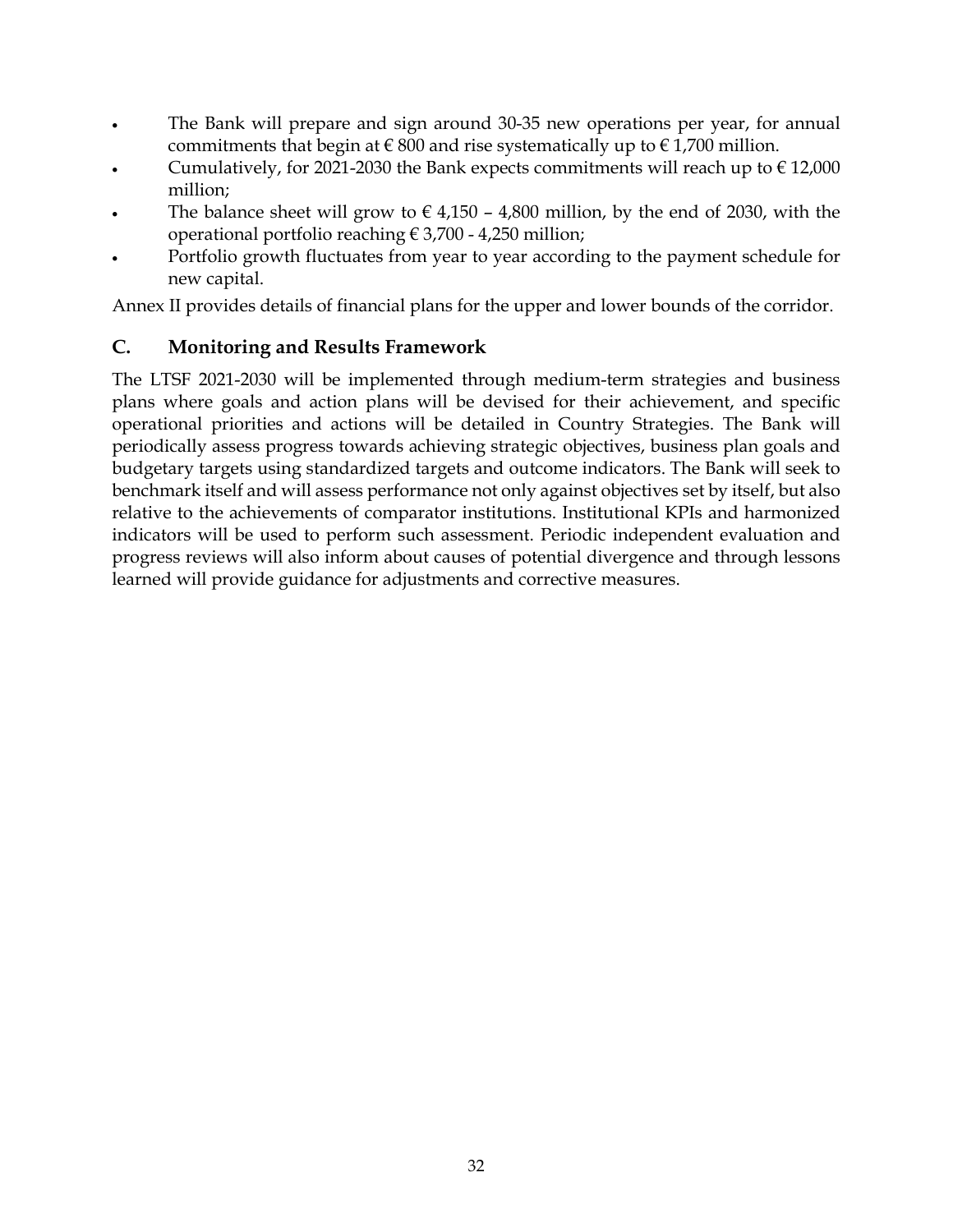#### <span id="page-36-0"></span>**ANNEX I- EVALUATION OF THE LONG TERM STRATEGY 2010-2020**

#### <span id="page-36-1"></span>*i. Background*

The current section represents the executive summary of the evaluation of implementing the Long-Term Strategy 2010-2020. This evaluation was conducted by the Evaluation Office independently, in order to support the Bank's effort to prepare a strategic concept for the direction of its further activities. The full evaluation study will be presented as a stand-alone document by the Evaluation Office to the Boards at the Bank's Annual Meeting in 2021.

While the focus of this study is the evaluation of the Bank's Long-Term Strategy 2010-2020, its conclusions and recommendations also reflect the learning from post-evaluation results on over 100 completed projects.

| <b>Business Related</b><br>Goals (External)                                                                                                                                        | Justification                                                                           | Unit of<br>Measurement             | Achievement / evaluation rating                                                                                                                                                                                                                                                                                                                                                                                                                                                                                                                                                                                                                                                                                                                                                                                             |
|------------------------------------------------------------------------------------------------------------------------------------------------------------------------------------|-----------------------------------------------------------------------------------------|------------------------------------|-----------------------------------------------------------------------------------------------------------------------------------------------------------------------------------------------------------------------------------------------------------------------------------------------------------------------------------------------------------------------------------------------------------------------------------------------------------------------------------------------------------------------------------------------------------------------------------------------------------------------------------------------------------------------------------------------------------------------------------------------------------------------------------------------------------------------------|
| 1. Obtain a risk<br>rating of Aa3<br>from Baa1<br>currently. This<br>represents high<br>quality and very<br>low credit risk,<br>just 3 notches<br>below the highest<br>AAA rating. | Secure an<br>appreciably<br>lower cost of<br>funds than any<br>of its Member<br>States. | Ratings from<br>Moody's and<br>S&P | Long term credit ratings of "A2" from Moody's<br>and "A-" from Standard & Poor's. The goal is<br>partly (50%) achieved as A2 stable represents the<br>mid-point. The Bank made an effort to reach the<br>goal, e.g. by sacrificing its own target of equity<br>investments share, as well as overshadowing<br>some development / mandate objectives. While<br>the result is below the target, the Bank achieved a<br>substantial improvement, despite credit rating<br>downgrades of some of its shareholders. BSTDB<br>also realized that the financing cost of the recent<br>benchmark bond issue did not meet the<br>expectations associated with the current credit<br>rating as some Member Countries with lower<br>credit ratings actually borrowed at substantially<br>better terms. Evaluation rating: Satisfactory |
| 2. Attract an<br>AAA rated<br>Member (IFI)                                                                                                                                         | Accelerate<br>activity and<br>portfolio.                                                | AAA rated IFI<br>shareholder       | The Bank has contacted various IFI/DFIs namely<br>EIB, KfW, OeEB. However, it was unable to<br>achieve the goal.<br><b>Evaluation Rating: Unsatisfactory</b>                                                                                                                                                                                                                                                                                                                                                                                                                                                                                                                                                                                                                                                                |
| 3. Overall<br>outstanding<br>amount to reach<br>around SDR 1.8<br>bn.                                                                                                              | Balanced<br>growth despite<br>funding<br>constraints.                                   | Amount at end<br>of $2020$         | Total Outstanding Amount as of end October<br>2020: EUR 1.96 bn or SDR 1.67 bn (EUR to SDR =<br>1,209140 as of end October 2020). Volumetric<br>target was almost reached, particularly by the<br>rapid portfolio growth in last 2 years. Evaluation<br>Rating: Satisfactory                                                                                                                                                                                                                                                                                                                                                                                                                                                                                                                                                |

#### <span id="page-36-2"></span>*ii. Implementation of the Bank's Long-Term Strategy 2010-2020*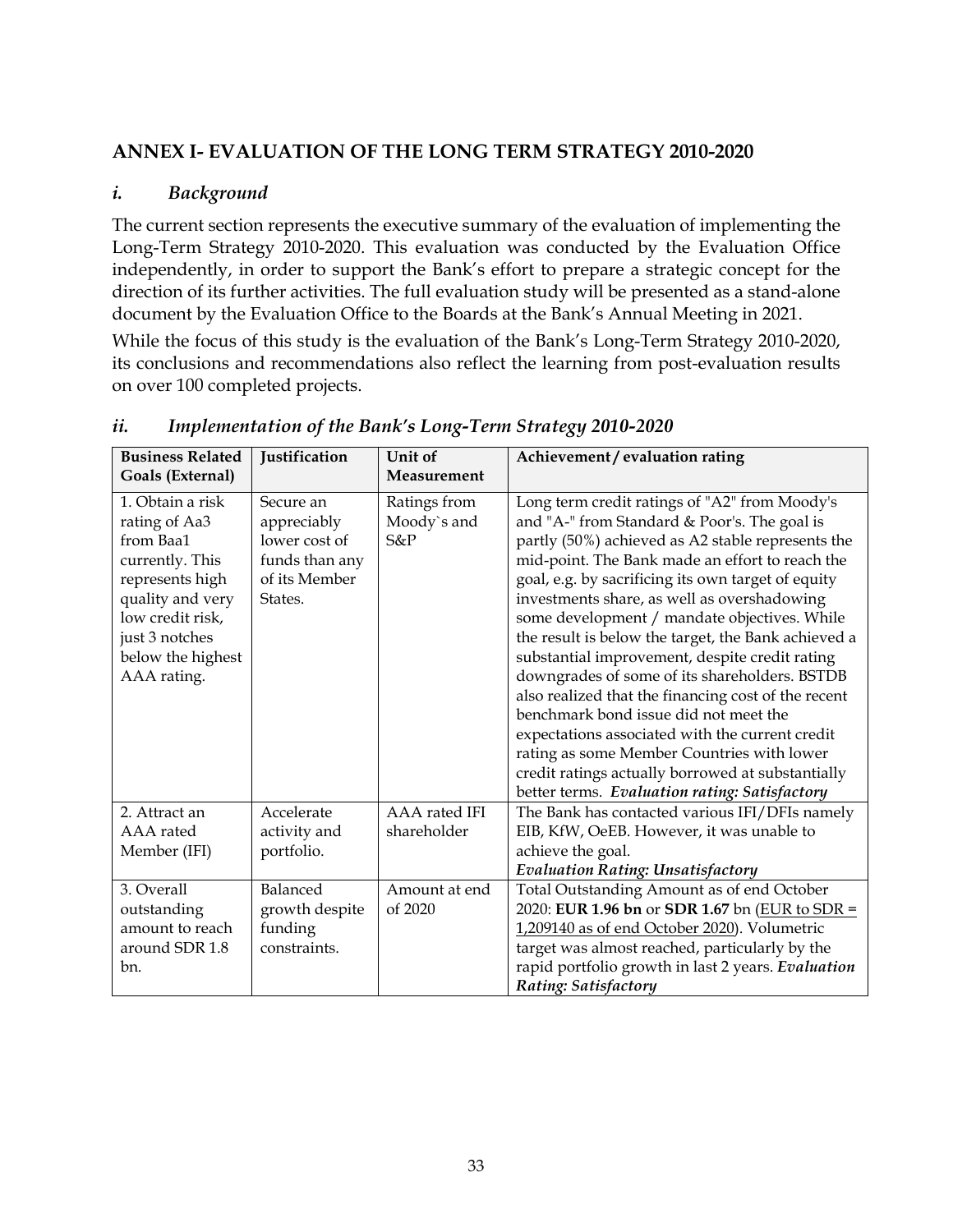| 4. Increase share  | As per goal     | From 11% to  | Public Operations to Total Outstanding: Public         |
|--------------------|-----------------|--------------|--------------------------------------------------------|
| of public and      | number 1        | 25% by 2020  | Non-sovereign 10.07%, Public Sovereign 18.32%          |
| quasi-public       | above, to back  |              | Total Public 28.39%. While the target was              |
| operations         | a better credit |              | achieved, the assumed justification is assessed as     |
|                    | rating          |              | partly applicable, i.e. an increase in public and      |
|                    |                 |              | quasi-public exposures is not necessarily              |
|                    |                 |              | representing a lower risk profile, ceteris paribus, as |
|                    |                 |              |                                                        |
|                    |                 |              | revealed by the debt crisis in Greece. Evaluation      |
| 5. Increase the    |                 | From 1.5% to | Rating: Satisfactory                                   |
|                    | Diversify the   |              | Result: 1,41%. The Bank intentionally revised and      |
| share of equity in | product mix in  | 10%          | abandoned the goal, to offset underperformance         |
| the outstanding    | reference to    |              | regarding the first two goals. While the target        |
| portfolio.         | mandate goals.  |              | was set in good faith, the Bank realized it implies    |
|                    |                 |              | severe negative consequences for the risk              |
|                    |                 |              | weighting of the portfolio. The evaluation is          |
|                    |                 |              | therefore conducted in view of this consideration      |
|                    |                 |              | and the revised goal of not increasing the share of    |
|                    |                 |              | equity. Evaluation Rating: Satisfactory.               |
| 6. Expand the use  | Enhance the     | Amount       | Currently there are 2 TA Funds of EUR 0.5M each        |
| of Technical       | development     |              | (contributed by Austria and Russia respectively).      |
| Assistance.        | impact of       |              | While these partly substitute the previously           |
|                    | operations.     |              | available fund contributed by Greece, there is no      |
|                    |                 |              | actual expansion of TA, as intended, hence the         |
|                    |                 |              | Evaluation Rating is Partly Unsatisfactory.            |
| 7. Design and      | To achieve its  | Unclear      | The Bank has implemented a Medium-Term Note            |
| implement a        | strategic goals |              | Program - a framework document that allows             |
| demanding long-    | to increase     |              | BSTDB to swiftly issue a wide range of bonds in        |
| term borrowing     | approximately   |              | response to investor demand. To encourage              |
| program            | four-fold the   |              | investor interest the Bank has: (i) obtained ratings   |
|                    | value of its    |              | from the two largest rating agencies, plus one         |
|                    |                 |              |                                                        |
|                    | outstanding     |              | European and one Russian rating, and (ii)              |
|                    | portfolio       |              | Marketed the Bank to a range of investors              |
|                    | between 2010    |              | through roadshows, conferences and the Investor        |
|                    | and 2020        |              | Relations section of the website. It has also          |
|                    |                 |              | negotiated and signed funding agreements with          |
|                    |                 |              | major MDBs and National Development Banks              |
|                    |                 |              | including KfW, EIB, OeEB, STLC. NIB etc. The           |
|                    |                 |              | evaluation considers this to constitute an             |
|                    |                 |              | equivalent of a long-term funding program -            |
|                    |                 |              | however, as a work in progress. Both the               |
|                    |                 |              | Treasury and the evaluation find the term              |
|                    |                 |              | "demanding" as ambiguous and therefore not             |
|                    |                 |              | evaluable. In view of this, the evaluation rating is   |
|                    |                 |              | Satisfactory.                                          |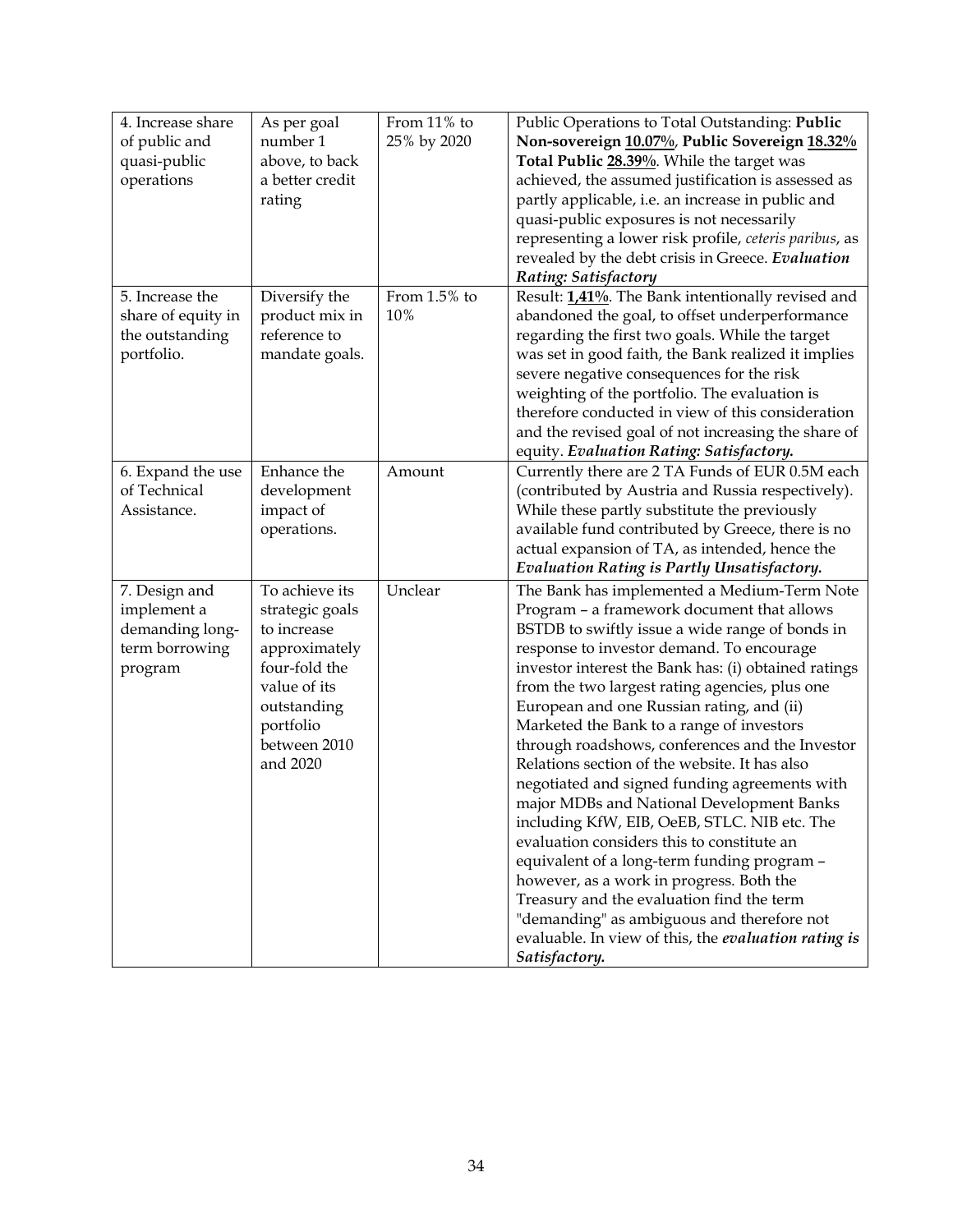| 8. The borrowing<br>to cover portfolio                                                                                        | Necessary as<br>the Bank's cost                                                                                                                      | Gearing Ratio<br>(borrowed/own                | With own equity of around EUR 830 million, the<br>2:1 target allows the Bank to have total assets of                                                                                                                                                                                                                                                                                                                                                                                                                                                                                                                                           |
|-------------------------------------------------------------------------------------------------------------------------------|------------------------------------------------------------------------------------------------------------------------------------------------------|-----------------------------------------------|------------------------------------------------------------------------------------------------------------------------------------------------------------------------------------------------------------------------------------------------------------------------------------------------------------------------------------------------------------------------------------------------------------------------------------------------------------------------------------------------------------------------------------------------------------------------------------------------------------------------------------------------|
| growth, while<br>maintaining a<br>comfortable ratio<br>of borrowed<br>funds to own<br>funds.                                  | of borrowed<br>funds is higher<br>relative to<br>other IFIs.<br>Finance long<br>term high<br>value projects<br>with strong<br>development<br>impact. | funds)<br>2:1                                 | EUR 2.5 billion and a loan and equity portfolio of<br>around EUR 2 billion. The strategic objectives for<br>the Bank are currently a little higher at total<br>assets of close to EUR 3 billion and a loan and<br>equity portfolio of around EUR 2.5 billion. The<br>binding constraints on growth are (i) the loan and<br>equity portfolio size through the operational<br>gearing ratio (100% of subscribed capital reserves<br>and surpluses - EUR 2.43 billion) and (ii) the<br>objective of keeping paid in capital (EUR 830<br>million) at 30% of total assets. Gearing ratios are:<br>2010: 28%; 2011: 30%; 2012: 32%; 2013: 32%; 2014: |
|                                                                                                                               |                                                                                                                                                      |                                               | 39%; 2015: 46%; 2016: 49%; 2017: 48%' 2018: 56%;<br>2019: 76%; 2020: 81% (average of 3 quarters)<br>Reflecting these considerations the evaluation<br>rating is Satisfactory.                                                                                                                                                                                                                                                                                                                                                                                                                                                                  |
| 9. Average<br>annual growth of<br>outstanding<br>portfolio.                                                                   | Economy of<br>scale                                                                                                                                  | 10%                                           | Yearly growth rates are: 2010: -1%; 2011: 7%;<br>2012: 9%; 2013: -1%; 2014: 23%; 2015: 16%; 2016:<br>7%; 2017: -2%' 2018: 16%; 2019: 36%; 2020: 6.7%<br>(average of 3 quarters). As the annual average<br>growth is over 11%, the Evaluation Rating is<br>Satisfactory.                                                                                                                                                                                                                                                                                                                                                                        |
| 10. About 25<br>operations p.a. at<br>an average size of<br>SDR 10.5 million<br>(disbursements<br>of about SDR<br>300M p.a.). | As above                                                                                                                                             | # of Operations<br>Amount of<br>Disbursements | # of Signed Operations: 2010: 25; 2011: 36; 2012:<br>17; 2013: 22; 2014: 24; 2015: 25; 2016: 20; 2017: 20;<br>2018: 31; 2019: 27; 2020: 11 (as of 31 Oct 2020).<br>Disbursements: 2010: 197mln; 2011: 298mln; 2012:<br>168mln; 2013: 225mln; 2014: 213mln; 2015:<br>480mln; 2016: 373mln; 2017: 401mln; 2018:<br>618mln; 2019: 843mln; 2020: 310mln (as of 31 Sept<br>2020) The results are in line with projections and<br>the Evaluation Rating is Satisfactory.                                                                                                                                                                             |

| <b>Bank Related</b><br>Goals (Internal)                                          | Justification                                                                                       | Unit of<br>Measurement | Achievement / evaluation rating                                                                                                                                                                                                                  |
|----------------------------------------------------------------------------------|-----------------------------------------------------------------------------------------------------|------------------------|--------------------------------------------------------------------------------------------------------------------------------------------------------------------------------------------------------------------------------------------------|
| 1. Key<br>Performance<br>Indicators used<br>in quarterly and<br>annual reports.  | Reinforce<br>portfolio<br>management /<br>accountability.                                           | <b>KPIs</b>            | KPI design and implementation turned more<br>challenging than expected but was generally<br>accomplished, at least at corporate level. A<br>simplification at departmental level was adopted<br>recently. The Evaluation Rating is Satisfactory. |
| 2. Consider<br>setting up a team<br>of professionals<br>in equity<br>investments | Increasing the<br>share of equity<br>operations in<br>the portfolio of<br>outstanding<br>operations | Equity team            | The goal was abandoned mid-way, as the Bank<br>took course toward reducing the portfolio risk<br>levels in aspiration of a better credit rating. The<br>Evaluation Rating is Partly Unsatisfactory.                                              |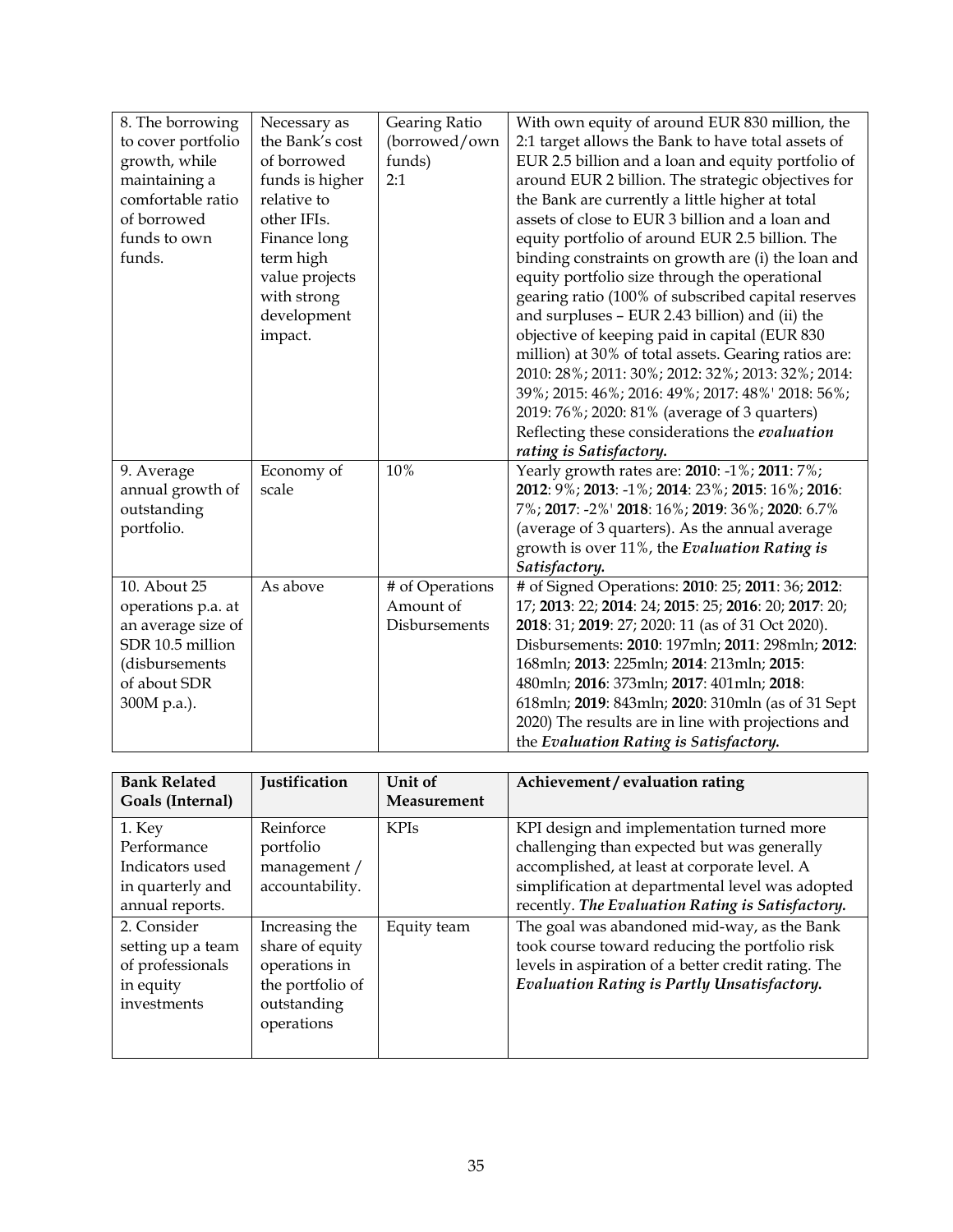| 3. Corporate       | Allocation of    | <b>CBS</b>    | As with KPIs, CBS turned very hard to effectively  |
|--------------------|------------------|---------------|----------------------------------------------------|
| Balance            | tasks in work    |               | implement and cascade to departmental levels. It   |
| Scorecards (CBS)   | programs.        |               | was abandoned and replace with a simple            |
| to be used for     | Translate        |               | assessment as done before 2010. The evaluation     |
| implementation     | mission and      |               | acknowledges the challenging task and arrived at   |
| of the Medium-     | strategy into    |               | a Rating Partly Unsatisfactory.                    |
| term Strategy.     | tangible         |               |                                                    |
|                    | objectives.      |               |                                                    |
| 4. The total       | matching         | Number        | Total number of staffs is 117 as of Nov 26, 2020.  |
| number of staff    | available skills |               | This is well within the goal and the Evaluation    |
| would not exceed   | with needs.      |               | rating is Satisfactory.                            |
| 120                |                  |               |                                                    |
| 5. Enhance         | elevate          | MDB standards | The monitoring process and outcomes were           |
| monitoring and     | accountability   |               | streamlined with certain progress in completion    |
| evaluation         | to highest MDB   |               | reporting (self-evaluation). The independent       |
| systems, to attain | standards, to    |               | evaluation system was peer reviewed and            |
| higher impact      | improve          |               | substantially enhanced in 2012, followed by a full |
| while controlling  | mandate          |               | recognition and membership at the MDB ECG          |
| the risk-return    | fulfilment       |               | authority in 2014. Evaluation Rating: Excellent.   |
| profile.           |                  |               |                                                    |

#### <span id="page-39-0"></span>*iii. Conclusions*

As outlined above, the Strategy implementation produced mixed results. While some goals (mostly financial) were consistently addressed, other higher-level objectives were not attained. The latter include mostly goals that were beyond the direct control of the Bank such as the attraction of a new shareholder and the higher credit rating, among others. Meanwhile, certain goals that were within the capability of the Bank, were abandoned almost at outset, often because they were perceived as contradictory to other goals, as is the case with the intention to build a 10% share of equity operations.

The Evaluation ratings vary from Excellent to Unsatisfactory, with the positive ratings outnumbering the negative ones (11 positive and 4 negative within all 15). Hence, the overall assessment of the Long-Term Strategy 2010-2020 is rated positively - as Satisfactory.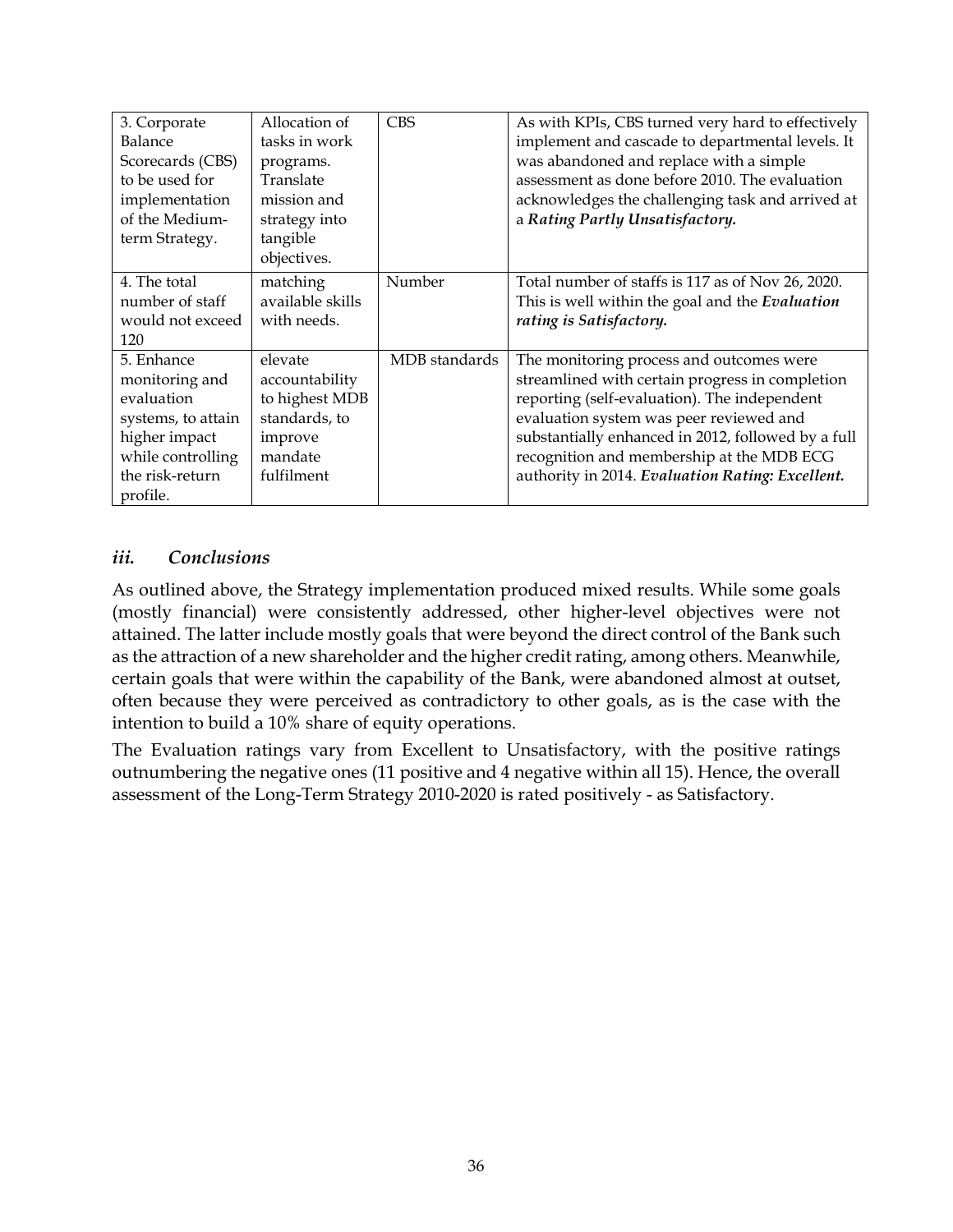### <span id="page-40-0"></span>**ANNEX II- OPERATIONAL GROWTH CORRIDORS AND FINANCIAL PLANS**

|                                                |          |          | <b>Actual</b> |        | <b>Estimate Forecast</b> | Forecast | Forecast |
|------------------------------------------------|----------|----------|---------------|--------|--------------------------|----------|----------|
| <b>INDICATORS</b>                              | EUR mil. | 2010     | 2019          | 2020   | 2021                     | 2022     | 2030     |
| Cost of Borrowed Funds (Above Base Rate)       |          | 2.85%    | 3.50%         | 2.00%  | 1.85%                    | 1.80%    | 1.55%    |
| Average cost of funds                          |          | 1.06%    | 2.24%         | 1.38%  | 1.28%                    | 1.25%    | 1.08%    |
| Interest on loans                              |          | 6.57%    | 5.84%         | 4.93%  | 4.33%                    | 4.30%    | 3.38%    |
| New commitments (signed)                       |          | 198      | 843           | 624    | 858                      | 772      | 1,730    |
| New BoD approved                               |          | 214      | 1,064         | 770    | 953                      | 965      | 2,162    |
| Disbursements                                  |          | 215      | 872           | 785    | 882                      | 799      | 1,687    |
| Reimbursement                                  |          | 198      | 383           | 484    | 545                      | 697      | 1,457    |
| Total outstanding disbursements (B/S)          |          | 653      | 1,851         | 2,069  | 2,406                    | 2,508    | 4,249    |
| <b>Commitments</b>                             |          | 724      | 2,101         | 2,228  | 2,589                    | 2,664    | 4,696    |
| <b>Planned Commitments</b> (net of repayments) |          | 774      | 2,251         | 2,417  | 2,711                    | 2,870    | 5,734    |
| Total signed undisbursed                       |          | 72       | 250           | 159    | 183                      | 156      | 447      |
| <b>Operational Gearing Ratio</b>               |          | 1,507    | 2,620         | 2,641  | 2,675                    | 2,710    | 4,357    |
| <b>Institutional Gearing Ratio</b>             |          | 1,571    | 3,649         | 3,663  | 3,685                    | 5,450    | 5,766    |
| Growth Rate in Active Portfolio (signed)       |          | $6.30\%$ | 23.33%        | 11.28% | 16.24%                   | 11.75%   | 11.17%   |
| <b>Growth in gross Loans outstanding (B/S)</b> |          | $6.22\%$ | 35.06%        | 12.53% | 16.31%                   | $4.22\%$ | 5.72%    |
| <b>Ratios</b>                                  |          |          |               |        |                          |          |          |
| Capital                                        |          | 506      | 830           | 840    | 855                      | 870      | 1,429    |
| <b>ROAA</b>                                    |          | 1.30%    | 0.67%         | 0.54%  | 0.53%                    | 0.52%    | 0.72%    |
| <b>Equity/Total Assets</b>                     |          | 62.57%   | 35.44%        | 30.12% | 30.34%                   | 30.02%   | 29.99%   |
| Loan loss provisions/total loans (end of year) |          | 6.56%    | 3.80%         | 2.63%  | 2.71%                    | 3.09%    | 4.23%    |

### **Table II/ A: Upper Bound Financial projections 2021-2030**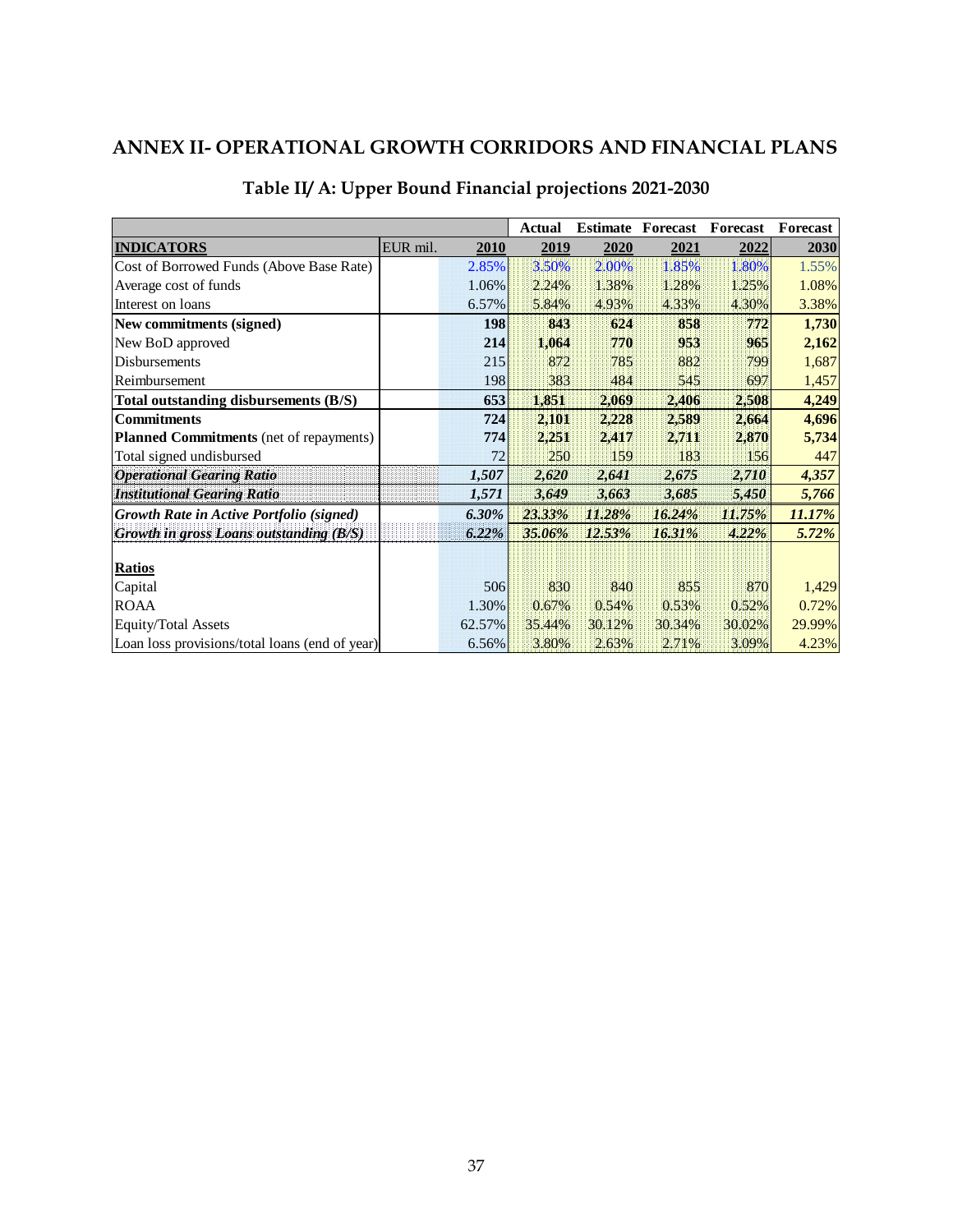| <b>INCOME STATEMENT</b>                        | 2010     | 2019     | 2020              | 2021     | 2022     | 2030      |
|------------------------------------------------|----------|----------|-------------------|----------|----------|-----------|
| <b>Interest and Similar Income</b>             |          |          |                   |          |          |           |
| Interest on loans                              | 29.87    | 78.67    | 86.68             | 90.91    | 97.09    | 135.96    |
| From placements with Financial Institutions    | 0.02     | 0.04     | 0.10              | 0.01     | 0.03     | 0.45      |
| From Investment Securities                     | 4.38     | 11.19    | 9.64              | 5.21     | 4.23     | 5.69      |
| From front-end and Commitment fees             | 2.93     | 3.31     | 1.94              | 1.70     | 1.70     | 1.70      |
| <b>Total Interest and Similar Income</b>       | 37.21    | 93.22    | 98.35             | 97.83    | 103.04   | 143.80    |
| <b>Total Interest Expenses and Charges</b>     | 12.42    | 56.74    | 55.66             | 50.67    | 52.96    | 66.35     |
| <b>Net interest Income</b>                     | 24.79    | 36.48    | 42.68             | 47.16    | 50.08    | 77.45     |
| <b>Total Other Income</b>                      | 8.50     | 0.28     | $-0.54$           | 1.55     | 1.86     | 6.23      |
| <b>Operating Income</b>                        | 33.29    | 36.76    | 42.14             | 48.70    | 51.94    | 83.67     |
| <b>Total Administrative Expenses</b>           | 14.28    | 21.31    | 20.03             | 23.06    | 25.04    | 35.02     |
| <b>Income before provisions</b>                | 19.00    | 15.45    | 22.12             | 25.64    | 26.90    | 48.66     |
| <b>Provisions</b>                              | 8.55     | 1.60     | 8.36              | 10.75    | 12.03    | 15.19     |
| Net profit                                     | 10.45    | 13.85    | 13.75             | 14.89    | 14.87    | 33.47     |
| <b>BALANCE SHEET</b>                           | 2010     | 2019     | 2020              | 2021     | 2022     | 2030      |
| <b>Assets</b>                                  |          |          |                   |          |          |           |
| Cash and bank balances                         | 85.13    | 82.62    | 65.61             | 50.00    | 50.00    | 125.00    |
| Placements with financial institutions         | 4.53     | 0.00     | 0.00              | 50.00    | 50.00    | 150.00    |
| Investment securities                          | 86.15    | 419.83   | 459.35            | 325.00   | 325.50   | 425.00    |
| <b>Total deposits and securities/Liquidity</b> | 175.81   | 502.45   | 724.96            | 425.00   | 425.50   | 700.00    |
| Loans                                          | 654.75   |          | 1,808.05 2,044.91 | 2,382.05 | 2,482.73 | 4,122.83  |
| Equity investments                             | 18.15    | 30.39    | 23.81             | 24.02    | 24.89    | 125.88    |
| Less: provisions for impairment                | $-42.92$ | $-68.74$ | $-53.83$          | $-64.58$ | $-76.61$ | $-174.46$ |
| Net loans and equity investments               | 623.67   |          | 1,769.70 2,014.89 | 2,341.49 | 2,431.01 | 4,074.26  |
| <b>Total assets</b>                            | 809      | 2,343    | 2,789             | 2,817    | 2,897    | 4,766     |
| Liabilities                                    |          |          |                   |          |          |           |
| Borrowing                                      | 299.00   |          | 1,485.03 1,889.94 | 1,911.58 | 1,976.18 | 3,286.00  |
| <b>Total liabilities</b>                       | 302.78   |          | 1,512.91 1,948.92 | 1,962.56 | 2,027.21 | 3,337.03  |
| Paid-in share capital                          | 428.95   | 686.55   | 686.55            | 686.55   | 686.55   | 1,035.00  |
| <b>General reserve</b>                         | 31.00    | 54.00    | 54.71             | 54.71    | 64.38    | 141.74    |
| <b>Surpluses</b>                               | 46.27    | 89.92    | 98.63             | 113.53   | 118.72   | 252.41    |
| <b>Total Equity</b>                            | 506.22   | 830.47   | 839.89            | 854.78   | 869.65   | 1,429.15  |
| <b>Total own funds and liabilities</b>         | 809      | 2,343    | 2,789             | 2,817    | 2,897    | 4,766     |

## **Table II/ B: Upper Bound Income Statement & Balance Sheet Forecast Summaries**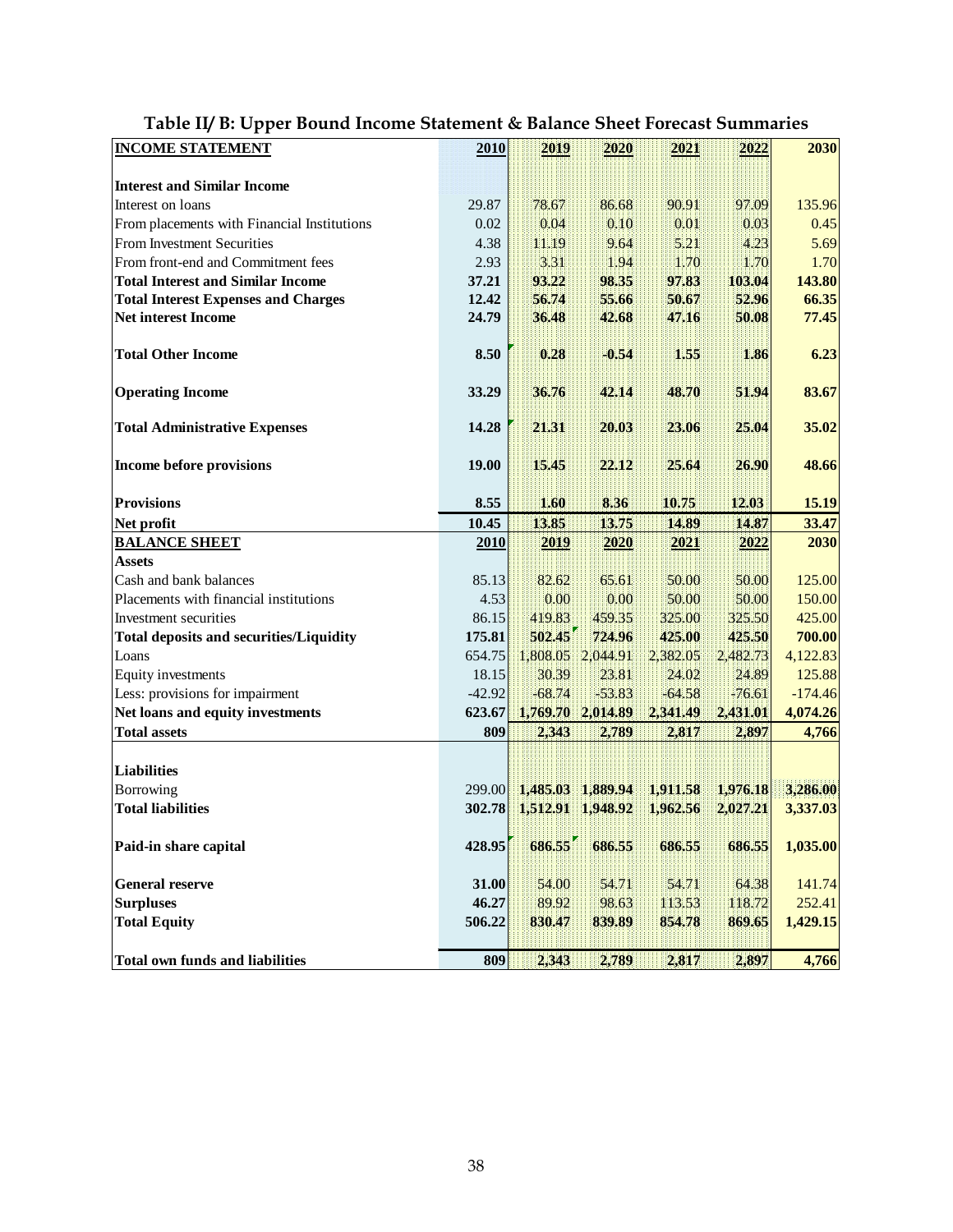|                                                |          |          | Actual | <b>Estimate</b> | Forecast | Forecast | Forecast |
|------------------------------------------------|----------|----------|--------|-----------------|----------|----------|----------|
| <b>INDICATORS</b>                              | EUR mil. | 2010     | 2019   | 2020            | 2021     | 2022     | 2030     |
| <b>Operating Assumptions</b>                   |          |          |        |                 |          |          |          |
| Cost of Borrowed Funds (Above Base Rate)       |          | 2.85%    | 3.50%  | $2.00\%$        | 1.85%    | 1.80%    | 1.55%    |
| Average cost of funds                          |          | 1.06%    | 2.24%  | 1.38%           | 1.28%    | 1.25%    | 1.06%    |
| Interest on loans                              |          | 6.57%    | 5.84%  | 4.93%           | 4.33%    | 4.30%    | 3.36%    |
| New commitments (signed)                       |          | 198      | 843    | 624             | 858      | 772      | 1,401    |
| New BoD approved                               |          | 214      | 1,064  | 770             | 953      | 965      | 1,752    |
| Disbursements                                  |          | 215      | 872    | 785             | 882      | 799      | 1,374    |
| Reimbursement                                  |          | 198      | 383    | 484             | 545      | 697      | 1,243    |
| Total outstanding disbursements (B/S)          |          | 653      | 1,851  | 2,069           | 2,406    | 2,508    | 3,726    |
| <b>Commitments</b>                             |          | 724      | 2,101  | 2,228           | 2,589    | 2,664    | 4,092    |
| Planned Commitments (net of repayments)        |          | 774      | 2,251  | 2,417           | 2,711    | 2,870    | 5,017    |
| Total signed undisbursed                       |          | 72       | 250    | 159             | 183      | 156      | 367      |
| <b>Operational Gearing Ratio</b>               |          | 1,507    | 2,620  | 2,641           | 2,675    | 2,710    | 3,957    |
| <b>Institutional Gearing Ratio</b>             |          | 1,571    | 3,649  | 3,663           | 3,685    | 4,925    | 5,209    |
| Growth Rate in Active Portfolio (signed)       |          | $6.30\%$ | 23.33% | 11.28%          | 16.24%   | 11.75%   | 9.13%    |
| <b>Growth in gross Loans outstanding (B/S)</b> |          | 6.22%    | 35.06% | 12.53%          | 16.31%   | $4.22\%$ | 3.63%    |
|                                                |          |          |        |                 |          |          |          |
| <b>Ratios</b>                                  |          |          |        |                 |          |          |          |
| Capital                                        |          | 506      | 830    | 840             | 855      | 870      | 1,303    |
| <b>ROAA</b>                                    |          | 1.30%    | 0.67%  | 0.54%           | 0.53%    | 0.52%    | 0.63%    |
| <b>Equity/Total Assets</b>                     |          | 62.57%   | 35.44% | 30.12%          | 30.34%   | 30.02%   | 31.38%   |
| Loan loss provisions/total loans (end of year) |          | 6.56%    | 3.80%  | 2.63%           | 2.71%    | 3.09%    | 4.47%    |

#### **Table II/ C: Lower Bound Financial projections 2021-2030**